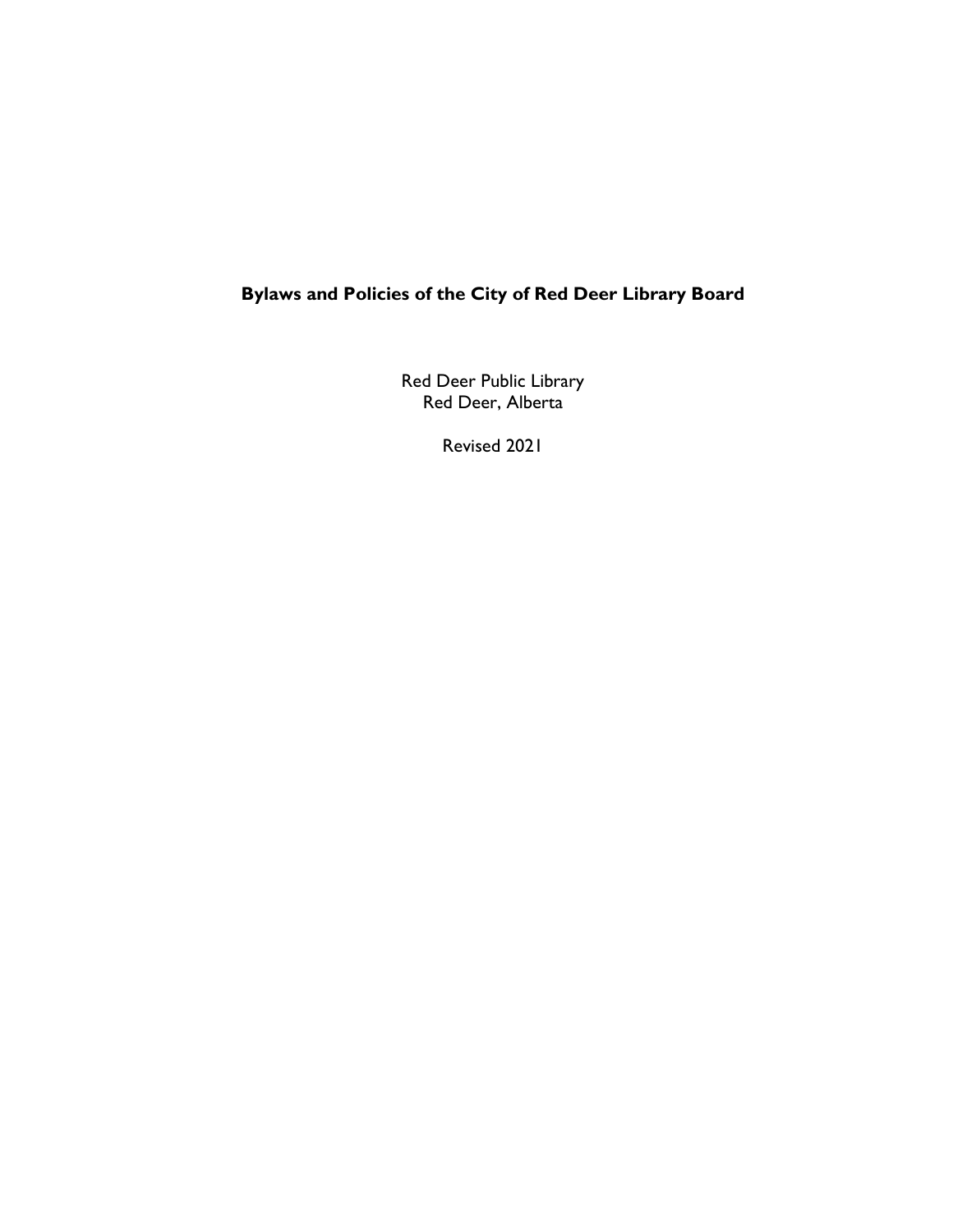# **TABLE OF CONTENTS**

| 2.1.1 |                                                                                              |  |
|-------|----------------------------------------------------------------------------------------------|--|
| 2.1.3 |                                                                                              |  |
| 2.1.4 |                                                                                              |  |
| 2.1.5 |                                                                                              |  |
| 2.1.6 |                                                                                              |  |
|       |                                                                                              |  |
| 2.2.1 |                                                                                              |  |
| 2.2.2 |                                                                                              |  |
| 2.2.3 |                                                                                              |  |
| 2.2.4 |                                                                                              |  |
| 2.2.5 | Appointment to The Society of the Friends of the Red Deer Public Library ("The Friends")  19 |  |
| 2.2.6 |                                                                                              |  |
|       |                                                                                              |  |
| 2.3.1 |                                                                                              |  |
| 2.3.2 |                                                                                              |  |
| 2.3.3 |                                                                                              |  |
| 2.3.4 |                                                                                              |  |
| 2.3.5 |                                                                                              |  |
| 2.3.6 |                                                                                              |  |
| 2.3.7 |                                                                                              |  |
| 2.3.8 |                                                                                              |  |
| 2.3.9 |                                                                                              |  |
|       |                                                                                              |  |
|       |                                                                                              |  |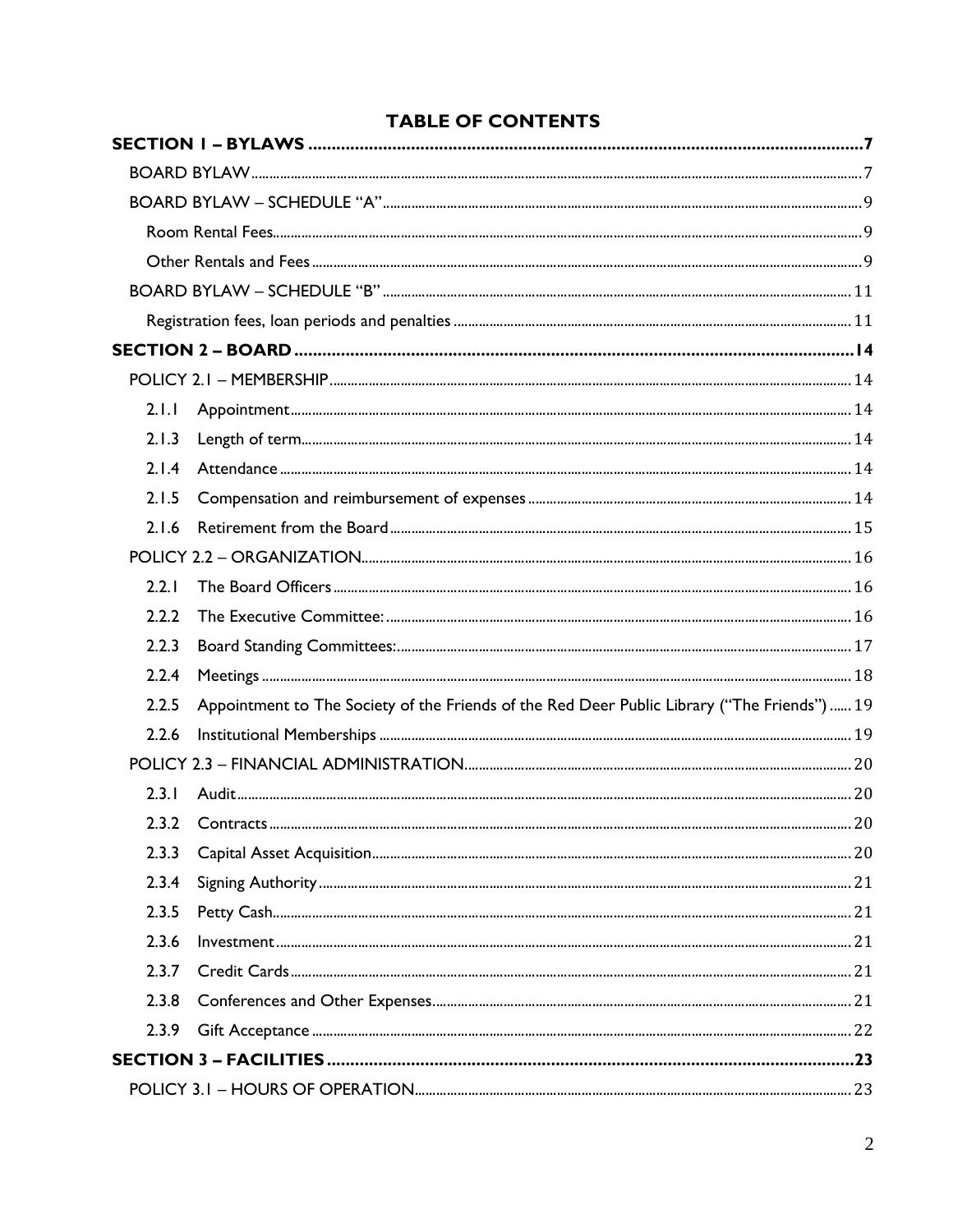| 3.1.1 |  |
|-------|--|
| 3.1.2 |  |
| 3.1.3 |  |
|       |  |
|       |  |
|       |  |
|       |  |
| 3.4.1 |  |
| 3.4.2 |  |
| 3.4.3 |  |
|       |  |
|       |  |
|       |  |
|       |  |
| 3.6.1 |  |
|       |  |
|       |  |
|       |  |
|       |  |
| 4.1.1 |  |
|       |  |
|       |  |
| 4.2.1 |  |
|       |  |
|       |  |
| 4.3.1 |  |
|       |  |
|       |  |
| 4.4.1 |  |
| 4.4.2 |  |
| 4.4.3 |  |
|       |  |
| 4.5.1 |  |
|       |  |
|       |  |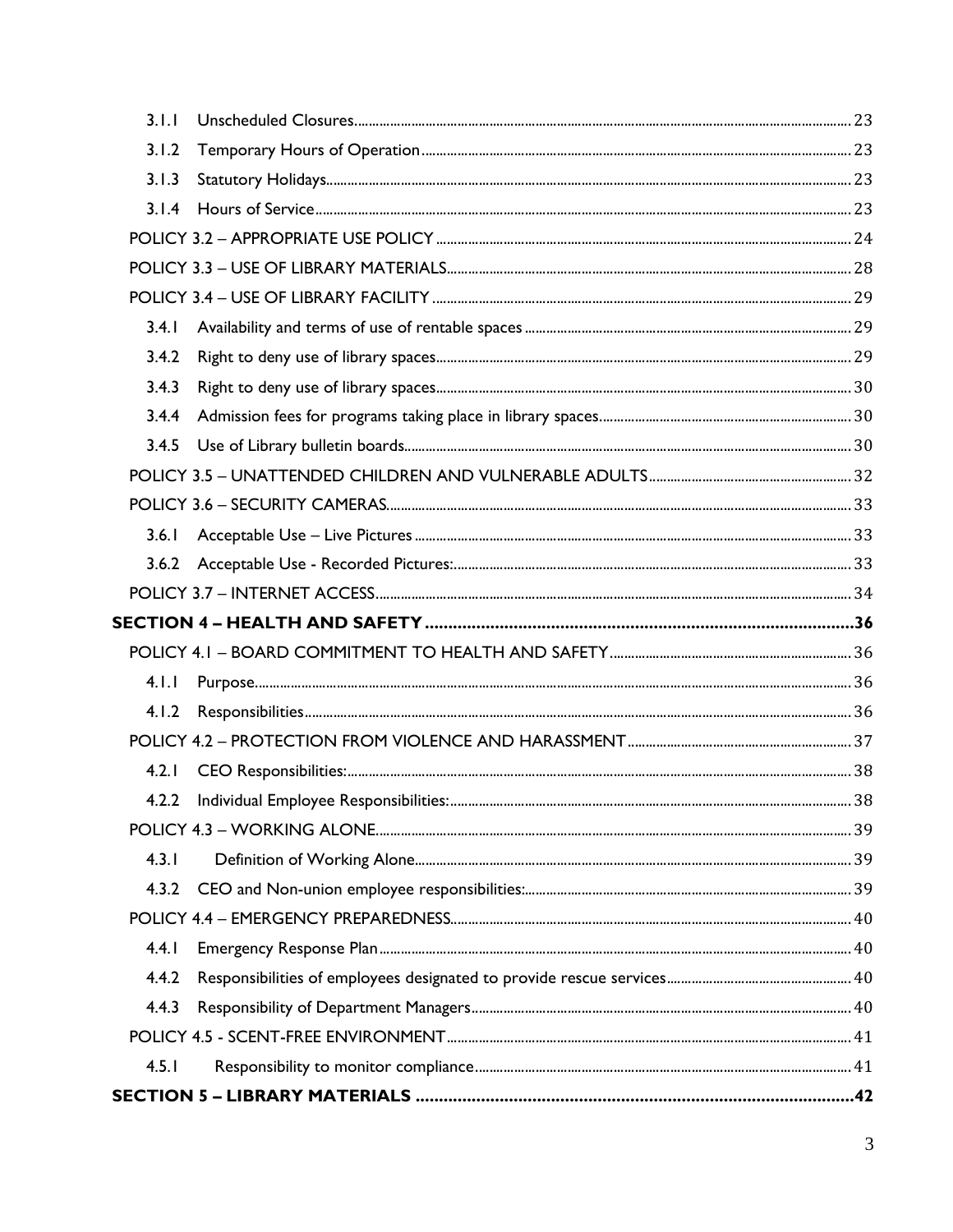| 5.1.1 |                                                                                  |    |
|-------|----------------------------------------------------------------------------------|----|
| 5.1.2 |                                                                                  |    |
| 5.1.3 |                                                                                  |    |
| 5.1.4 |                                                                                  |    |
| 5.1.5 |                                                                                  |    |
| 5.1.6 |                                                                                  |    |
| 5.1.7 |                                                                                  |    |
|       | POLICY 5.2 - SERVICE AND MATERIALS FOR THOSE UNABLE TO USE CONVENTIONAL PRINT 45 |    |
| 5.2.1 |                                                                                  |    |
|       |                                                                                  |    |
|       |                                                                                  |    |
|       | POLICY 6.2 - FREEDOM OF INFORMATION AND PROTECTION OF PRIVACY ACT (FOIP Act)  47 |    |
| 6.2.1 |                                                                                  |    |
|       |                                                                                  |    |
| 6.3.1 |                                                                                  |    |
| 6.3.2 |                                                                                  |    |
| 6.3.3 |                                                                                  |    |
| 6.3.4 |                                                                                  |    |
| 6.3.5 |                                                                                  |    |
| 6.3.6 |                                                                                  |    |
| 6.3.7 |                                                                                  |    |
| 6.3.7 |                                                                                  |    |
|       |                                                                                  | 50 |
| 6.4.1 |                                                                                  |    |
| 6.4.2 |                                                                                  |    |
|       |                                                                                  |    |
| 6.5.1 |                                                                                  |    |
| 6.5.2 |                                                                                  |    |
| 6.5.4 |                                                                                  |    |
|       |                                                                                  |    |
| 6.6.1 |                                                                                  |    |
| 6.6.2 |                                                                                  |    |
| 6.6.3 |                                                                                  |    |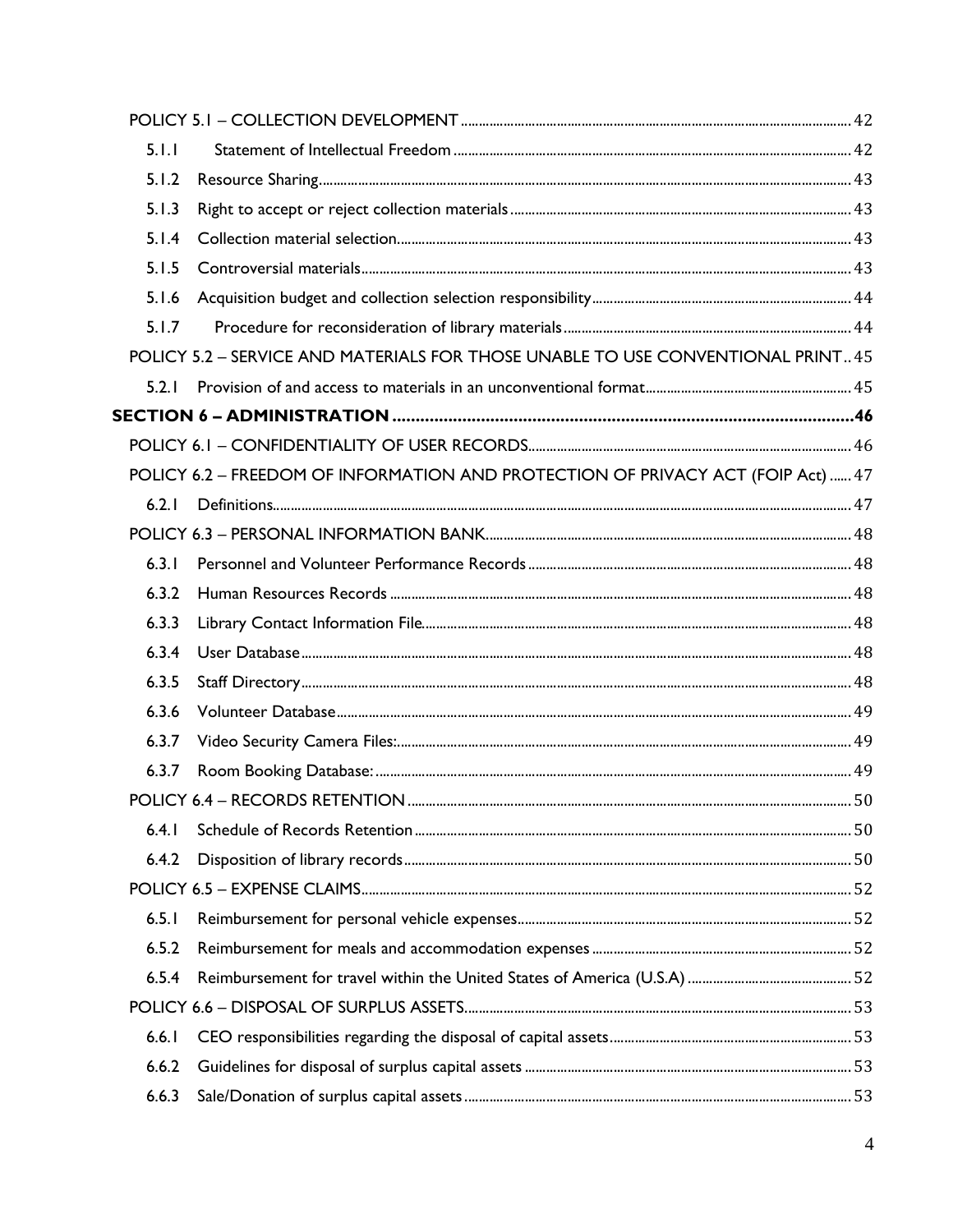| 6.7.1  |                                                                                                  |  |
|--------|--------------------------------------------------------------------------------------------------|--|
| 6.7.2  |                                                                                                  |  |
|        |                                                                                                  |  |
|        |                                                                                                  |  |
| 7.1.1  |                                                                                                  |  |
| 7.1.2  |                                                                                                  |  |
| 7.1.4  |                                                                                                  |  |
| 7.1.5  |                                                                                                  |  |
| 7.1.6  | Maintenance of job descriptions, position qualifications, performance appraisal forms and        |  |
|        |                                                                                                  |  |
| 7.1.8  |                                                                                                  |  |
|        |                                                                                                  |  |
| 7.1.10 |                                                                                                  |  |
|        |                                                                                                  |  |
| 7.2.1  |                                                                                                  |  |
| 7.2.2  |                                                                                                  |  |
| 7.2.3  |                                                                                                  |  |
| 7.2.4  |                                                                                                  |  |
|        |                                                                                                  |  |
| 7.3.1  |                                                                                                  |  |
| 7.3.2  |                                                                                                  |  |
| 7.3.3  |                                                                                                  |  |
| 7.3.4  |                                                                                                  |  |
| 7.3.5  | Job Exchanges, Student Placements, Work Experience and other forms of continuing education<br>62 |  |
| 7.3.6  |                                                                                                  |  |
|        |                                                                                                  |  |
| 7.4.1  |                                                                                                  |  |
|        |                                                                                                  |  |
|        |                                                                                                  |  |
| 7.6.1  |                                                                                                  |  |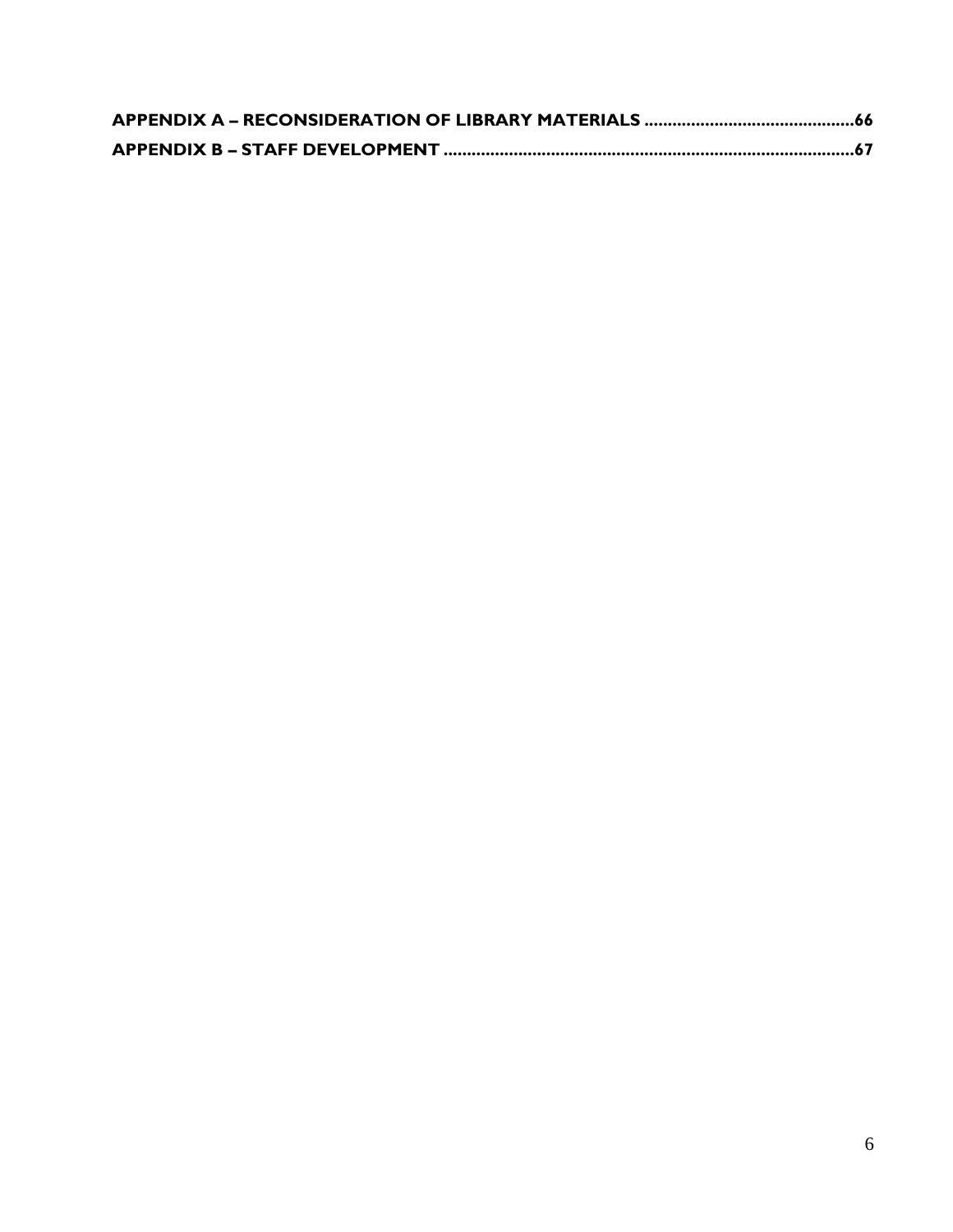### **SECTION 1 – BYLAWS**

#### <span id="page-6-1"></span><span id="page-6-0"></span>BOARD BYLAW

Creation Date: June 1998 Last Revision Date: April 2019 Last Review Date: April 24, 2019

The City of Red Deer Library Board enacts the following Bylaws pursuant to The *Libraries Act* for regulation of the business of the Board.

1. Interpretation

For the purposes of this Bylaw, the expression:

"Act" refers to the *Libraries Act*, RSA 2000, cL-11, s36;

"Board" means The City of Red Deer Library Board;

"Borrower" means the person to whom a Library card has been issued;

"CEO" means the person charged by the Board with the operation of the Library;

"the Library" means the Red Deer Public Library (encompassing all branches);

"Library materials" includes books, periodicals, newspapers, audio and video materials, electronic resources, micro-materials in all formats, kits, toys and games in the collection of the Library or borrowed by the Library.

#### 2. Library Facility

 The portion of the building used for public library purposes is open to any member of the public free of charge;

The hours of Library opening are as set out by the Board from time to time as set out in policy;

Charges for the use of Library premises not normally used for public library purposes are set out in Schedule A which is attached and forms part of this Bylaw;

Persons using the Library building shall obey all Library policies and conduct themselves so as to not disturb other Library users.

3. Requirements for Acquiring a Library Card

The Library card application must be signed by the applicant, or signed by the parent or guardian of an applicant who is less than 18 years old;

Library cardholding may be accompanied by an annual Library card registration fee, as determined by the Board in Schedule B.

4. Responsibilities of a Library Cardholder

A Library card may be used only by the person to whom it is issued;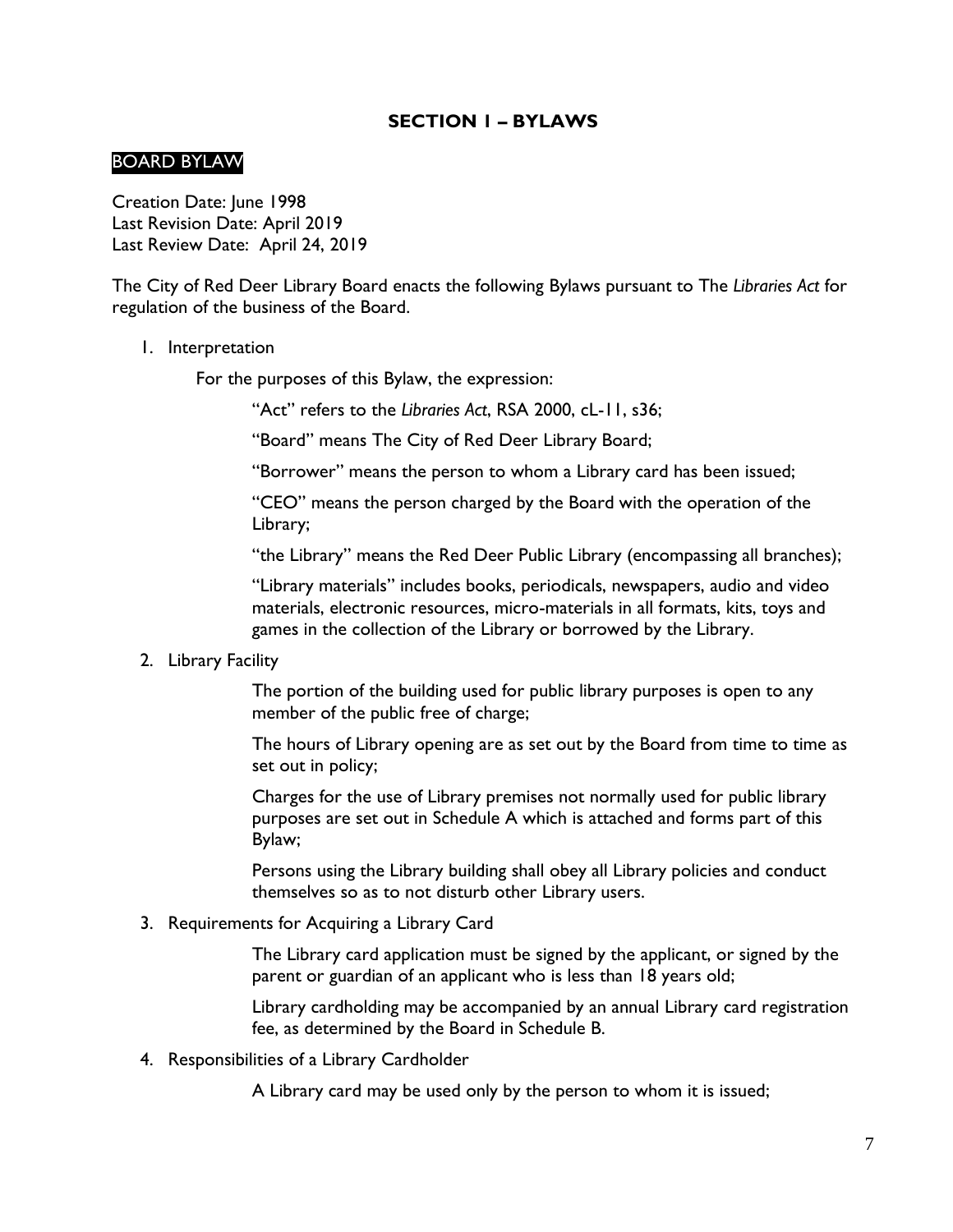A Library cardholder shall notify the Library of any change of his or her address, telephone number and/or email address;

Library cardholders must take care of any Library item borrowed;

Library cardholders are responsible for understanding the due date of material and for the return of borrowed Library items to the Library facility on or before the due date.

#### 5. Loan of Materials

In accordance with the *Libraries Act*, RSA 2000, c L-11, s36 (3), no charge will be levied for Library materials used in the facility or for Library materials loaned inhouse.

#### 6. Penalty Provisions

Fines for late return, damaged, or lost materials are set out in Schedule B;

The CEO may suspend a library card for the reasons set out in Schedule B;

A person who has had a library card suspended may, within 30 days of such revocation, make a written appeal to the Board setting out the grounds of the appeal;

The decision of the Board in an appeal is final and not subject to further appeal;

In cases of serious dereliction, the Board may prosecute an offence under *The Libraries Act*, RSA 2000, c L-11, s 41;

Any fine or penalty imposed goes to the benefit of the Board in accordance with *The Libraries Act*, RSA 2000, c L-11, s 42.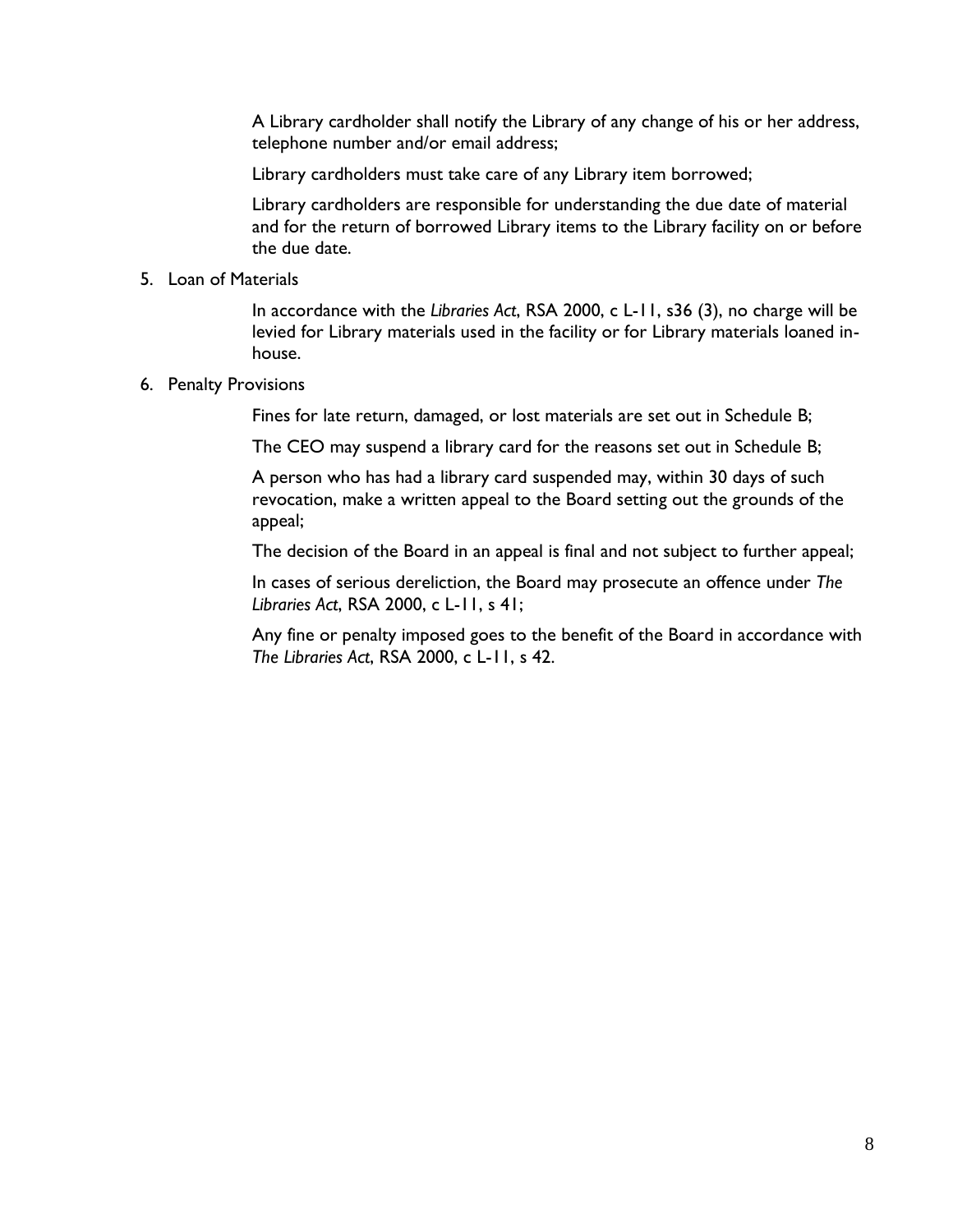### <span id="page-8-0"></span>BOARD BYLAW – SCHEDULE "A"

Creation Date: December 2001 Last Revision Date: April 2019 Last Review Date:

When not required for Library programs and services, some library spaces are available for shortterm rental.

Room rental fees are due and payable on the day of the rental. The fee schedule is as set out below:

#### <span id="page-8-1"></span>Room Rental Fees

1. Room Rental – Snell Auditorium

Customer is responsible for take down and set-up of tables and chairs. Failure to do so will result in an additional \$50 charge.

| Morning                                        | $9:00 - 1:00$ pm | \$85  |
|------------------------------------------------|------------------|-------|
| Afternoon                                      | $1:00 - 5:00$ pm | \$85  |
| <b>Evening</b>                                 | $5:00 - 8:00$ pm | \$85  |
| Full day                                       | $9:00 - 5:00$ pm | \$165 |
| 2. Room Rental – Waskasoo-Kiwanis Meeting Room |                  |       |
| Morning                                        | $9:00 - 1:00$ pm | \$50  |
| Afternoon                                      | $1:00 - 5:00$ pm | \$50  |
| Evening                                        | $5:00 - 8:00$ pm | \$50  |
| Full day                                       | $9:00 - 5:00$ pm | \$100 |
| 3. Room Rental - Green Room                    |                  |       |
| Morning                                        | $9:00 - 1:00$ pm | \$30  |
| Afternoon                                      | $1:00 - 5:00$ pm | \$30  |
| <b>Evening</b>                                 | $5:00 - 8:00$ pm | \$30  |
| Full day                                       | $9:00 - 5:00$ pm | \$60  |

\*The following equipment is NOT included in the room rental: LCD projector, computer equipment, sound and lighting systems, video conferencing equipment.

<span id="page-8-2"></span>Other Rentals and Fees

4. Equipment Rental

| $\bullet$ TV/DVD                   | \$25 |
|------------------------------------|------|
| • Portable Sound System (in Snell) | \$25 |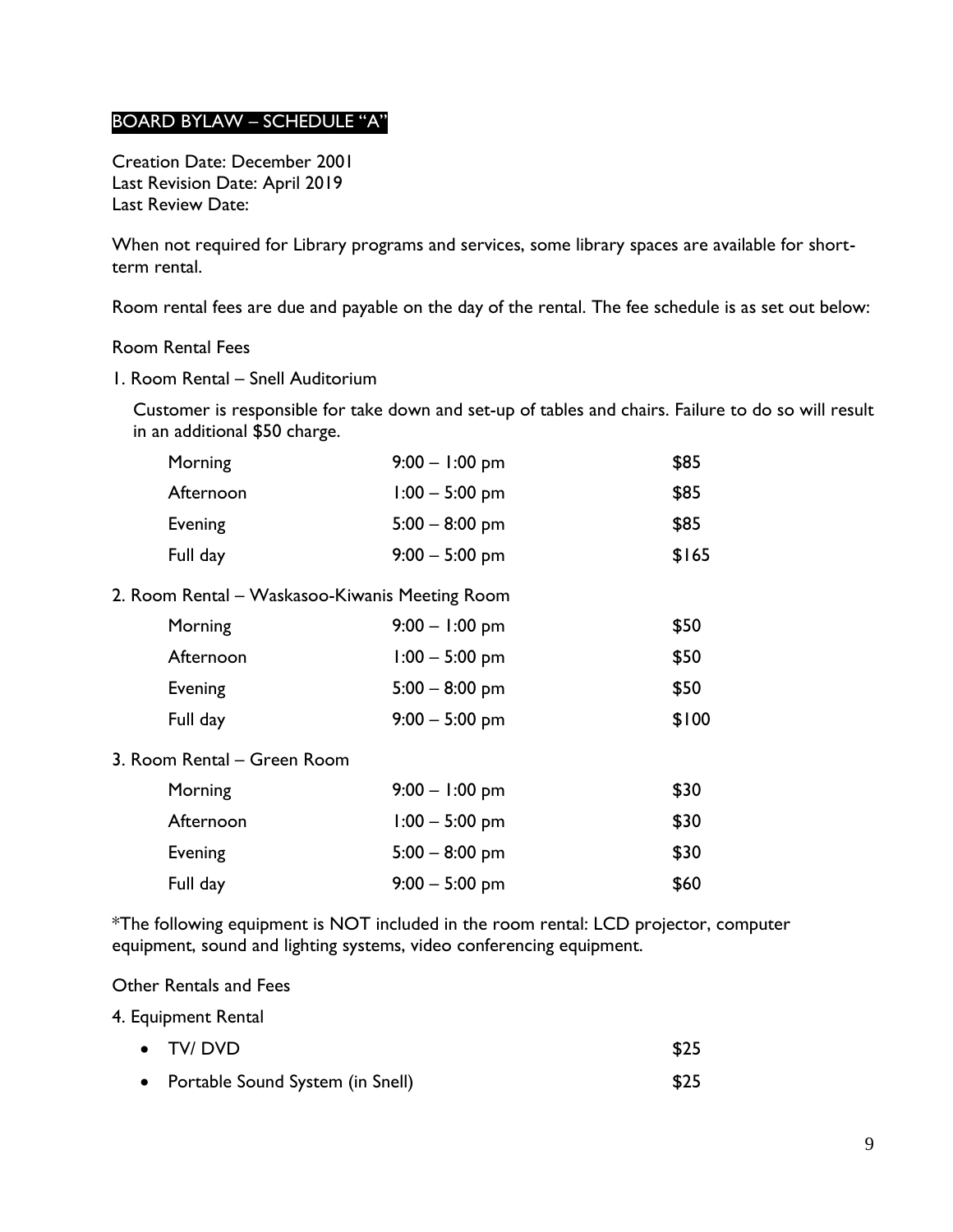|                                                                                             | • Piano – per session: half day or evening               | \$50      |
|---------------------------------------------------------------------------------------------|----------------------------------------------------------|-----------|
| $\bullet$                                                                                   | Extension cords (\$25 replacement cost if not returned): | No Charge |
|                                                                                             | 5. Additional Costs                                      |           |
|                                                                                             | • Security (Commissionaire) $*$                          | \$30      |
| *Required if the room is in use outside of regular hours of opening: per hour, not prorated |                                                          |           |

10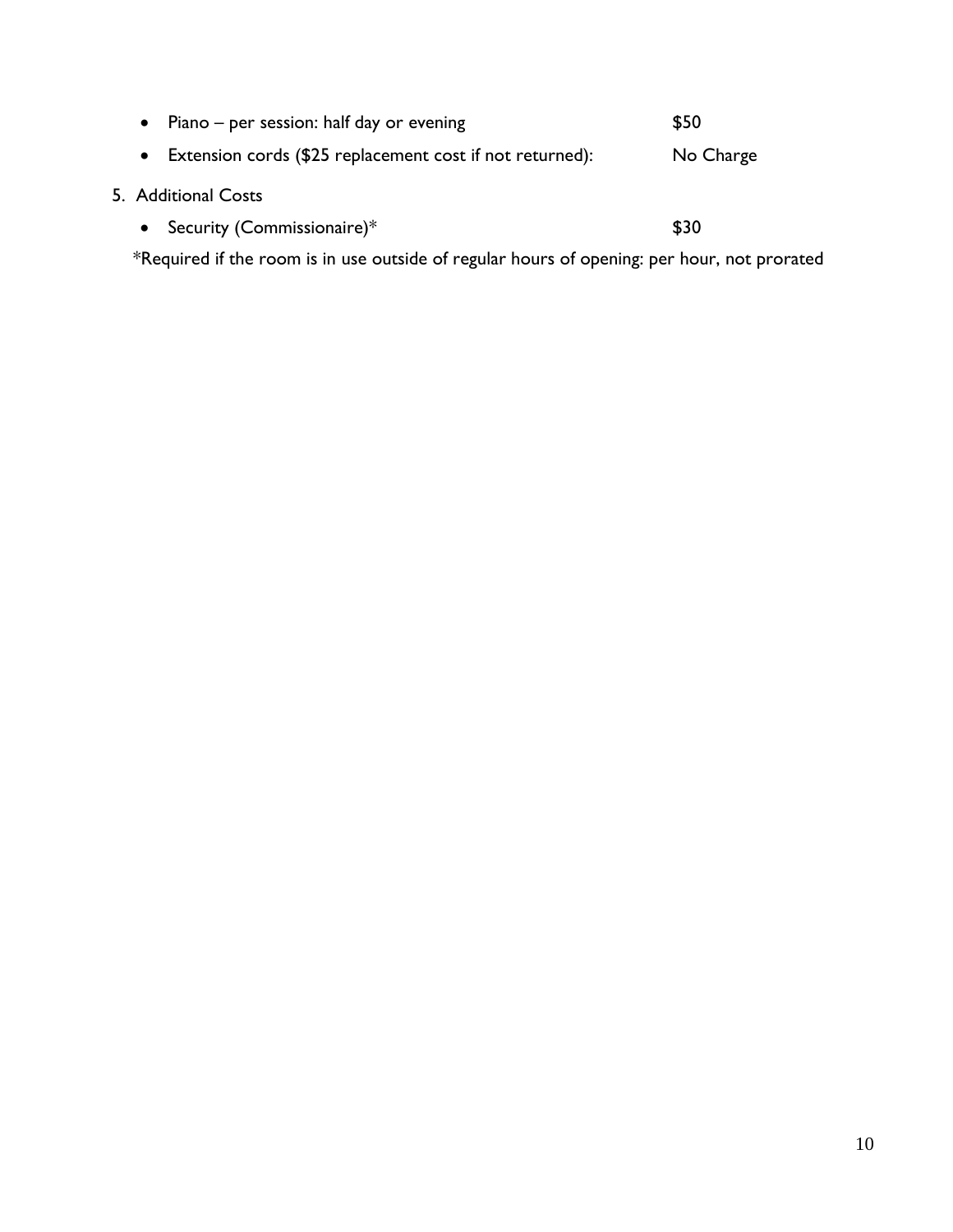## <span id="page-10-0"></span>BOARD BYLAW – SCHEDULE "B"

Creation Date: January 1999 Last Revision Date: October 2018 Last Review Date:

<span id="page-10-1"></span>Registration fees, loan periods and penalties

### Library Cards

The Board and CEO will undertake regular reviews of the following:

- Library card fees;
- consideration of other sources of revenue as a result of elimination or reduction of fees.

#### 1. City of Red Deer residents or property owners:

- Adult: Free;
- Under 18: Free;
- Organizational card: \$10.00 + \$3.00 for each secondary card.

#### 2. Non-residents:

- Adult: \$40.00 for the primary library card in a household + \$5.00 for each secondary card in that household;
- Under 18: Free;
- 18 but still in high school: Free;
- Organizational card: \$40.00 + \$5.00 for each secondary card.

#### 3. Temporary Residents

• Individuals who take up temporary residence in Red Deer for a period of less than 12 months will be assessed the appropriate non-resident card registration fee as listed in the previous Section 2. On request and the return of their library card(s), the fee will be refunded minus \$10.00 (hold-back fee).

#### 4. Lost or Stolen Cards:

A \$2.00 replacement fee will be charged for a lost or stolen card.

#### 5. No-Fee Cards

 Any person indicating inability to pay may be provided with a Library Card free of charge at the discretion of Library employees.

#### 6. Other

Family Cards: Not offered, covered in the above.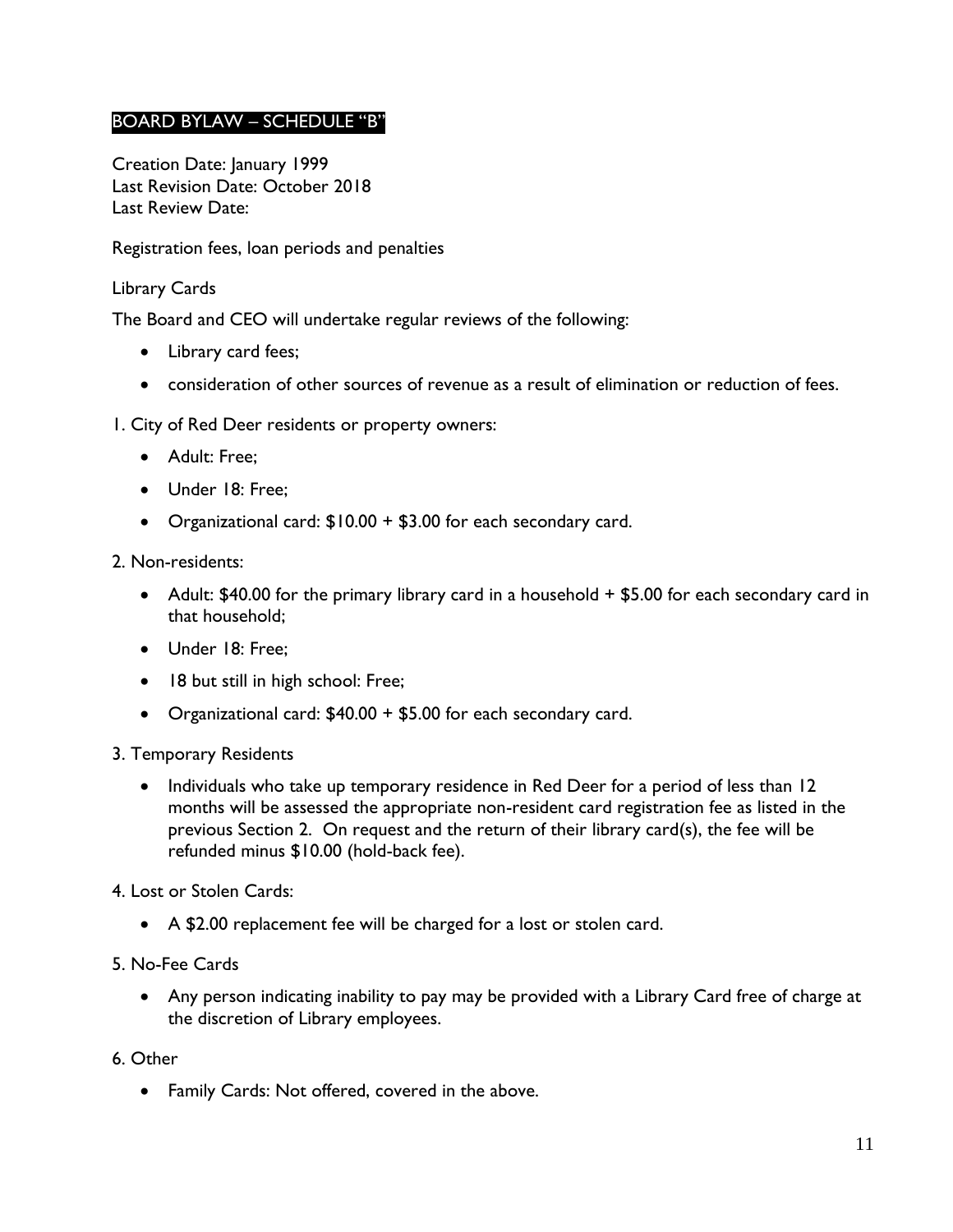- Complimentary Cards: Issued at the discretion of Library employees.
- Adult Literacy Program:
	- Tutors will receive a free Library card
	- Students enrolled in the program will receive a Library card for free.
- Homebound Reader Volunteers: Will receive a free Library card.
- Library Employees: Will receive a free Library card.

### Loan Periods for Library Materials

With the exception of DVDs and Video Games, all Library materials are available for a three week loan + two three week renewals if there are no holds on the material. DVDs are available for a two week loan + two, two week renewal, if there are no holds on the material.

Note:

- Items in high demand may be subject to shorter borrowing periods;
- Reference materials are not normally available for loan. However, special overnight loans may be arranged if urgently required;
- Newspapers and micro materials are not available for loan.
- Courses 6 weeks
- $\bullet$  Art rental 3 months
- Adult Literacy Collection (adult literacy tutors and students only) sixty days
- Bulk form to Continuing Care/Supportive Living facilities 6 weeks
- Hot Picks I week loan, no renewals
- New collections may have test loan periods until a preferred loan period is determined

Penalty Provisions

- 1. OVERDUE ITEMS
	- \$0.25 per day per item up to a maximum of \$6.25 per item on material borrowed from the Adult Collections;
	- No charge on materials borrowed from the Children's Collections; however, borrowing privileges may be suspended until overdue materials are returned or paid for.
	- Borrowers may check their own accounts online at any time, or phone during opening hours, to ensure they return their materials on time. When a valid email address is on file a courtesy notice is emailed to the borrower two days prior to the items being due. An overdue notice is emailed or mailed to the borrower after an item has been overdue for two weeks. A lost item notice is sent to the borrower after an item has been overdue for four weeks.
- 2. SUSPENSION OF BORROWING PRIVILEGE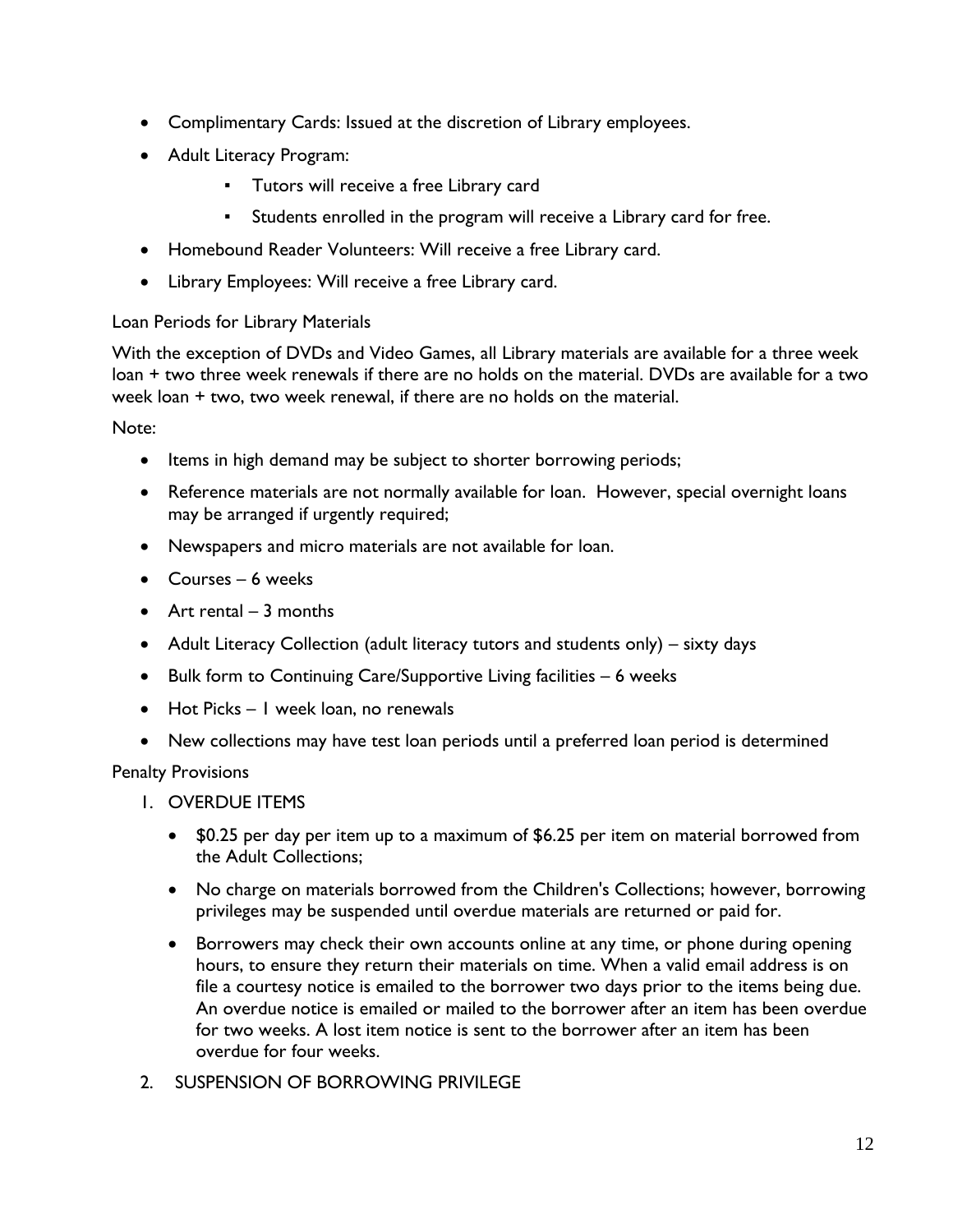Member borrowing privileges will be suspended in the following situations:

- adults owing more than \$10.00 in overdue fines, damages, and/or replacement charges;
- children with damages and/or replacement charges assessed at over \$10.00.

### 3. REPLACEMENT COSTS

- If Library items are lost or damaged, the cost of replacement and processing such materials for Library circulation are the actual cost as recorded in the item record of the automated Library system plus a five dollar (\$5.00) processing cost;
- In the event the actual cost of an item is not recorded in the item record, and cannot otherwise be determined, the replacement cost will be \$ 25.00 per item.
- In the event an interlibrary loan item is lost or damaged by an RDPL cardholder, the replacement cost charged to the cardholder will be \$50 per item.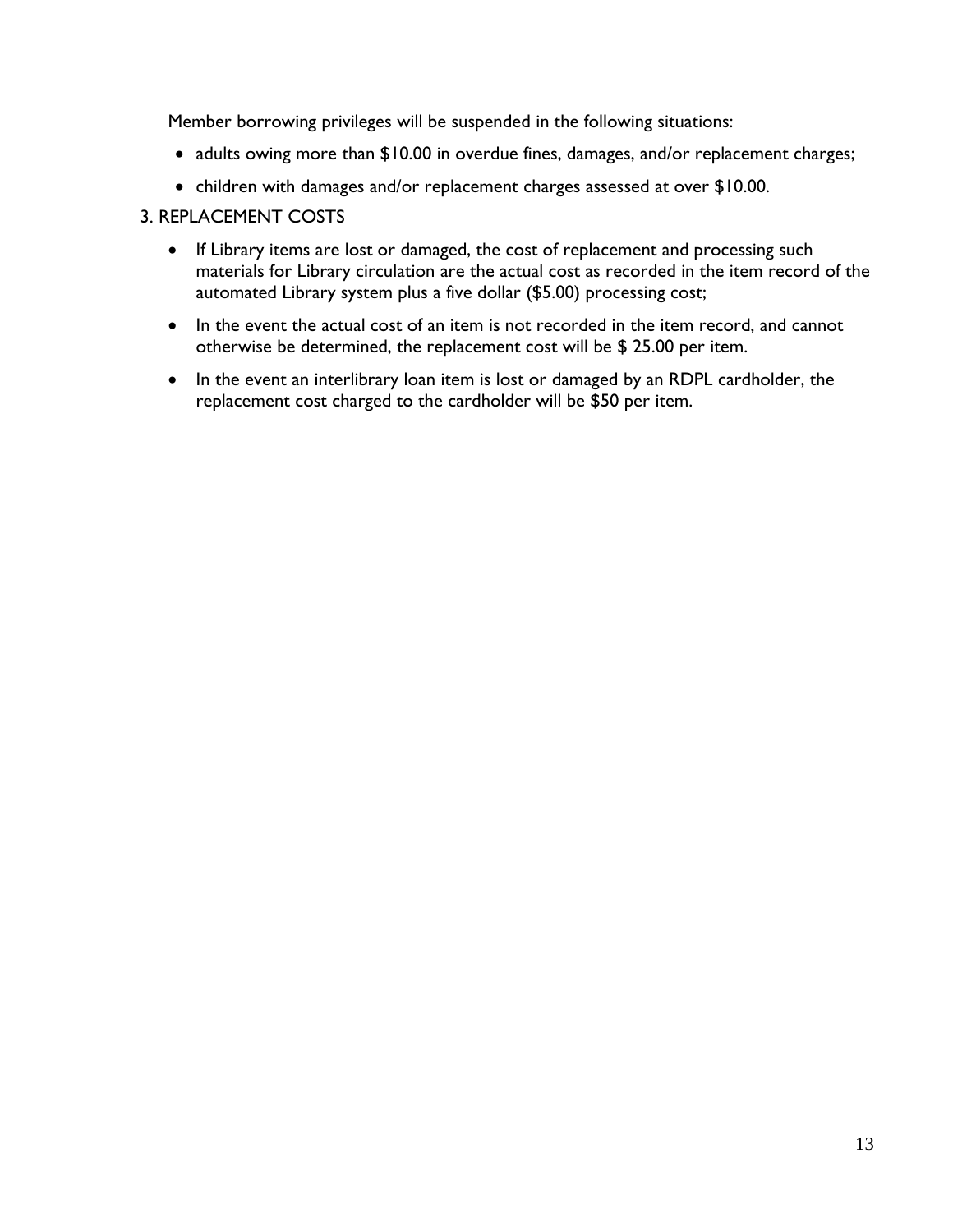## **SECTION 2 – BOARD**

### <span id="page-13-1"></span><span id="page-13-0"></span>POLICY 2.1 – MEMBERSHIP

Creation Date: March 2012 Last Revision Date: October 2018 Last Review Date: October 2018

A municipal council may establish a municipal library board which has management and control of the municipal library; organizing, promoting and maintaining comprehensive and efficient library services.

#### <span id="page-13-2"></span>2.1.1 Appointment

- Members of the Board are appointed by the Red Deer City Council for a term of three years or less, depending on vacancies or resignations;
- The Board shall consist of ten members, one of whom shall be a Councilor appointed by Red Deer City Council at its annual organizational meeting;

#### 2.1.2 Code of Conduct

 As part of the orientation process to the board, new board members are presented with a statement of confidentiality which must be agreed to and signed prior to attending their first Board meeting.

#### <span id="page-13-3"></span>2.1.3 Length of term

- Generally, a member may not serve more than three consecutive terms.
- A Member who is first appointed to the Board to fill out a partial term (e.g., to replace a Member who has resigned before completing a full term) will be eligible to serve two more full consecutive terms.
- A Member may serve one additional two year term when approved by the Board;

#### <span id="page-13-4"></span>2.1.4 Attendance

- A Member who, without authorization, misses 3 consecutive Board meetings or 4 total meetings in a Board year may be asked to resign;
- <span id="page-13-5"></span>2.1.5 Compensation and reimbursement of expenses
	- Board Members receive no direct or indirect compensation but will be reimbursed for expenses incurred on previously Board approved Board business. Expenses such as travel, meals, accommodations, registration fees and parking will be reimbursed upon the provision of receipts; in accordance with the Expense Claims Policy.
	- Board members are personally responsible for the membership costs related to individual memberships in library associations.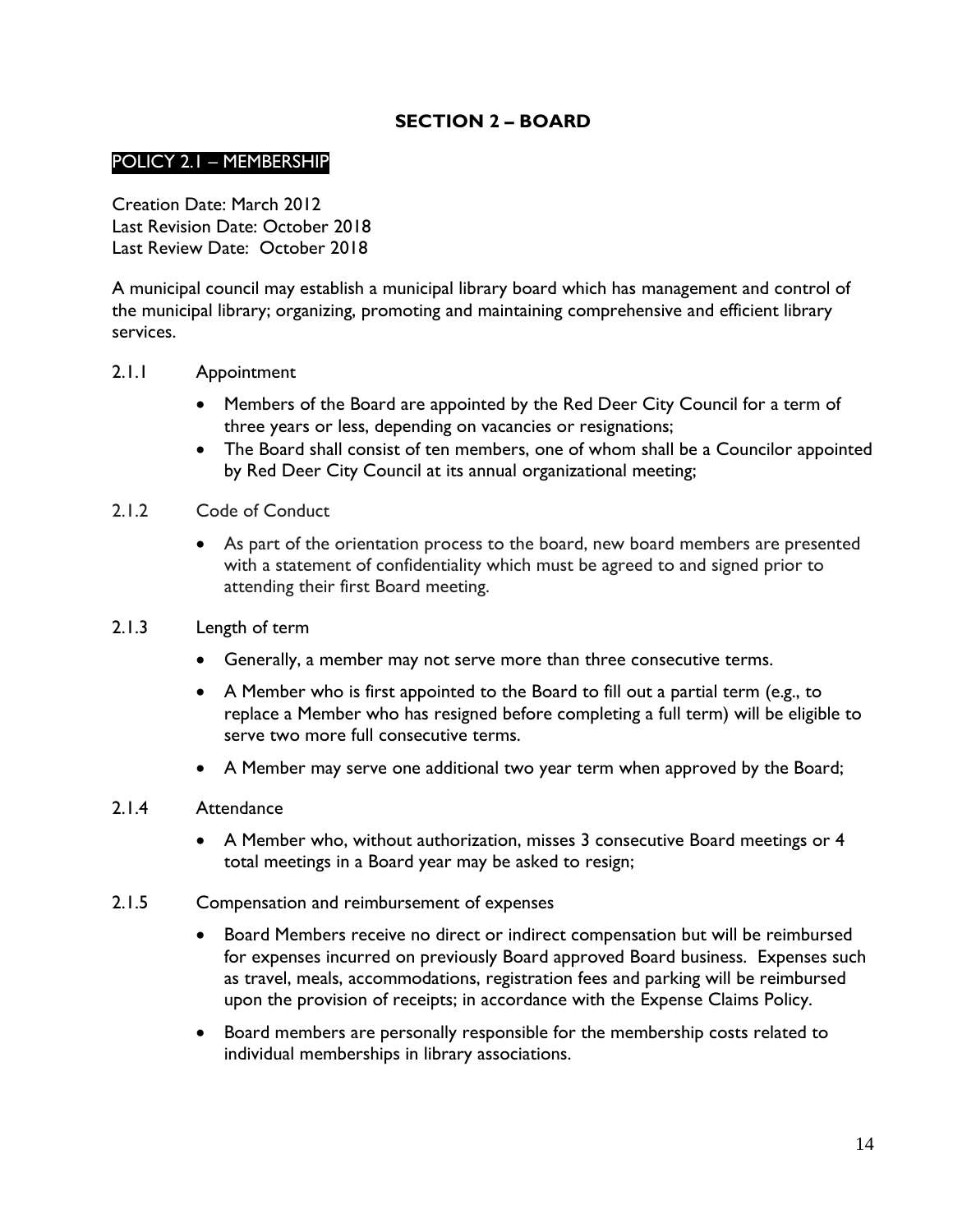### <span id="page-14-0"></span>2.1.6 Retirement from the Board

 A retiring Board member who has served on the Board for three or more years shall receive a gold Library card which will entitle them to a free lifetime card for the Library.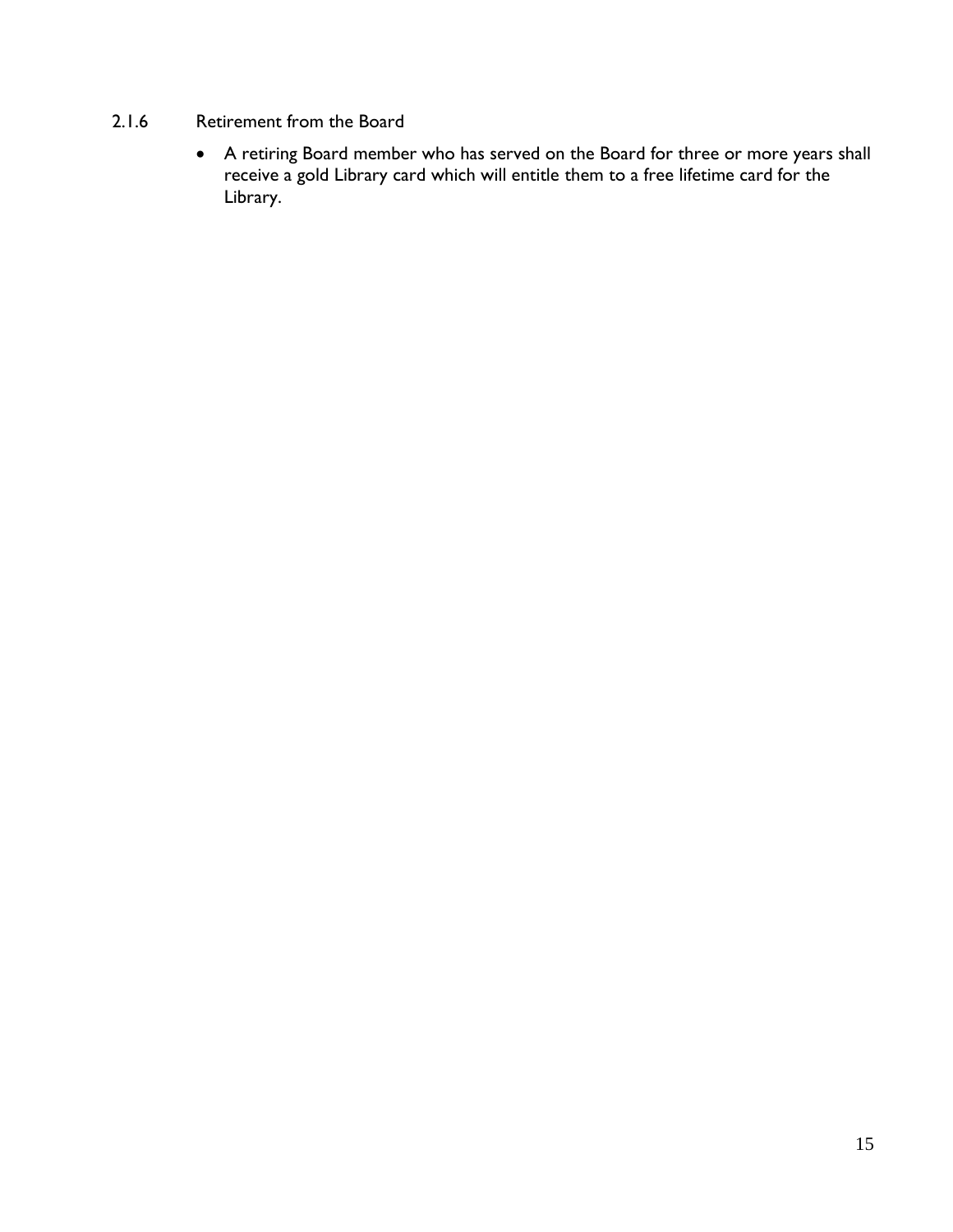# <span id="page-15-0"></span>POLICY 2.2 – ORGANIZATION

Creation Date: March 2012 Last Revision Date: November 2018 Last Review Date:

The board shall establish policies as set out in the Libraries Regulation, AR 141/98 and as amended.

- <span id="page-15-1"></span>2.2.1 The Board Officers
	- The Chair and the Vice-chair will be elected by the Board members at the regular November meeting each year;
	- Shall serve a term of one year from the meeting at which they are elected and until successors are duly elected;
	- Three signing officers are assigned at the regular November meeting each year.
	- The City Council appointee shall not serve on the executive.
	- 2.2.1.1 The Chair:
		- Presides at meetings of the Board, executes documents authorized by the Board, serves as an ex-officio member of the standing and ad hoc committees of the Board, and performs all duties associated with the office;
		- Annually appoints a Nominating committee at least one month prior to the November meeting to identify those willing to serve as officers to be presented at the November meeting. Nominations from the floor may also be made at this meeting;
		- Signs a copy of the Board meeting minutes upon their confirmation by the Board.
	- 2.2.1.2 The Vice Chair:
		- In the absence or disability of the Board Chair, or if there is a vacancy in that office, the Vice-chair shall assume and perform the functions of the Chair.
- <span id="page-15-2"></span>2.2.2 The Executive Committee:
	- Is made up of the Board chair, Vice-chair and the Chairs of each of the two standing committees of the Board;
	- Attends to matters of an emergent nature between regular Board meetings and reports its decision at the next full Board meeting for consultation and confirmation;
	- Considers matters requiring a decision during any period the Board is recessed.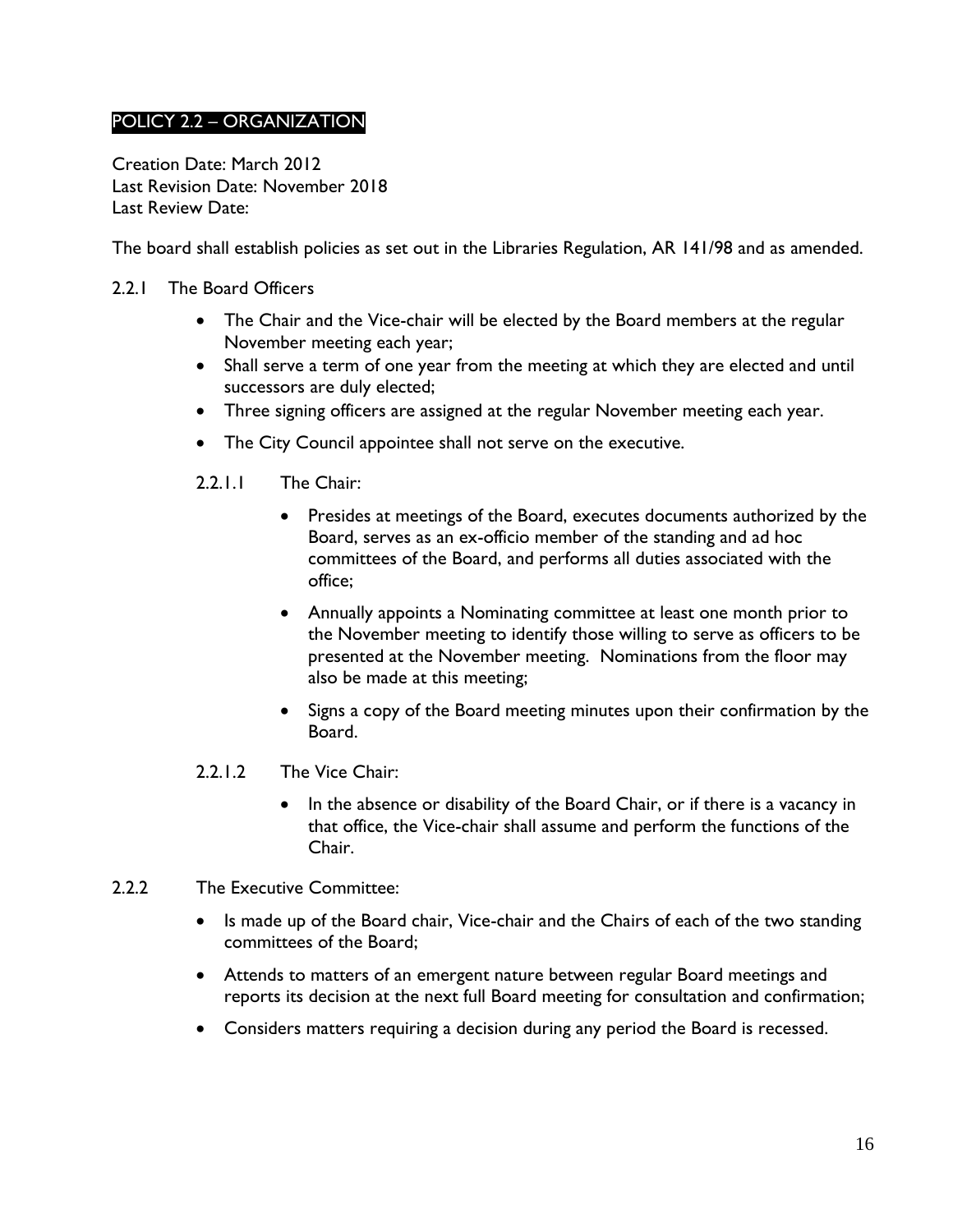- <span id="page-16-0"></span>2.2.3 Board Standing Committees:
	- There shall be two standing committees of the Board: the Planning and Finance Committee and the Personnel and Administration Committee;
	- Each standing committee will be made up of approximately the same number of Members; each Board Member serves on one of the two standing committees;
	- Chairs for each committee are elected by the Board at the November Board meeting.
	- Considers matters falling within its terms of reference, reporting decisions and recommendations to the next Board meeting for confirmation;
	- The Board may strike ad hoc committees as deemed necessary.
	- 2.2.3.1 Board Standing Committee Terms of Reference

2.2.3.1.1 The Planning and Finance Committee:

- Develops and presents an annual budget to the Board at the September meeting;
- Develops a three year rolling Strategic Plan based on a community needs assessment;
- Monitors the budget and financial activities, including investments;
- Reviews the audited financial statements with the auditor and presents them to the Board for consideration;
- Develops plans as necessary for special funding requests;
- Recommends financial policies to the Board
- 2.2.3.1.2 The Personnel and Administration Committee:
	- Recruits and makes recommendations to the Library Board on the appointment of the CEO;
	- Conducts an annual performance review of the CEO and provides recommendations to the Board;
	- Develops and recommends Board Policies to the Board;
	- Ensures Board policies and Bylaws are current and filed with Public Library Services Branch and made public on the Library's website;
	- Ensures these policies and Bylaws conform to existing Alberta Library Branch legislation;
	- Ensures Board Orientation takes place before the first Board meeting of a new members;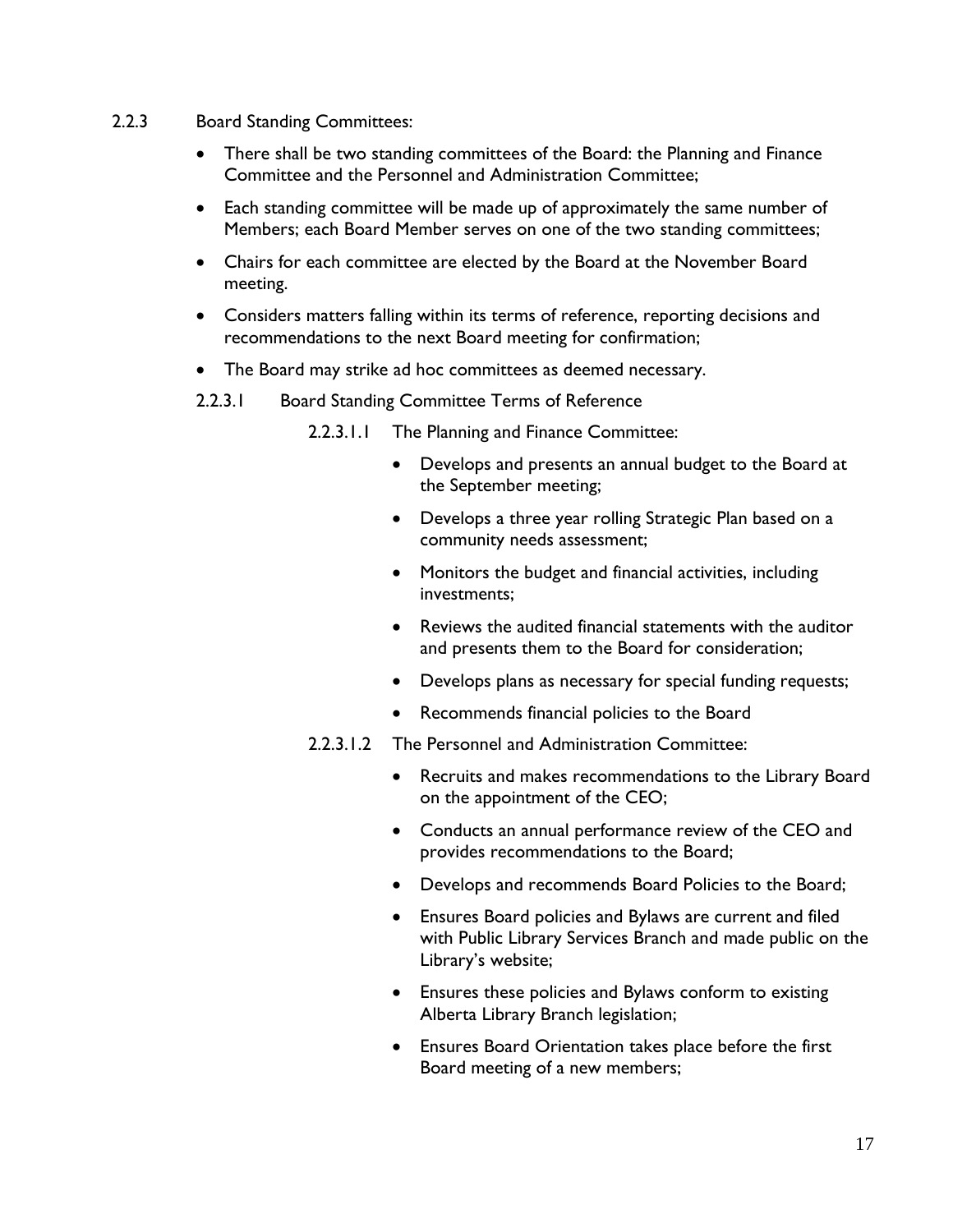• Plans Board development and continuing education including an annual retreat and the Board development component of meetings.

### <span id="page-17-0"></span>2.2.4 Meetings

- Nine regular Board meetings shall be held per year (September June), standing recessed during July, August and December with the Executive Committee acting on behalf of the Board during these three months;
- The election of Board officers and other business arising takes place during the regular November meeting;
- A quorum for the transaction of business at any Board meeting shall consist of fifty percent (50%) of the Members;
- Board meetings shall be governed by the rules contained in the current edition of Robert's Rules of Order – Newly Revised, in all cases applicable and not inconsistent with Board Bylaws or any special rules of order adopted by the Board;
- The preference for decision making at both Committee and Board meetings is consensus but in the event a vote must be taken, the vote shall be taken and determined by simple majority.
- Special Board meetings may be called at the direction of the Chair, or at the request of four Members, for the purpose of transacting business stated in the call for the meeting;
- The CEO or designate shall attend all Board and Committee meetings and shall ensure a true and accurate record is kept.
- Ex-officio members shall have voting rights at all Committee meetings.
- Board members are required to declare any potential conflict of interest at the beginning of any committee or board meeting when the agenda is reviewed. This declaration will be recorded in the minutes of said meeting. The Board Chair will rule as to whether the declaration constitutes a conflict. In the case where a conflict is deemed to exist, the member in conflict will absent themselves from any discussion or vote of the issue at hand.
- As part of the orientation process to the board, new board members are presented with a statement of confidentiality which must be agreed to and signed prior to attending their first Board meeting.
- Board members will refrain from direct involvement in library operations. Any suggestions or concerns relating to operational issues will be communicated directly through the CEO.
- The Board discusses and debates issues thoroughly in Board and Committee meetings but speaks with one voice in public. Only the Board Chair, CEO, or persons designated by them provide information or answer questions from the media.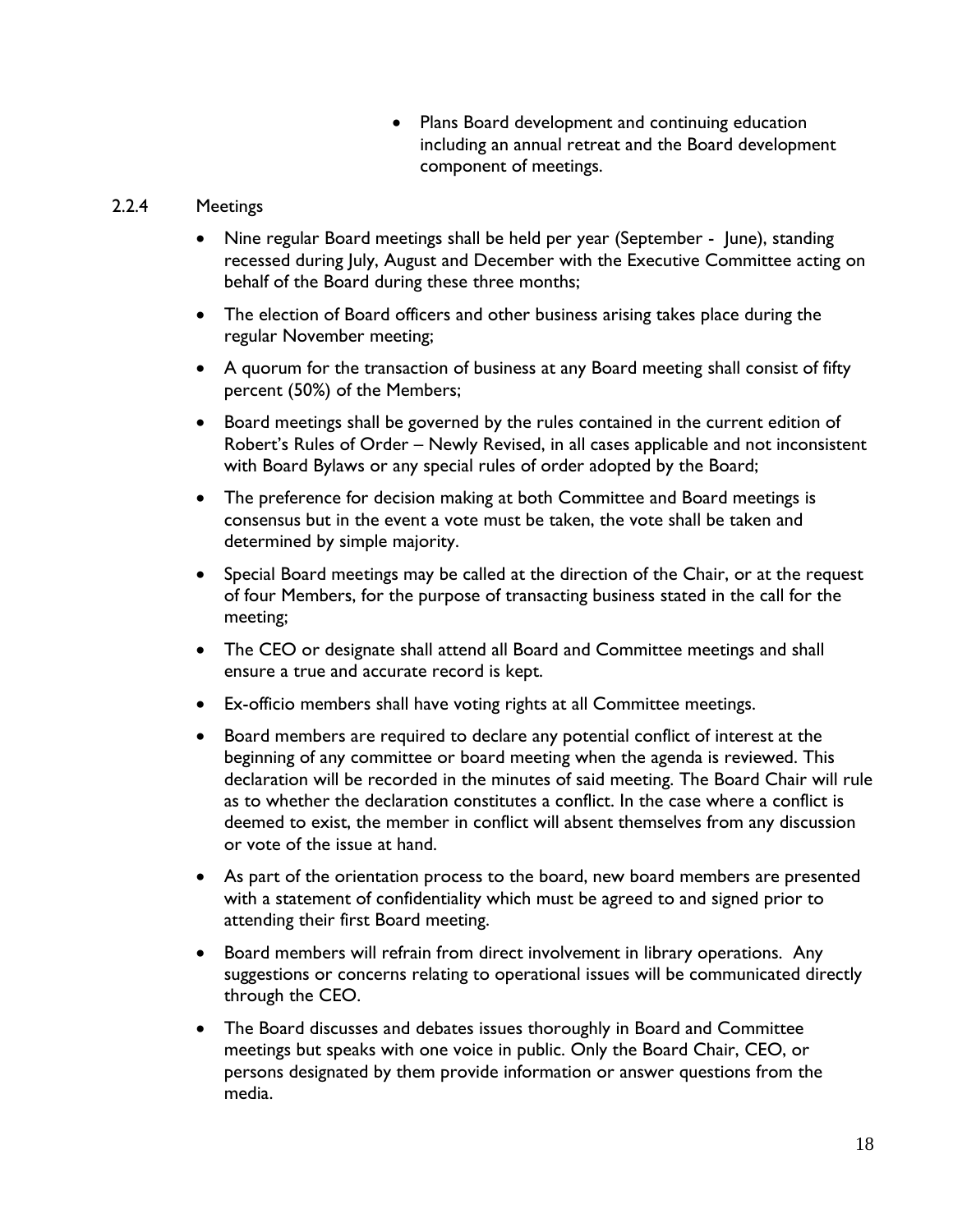- <span id="page-18-0"></span>2.2.5 Appointment to The Society of the Friends of the Red Deer Public Library ("The Friends")
	- In order to ensure a close working relationship between The Friends and the Library Board, the Board annually, in November, will appoint a Member as formal liaison with The Friends to attend meetings and report to the Board on those matters of mutual importance. The Board will pay the cost of Friends annual membership for the appointed member.
- <span id="page-18-1"></span>2.2.6 Institutional Memberships
	- The Board belongs to the Library Association of Alberta, the Alberta Library Trustee Association and other relevant organizations as an institutional member with institutional membership fees paid for by the Library.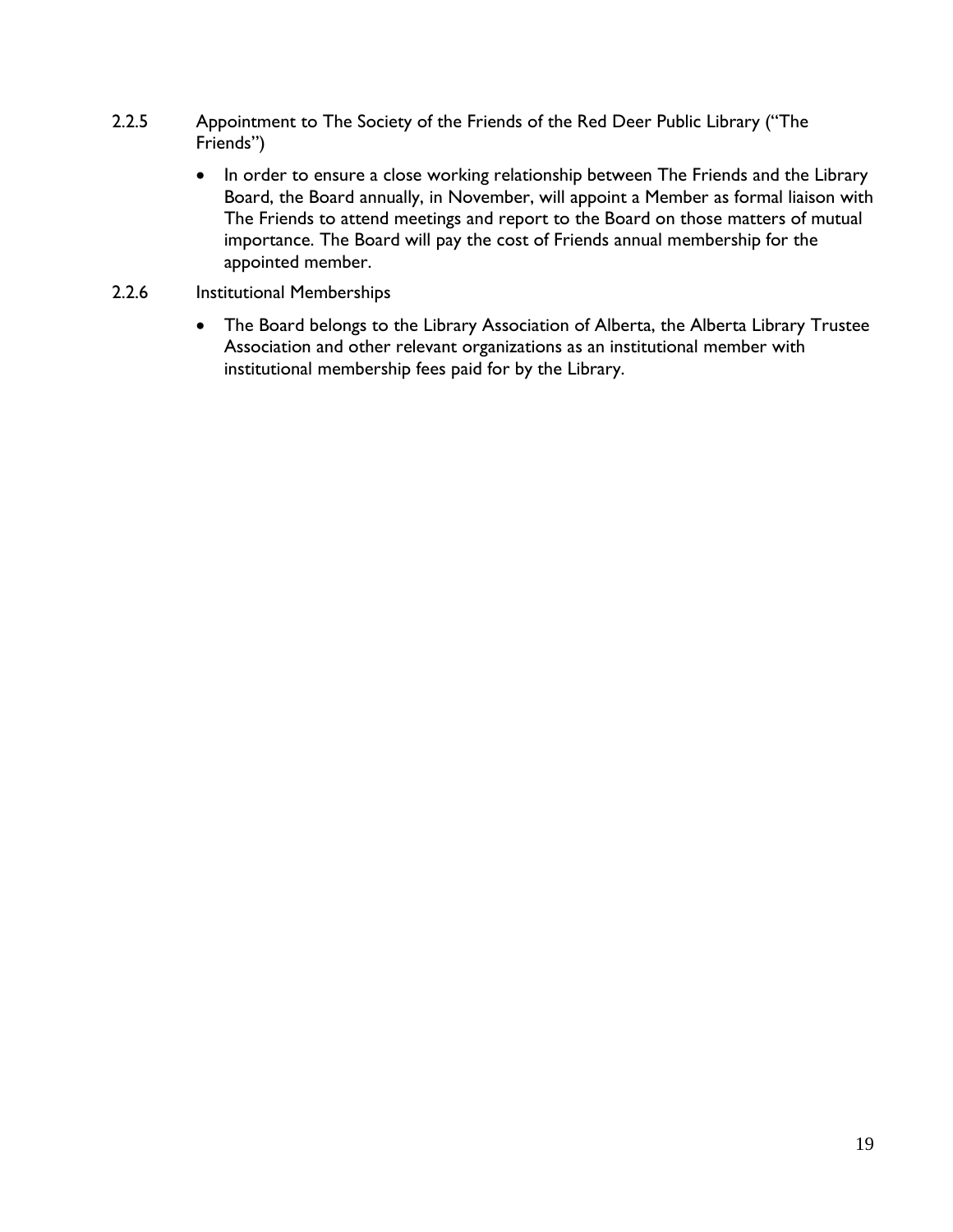# <span id="page-19-0"></span>POLICY 2.3 – FINANCIAL ADMINISTRATION

Creation Date: March 2012 Last Revision Date: October 2018 Last Review Date:

The board shall establish financial policies.

- <span id="page-19-1"></span>2.3.1 Audit
	- The Board shall appoint an auditor annually and may request competitive bids at the discretion of the Board;
	- The financial records of the Library will be prepared for audit as soon as reasonably possible after the fiscal year which shall be January 1 to December 31 inclusive.
	- The auditor will present the audited financial statements to the Planning and Finance Committee, which after consideration and review, makes recommendations to the Board.
- <span id="page-19-2"></span>2.3.2 Contracts
	- New contracts and agreements for goods and services with a value of up to 1% of the operating budget or more entered into between the Board and suppliers will be submitted, in writing, to the Planning and Finance Committee at a regular or budget meeting for review and recommendation to the Board;
	- Existing contracts with a value of ten thousand dollars (\$10,000) or more which are being considered for an increase of fifteen percent (15%) or more of the budgeted amount will be brought to the Planning and Finance Committee for review and recommendation to the Board.

### <span id="page-19-3"></span>2.3.3 Capital Asset Acquisition

- The Board, through the annual budget review, approves the purchase of capital assets and goods and services.
- The CEO may delegate responsibilities for purchase of capital assets or goods and services.
- The purchase of unbudgeted capital assets or goods and services with a value of over \$10,000.00 must be approved by the Board through the approval of a grant application or by a majority vote at a regular Board meeting.

#### 2.3.3 Financial Statements

 A monthly financial statement, prepared by the Financial Officer and reviewed by the CEO or their designate, outlining the current year budget, year-to-date expenses, budget variances and percentage expended will be presented to the Planning and Finance Committee for its review and recommendation to the Board at its next regular monthly Board meeting;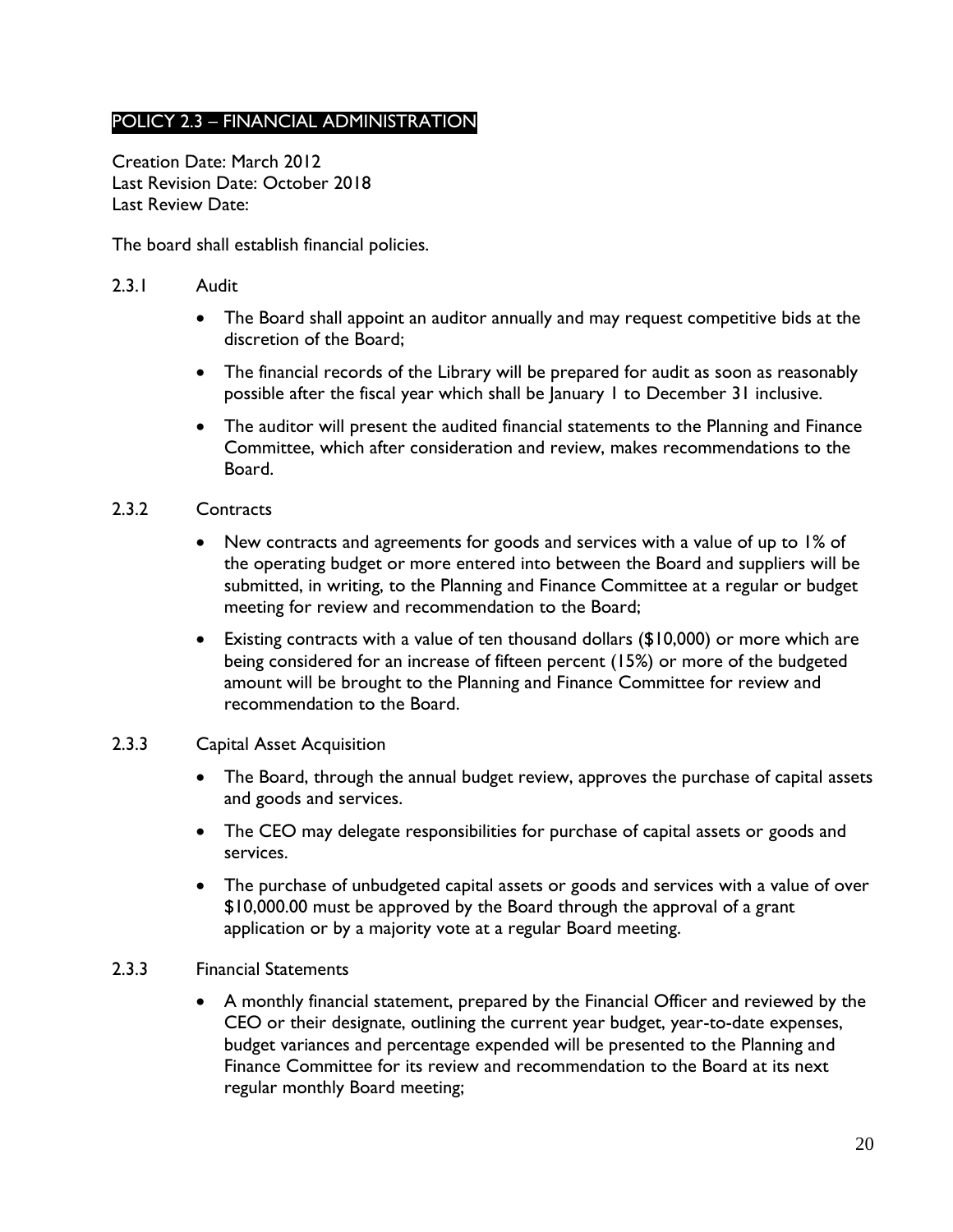- The CEO shall report any financial anomalies to the Board Chair and the Chair of the Planning and Finance Committee as soon as possible after being noted.
- <span id="page-20-0"></span>2.3.4 Signing Authority
	- Two authorized signatures are required on each cheque prepared on behalf of the Library;
	- Financial signing officers shall be the CEO, the Acting CEO, and any of three Board Members designated by motion at the regular November Board meeting;
- <span id="page-20-1"></span>2.3.5 Petty Cash
	- A petty cash fund is managed by the Financial Officer. The fund is to be used for making immediate payments when it is impractical to issue a cheque in a small amount or a customer, employee or board member requires immediate payment for small amounts
- <span id="page-20-2"></span>2.3.6 Investment
	- The Board is committed to the prudent investment of available Library funds therefore the CEO shall ensure invested Library funds provide the highest investment return available with reasonable security, while conforming to applicable legislation and meeting the cash flow requirements of the Library.
- <span id="page-20-3"></span>2.3.7 Credit Cards
	- Corporate credit cards will be used by the CEO or designated employees for reservations, travel expenses, and specific library purchases.
	- Receipts for the expenses will be submitted to the Financial Officer as soon as possible after the expense has occurred.
	- Personal use of the credit card is prohibited.
- <span id="page-20-4"></span>2.3.8 Conferences and Other Expenses
	- Board Members delegated to attend conferences or authorized meetings shall be paid, upon provision of written receipts, expenses in accordance with budget provisions in the Expense Claim Policy.
	- The Board shall select up to three board attendees for the Alberta Library Conference.
	- Recognizing the importance of The Friends of the Red Deer Public Library, the Personnel and Administration Committee may also make a motion to cover some costs of continuing education for The Friends when a motion to do so is approved by the Board of The Friends and brought forward to the Personnel and Administration Committee.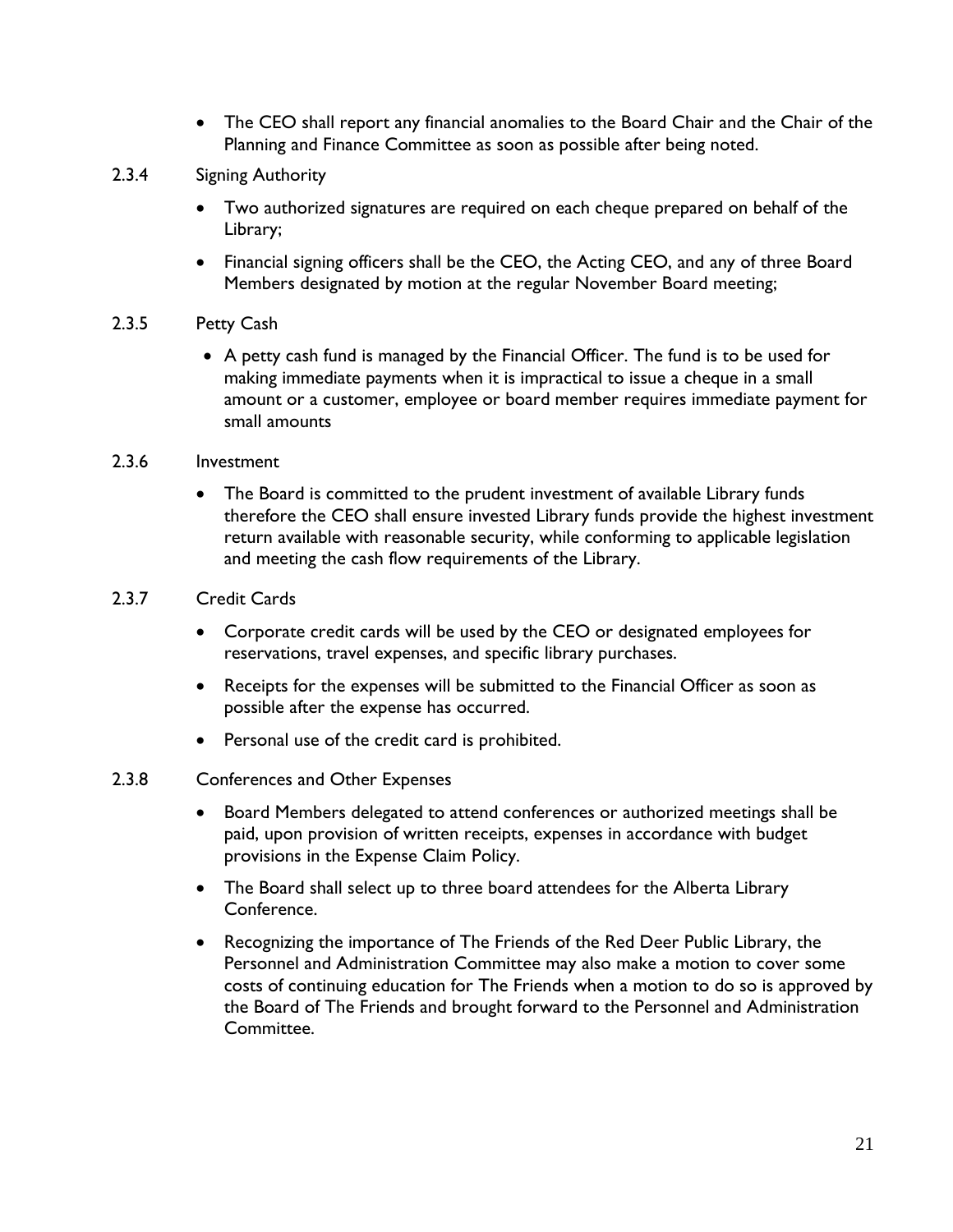### <span id="page-21-0"></span>2.3.9 Gift Acceptance

- RDPL welcomes gifts that support its mission, services and facilities. Individuals, organizations and corporations are encouraged to support areas that both reflect their interests and correspond to Library needs identified in the Plan of Service. Gifts and donations become the property of the Library and, as such, are subject to its acquisition and discard policies and procedures;
- RDPL appreciates the generosity of all donors however it may not always be in the interests of RDPL to accept a particular gift. The CEO and designates are authorized to negotiate gift agreements with prospective donors. If RDPL deems that a donor's wishes do not correspond with the Library's priorities, the donor will be asked to redesignate the intended gift.
- Unrestricted cash and equivalent charitable gifts will be placed in the general operating fund. Gifts of marketable securities, real estate or deferred gifts which include bequests, life insurance policies, gift annuities and charitable remained trusts may be transferred to the Red Deer and District Community Foundation for investment in a RDPL fund.
- Gifts in kind including artwork, equipment, books, and property if accepted become the sole and exclusive property of RDPL and can be used for any purpose deemed acceptable by the Library. RDPL will follow guidelines set out by the Canada Revenue Agency regarding appraisals, valuation and receipting. Donors should consult personal tax advisors prior to donating.
- Donors of cash and equivalents of twenty dollars or more will receive a charitable tax receipt.
- Particularly significant gifts may result in a naming rights proposal the suitability of which will be determined by the Planning and Finance Committee. Considerations will include the significance of the gift, the history, reputation and integrity of the donor, and the donor's compatibility with, understanding of, and support for the Library's mission and Plan of Service. All naming rights agreements will be of a fixed term.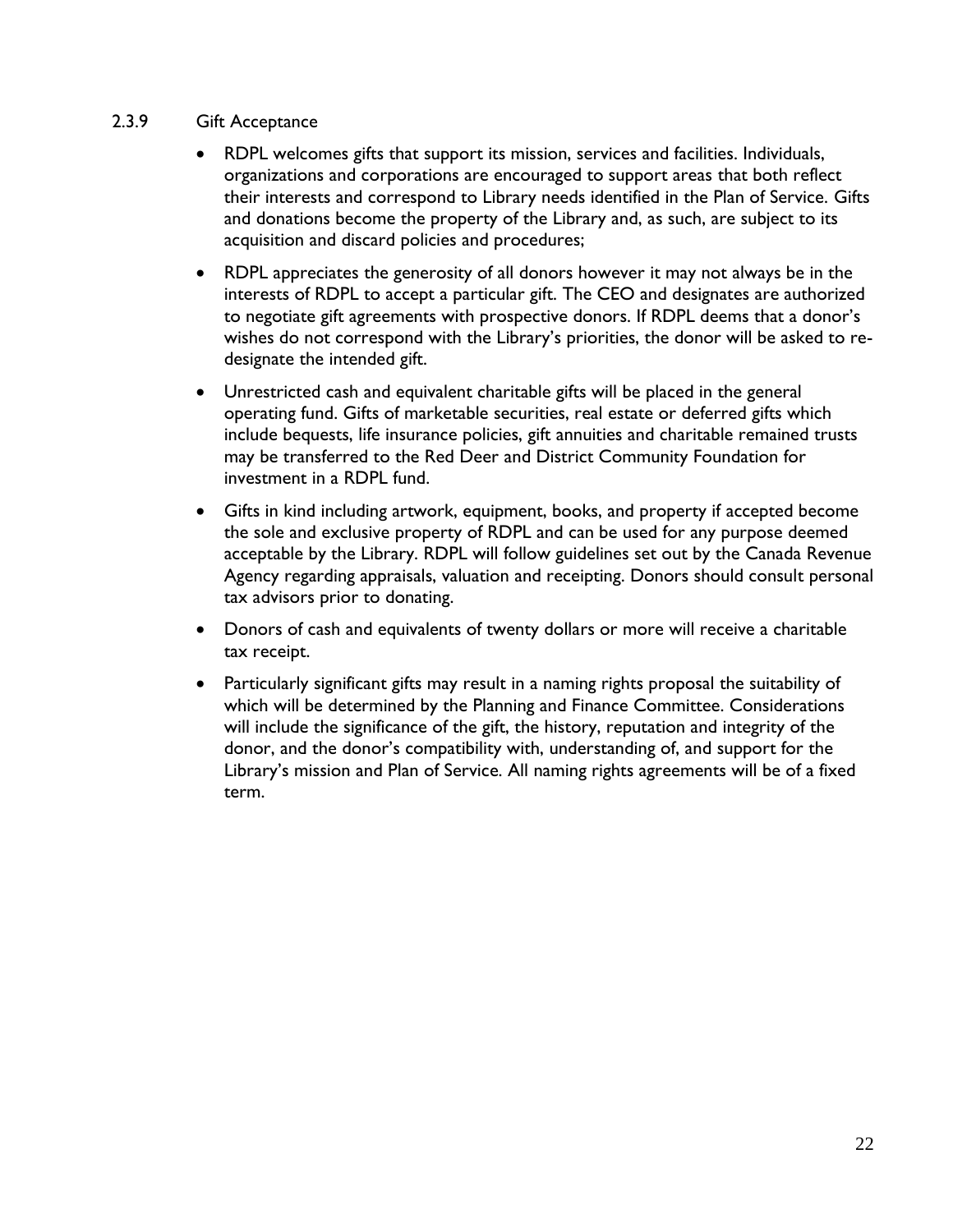### **SECTION 3 – FACILITIES**

### <span id="page-22-1"></span><span id="page-22-0"></span>POLICY 3.1 – HOURS OF OPERATION

Creation Date: May 1995 Last Revision Date: June 25 2020 Last Review Date:

The Board is committed to offering convenient hours of service to its users. The hours of operation of the Library shall be set by the Board and will be periodically re-assessed by means of surveys and employee observation studies to determine peak hours of operation.

- <span id="page-22-2"></span>3.1.1 Unscheduled Closures
	- The CEO, or designate, may close the Library if mechanical emergency or environmental conditions prevent the safe operation of the building. The Library may also be closed temporarily due to an emergency on the request of the RCMP, fire department or other public services.
- <span id="page-22-3"></span>3.1.2 Temporary Hours of Operation
	- The Board may approve temporary changes to the hours of operation.

#### <span id="page-22-4"></span>3.1.3 Statutory Holidays

Library Branches will be closed on Statutory Holidays, which include:

| New Year's Day       | Civic Holiday     |
|----------------------|-------------------|
| Good Friday          | Labour Day        |
| <b>Family Day</b>    | Thanksgiving Day  |
| Easter Sunday        | Remembrance Day   |
| <b>Easter Monday</b> | Christmas Day     |
| Victoria Day         | <b>Boxing Day</b> |
| Canada Day           |                   |

- When Canada Day, July 1, falls on a Sunday, the Library will close on the Sunday and the Monday, July 2.
- The Library will close for an annual Staff Development Day.
- <span id="page-22-5"></span>3.1.4 Hours of Service
	- All Branches Monday to Thursday 9 a.m. – 8 p.m. Friday 9 a.m. to 5 p.m. Saturday and Sunday 10 a.m. to 3 pm.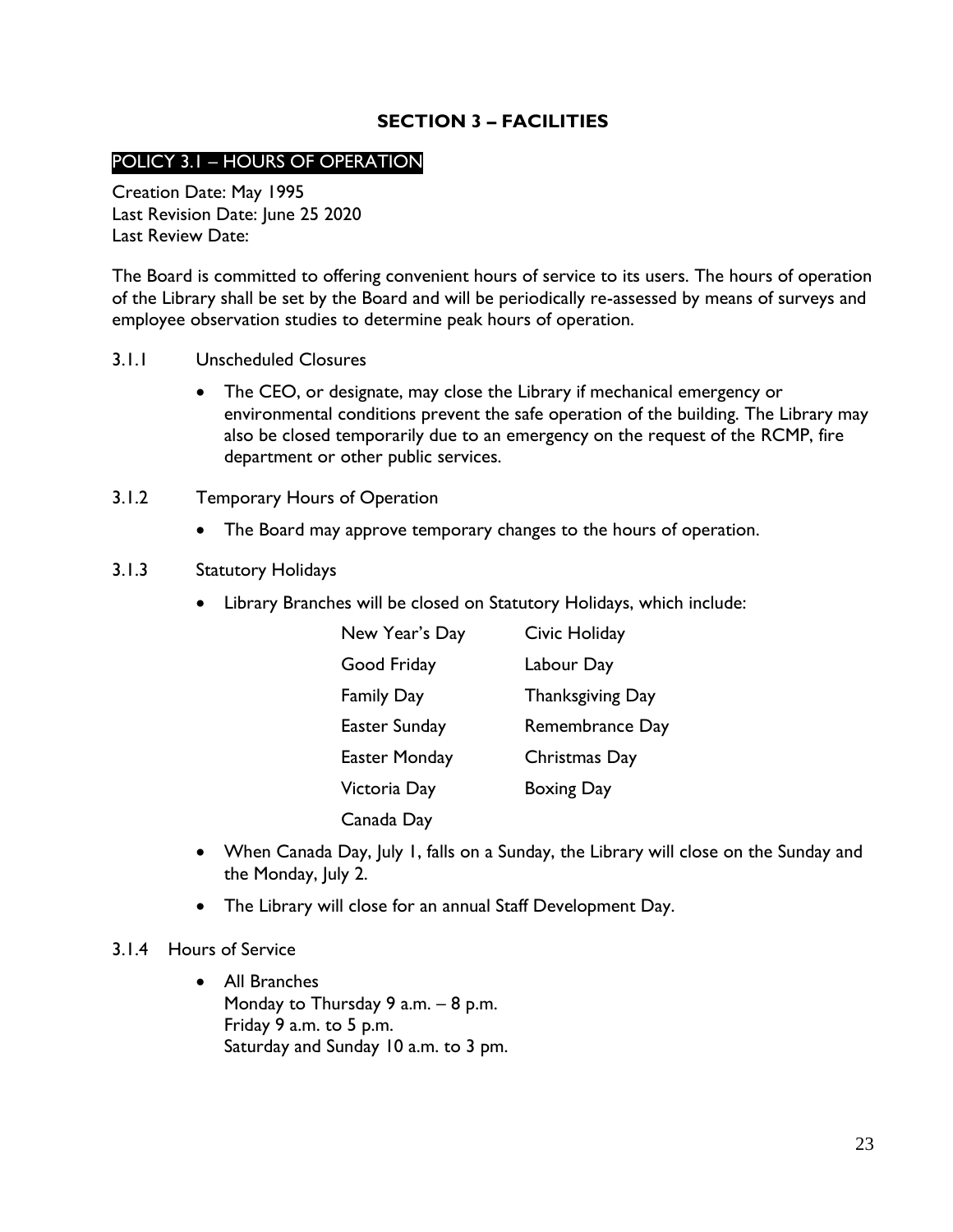# <span id="page-23-0"></span>POLICY 3.2 – APPROPRIATE USE POLICY

Creation Date: March 2000 Last Revision Date: October 2018 Last Review Date:

The board shall establish policies with respect to the terms and conditions for safe use of spaces managed by the board.

- 3.2.1 The Board, in its efforts to provide a positive, comfortable, and professional environment, will not tolerate any form of workplace violence or harassment directed by, or at, any Library employee by another employee, Board member, or member of the public.
- 3.2.2 The Board is committed to providing a violence and harassment free Library environment. Individuals exhibiting behaviour damaging to a clean, pleasant, quiet, safe Library environment may be excluded from the Library premises for extended periods of time up to, and including, permanent exclusion. Inappropriate behaviour may also result in RCMP involvement and/or criminal charges being laid.
- 3.2.3 Members of the public must not attend the library if they are exhibiting symtoms such as sneezing, coughing, or flu like symptoms of concern to Alberta Health Services or have been directed to self isolate.
- 3.2.4 The Board is committed to investigating reported incidents of workplace violence or harassment in an objective and timely manner, taking necessary action, and providing appropriate support.
- 3.2.5 Definitions
	- Abuse: language or physical contact intended to cause bodily harm or the use of threats, humiliation, forced social isolation, intimidation, harassment, coercing or restricting from appropriate social contact with the intention of causing emotional harm
	- Discrimination: unfavourable treatment based on racial, sexual, political, age, national, religious, or gender prejudice, or physical or mental disability
	- Harassment: repeated offensive comments and/or actions which demean and belittle an individual and/or cause personal humiliation. This definition includes sexual harassment.
	- Violence: threats, attempts or acts that cause, or are likely to cause, physical injury.
- 3.2.6 Reasonable, justifiable, consistent, and non-discriminatory acts of discipline, provided by an individual who has the authority to provide discipline, shall not be construed as harassment. Employees who are faced with, or who observe a situation involving the threat of violent conduct, where there is reasonable belief that the safety of themselves or others may be in danger, should contact security personnel or the RCMP, or both, immediately.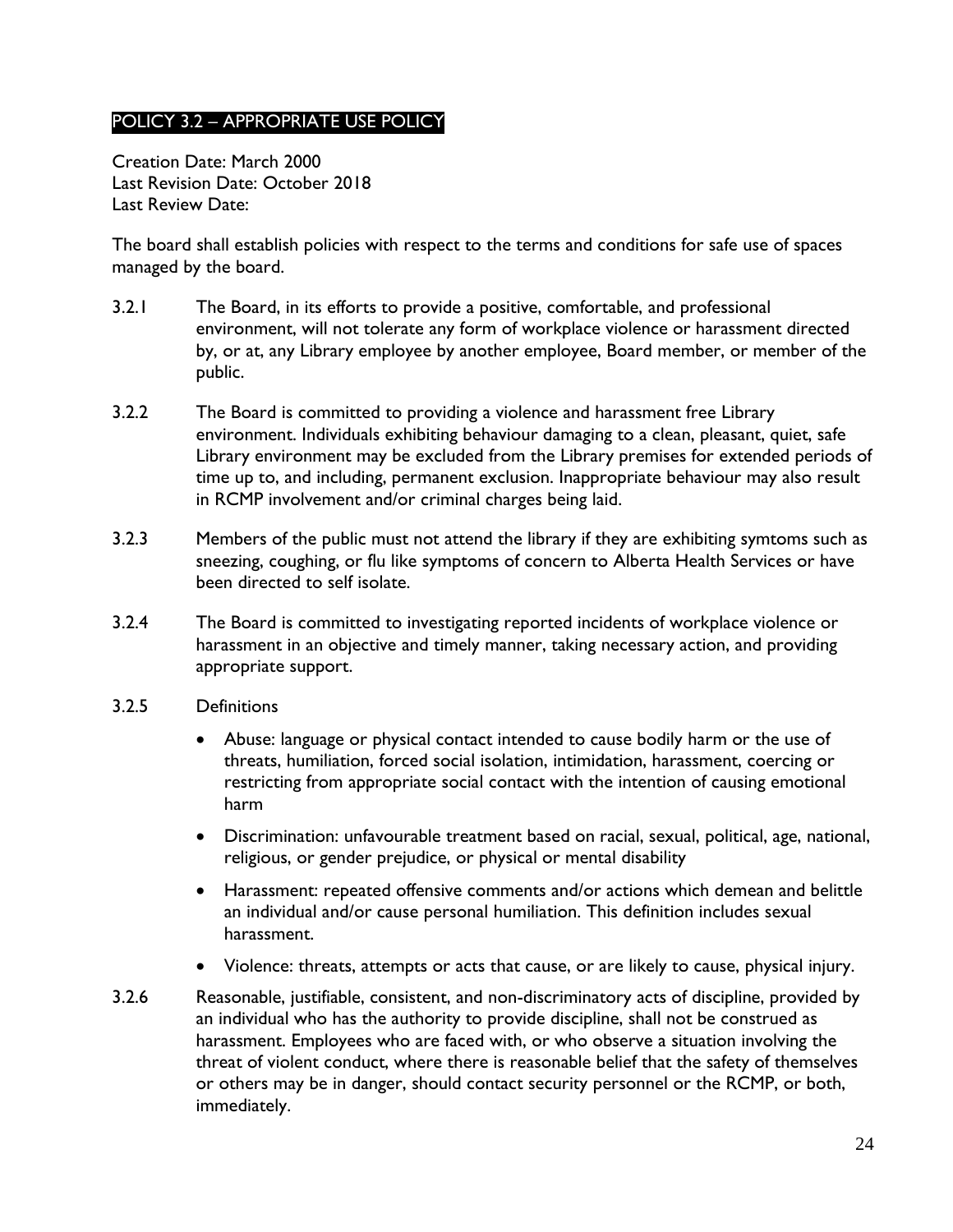- 3.2.7 All branches of Red Deer Public Library are owned and managed by the Red Deer Library Board under the authority of the provincial *Libraries Act*. Everyone who uses these facilities must abide by the Library's Acceptable Use Policy.
- 3.2.8 All library customers are expected to conduct themselves in a manner which enables other customers, Library employees and themselves to accomplish their intended library tasks in a safe, reasonably pleasant, and orderly atmosphere. Library employees will listen to, and respond when appropriate, to complaints voiced by customers. Library employees may involve Security and/or the RCMP in taking appropriate action when customer behaviour causes disruption or unreasonable interference in the delivery or receipt of library services.
- 3.2.9 The library reserves the right to require anyone who engages in disruptive behaviour to leave the premises, the right to restrict privileges for a specified period of time, and the right to ban the individual from the library for a specified period of time or permanently. In most cases, Security will notify the individual that they are in violation of the standards of conduct and will provide one verbal warning. Unlawful activities will be reported immediately to the RCMP.
- 3.2.10 A person who has been banned from the library for a definite time period may appeal the banning by writing a letter to the library stating the reason they were banned from the library along with a current phone number. The letter must be addressed to the Security Supervisor and put in the book drop outside the library. Each situation of banning will be dealt with on an individual basis. Failure to follow these procedures will result in a permanent banning.
- 3.2.11 Disruptive behaviour includes but is not limited to the following:
	- Not complying with Alberta Health Services recommendations or Library employee direction related to infection control.
	- Illegal Behaviour. Any employee who witnesses illegal behaviour will notify Security who will then contact the RCMP when necessary.
	- Harassment. Threatens or annoys another person by physical contact or abusive or obscene language (including inappropriate tone of voice) or follows a person in or about a public place.
	- Drunk and/or Disorderly Conduct. Causes public inconvenience by fighting, unreasonable noise, abusive or obscene language or gestures, threatening behaviour, hazardous or physically offensive condition.
	- Trespass. Knowingly enters or remains unlawfully on the premises.
	- Theft (Larceny). Wrongfully takes, obtains, or withholds the property of another, including the property of the library.
	- Criminal Mischief. Intentionally damages the property of another (includes vandalism and mutilating library materials).
	- Assault. Intentionally or by reckless conduct causes injury to another person.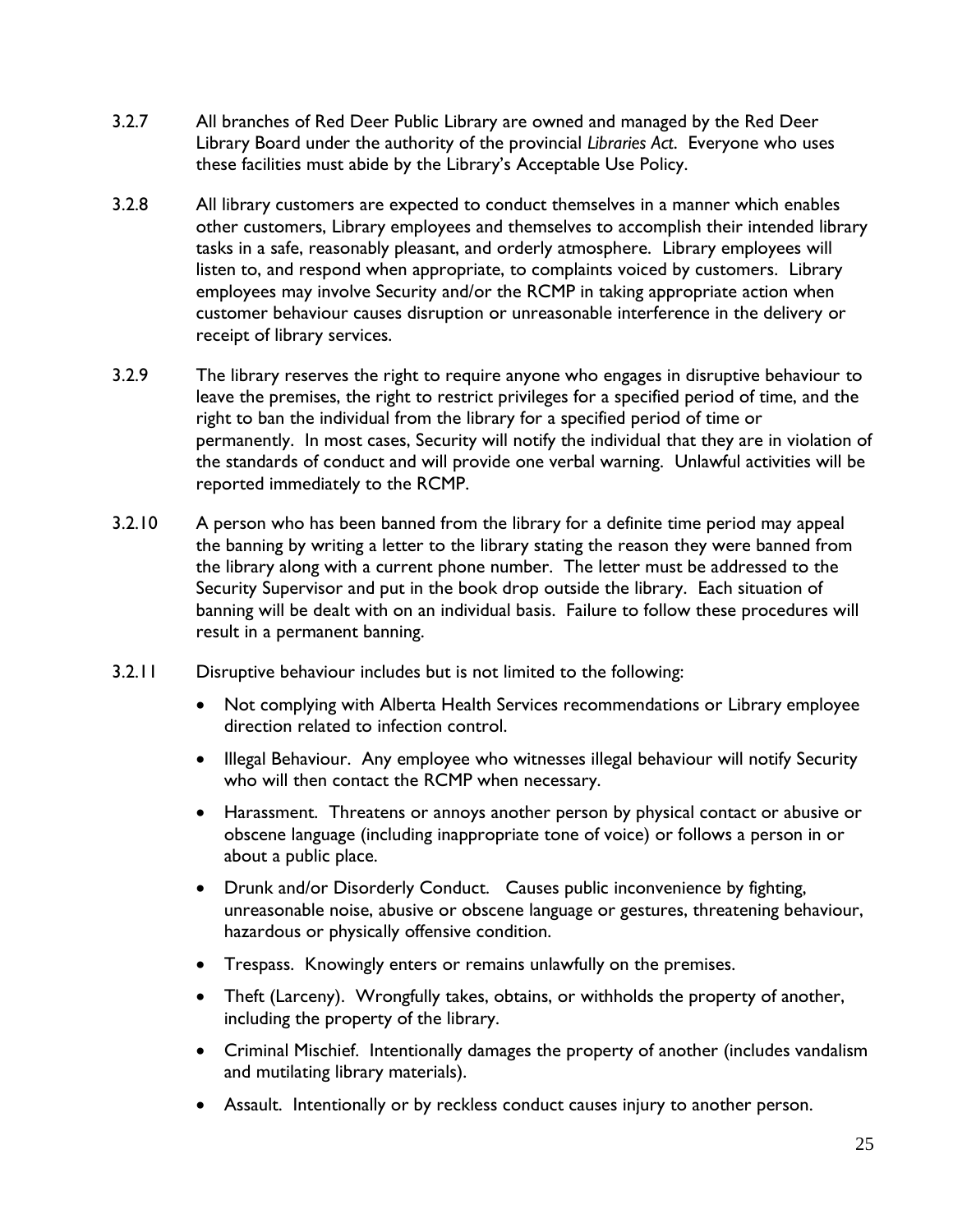- Public Lewdness. Intentionally exposes the private parts of the body in a public place.
- Controlled Substances. Includes using, selling, or possessing controlled substances on library property, and entering library property while intoxicated or under the influence of illegal controlled substances. The use of alcohol is prohibited on library property except at library approved functions.
- Abusive or Obscene Language or Gestures. Includes language or gestures that convey a sexually explicit message or are conveyed in a coarse or crude manner and language that verbally abuses another individual.
- Loitering. Defined as a person who wanders around the library without apparent legitimate reason and disturbs other customers.
- Cellular or Portable Telephones. Customers are asked to not use cellphones or portable phones on Level 4 and at the Circulation desk. All cellular or portable telephones should have the ringer set on vibrate in order to not disturb other customers.
- Playing Music. Includes playing music or other media at a level that is disruptive to other customers.
- Solicitation. Includes selling anything for personal gain or charitable cause, begging, panhandling, or circulating petitions among other patrons and employees. Public petitions may be posted on the public bulletin board.
- Loud Talking and Laughing. Sensitivity to noise varies from one person or group to another; however, if one person or group is heard above the general noise level in the library at a particular time, this person or group will be asked to lower their voices.
- Fighting. Includes any type of fighting or causing harm to another, whether real or pretend.
- Throwing Objects. Includes wadded up papers, paper airplanes. Other small objects, and larger objects that could cause injury.
- Boisterous Behaviour. Includes running, horseplay, playing on the elevator, and annoying other customers.
- Smoking, vaping and other uses of tobacco, other smoke able products, or vaporized substances are prohibited in the library building (City of Red Deer Smoke Free Bylaw #3345-2005) as well as five meters from any entrance, window, or air intake of the library building (Tobacco and Smoking Reduction Act and regulation).
- Fragrance Free. Customers are asked to refrain from wearing scented products while visiting Red Deer Public Library.
- Improper Attire. Customers must wear shoes and shirts in the Library building. Hoodies must be put down upon entering the Library building and only put back up upon exiting the library building.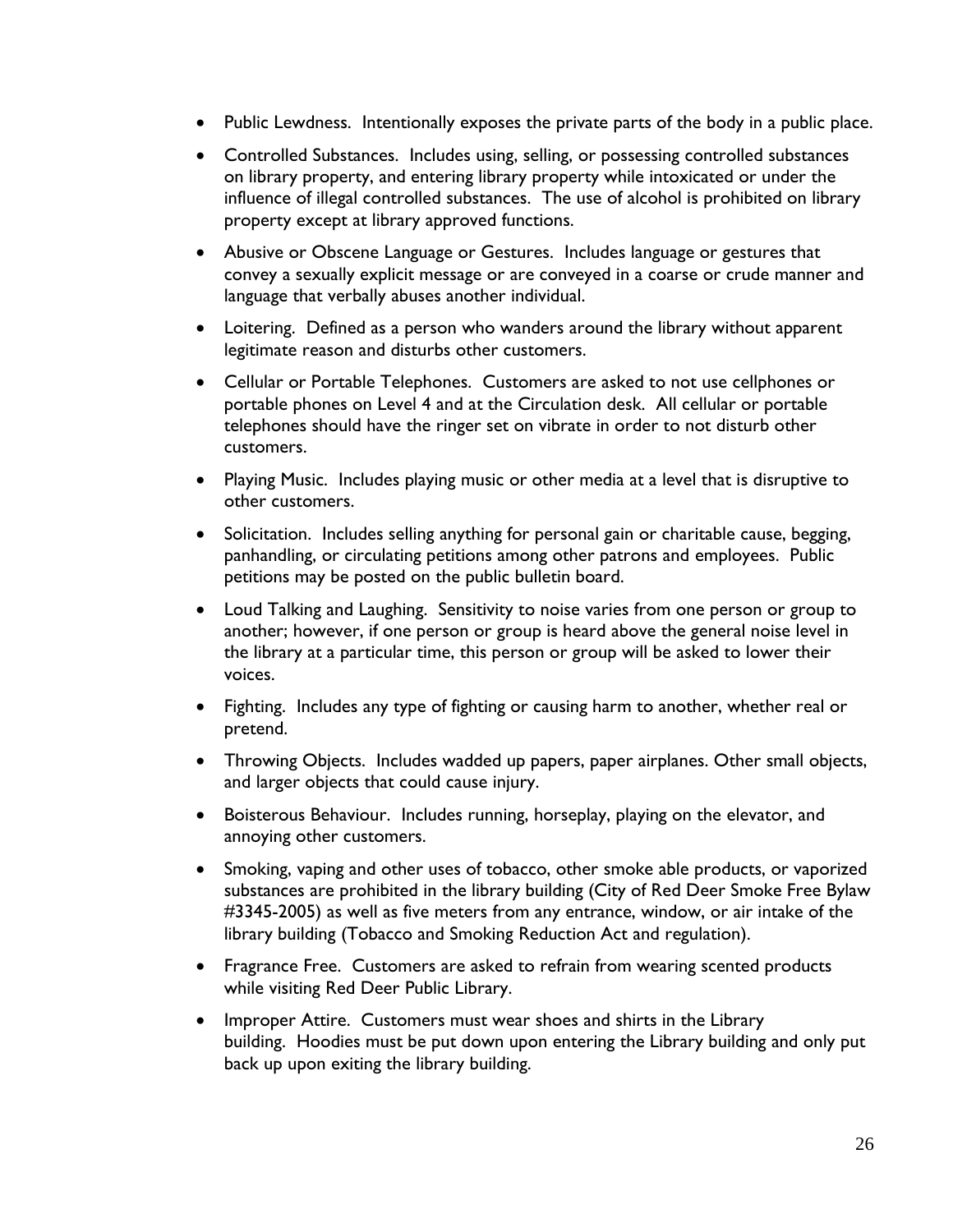- Abuse of Library Building, Equipment, Furniture, and Materials. Includes but is not limited to entering employee only areas, placing feet on tables and chairs, standing on furniture, mutilating or defacing books or periodicals, mistreating equipment or computers, marking with graffiti.
- Bikes, Rollerblades, Skateboards, and Scooters. Must not be ridden anywhere in the Library.
- Blocking Aisles or Doorways. Includes obstructing aisles or doorways or in any way interfering with the free movement of any other persons.
- Weapons. Carrying weapons or any object that may be thought to be a weapon of any type on library property is not permissible except by law enforcement officers.
- Removing Library Materials or Equipment. All materials and equipment must be checked out either at by a Library employee or using a self-check machine before they can be removed from Library property.
- Excessive Displays of Affection. Includes any sexual conduct or physical contact deemed inappropriate for a public place.
- Hygiene. A person may be required to leave the Library if their personal Hygiene interferes with the orderly operation of the Library or with the ability of other customers to use and enjoy the facility.
- Animals. Animals of any kind are prohibited unless serving as an aide animal with identification provided by the Government of Alberta under the Service Dog Act or part of a library-sponsored program.
- Unattended Children. A parent, guardian, or other responsible adult must accompany children under the age of 9 at all times in the library.
- Misuse of Restroom. This includes but is not limited to bathing, changing clothes, marking with graffiti, and bringing library materials into the restroom.
- Sleeping. No sleeping is allowed in the library building. A person found to be sleeping in the library building will be warned twice before being asked to leave the library building.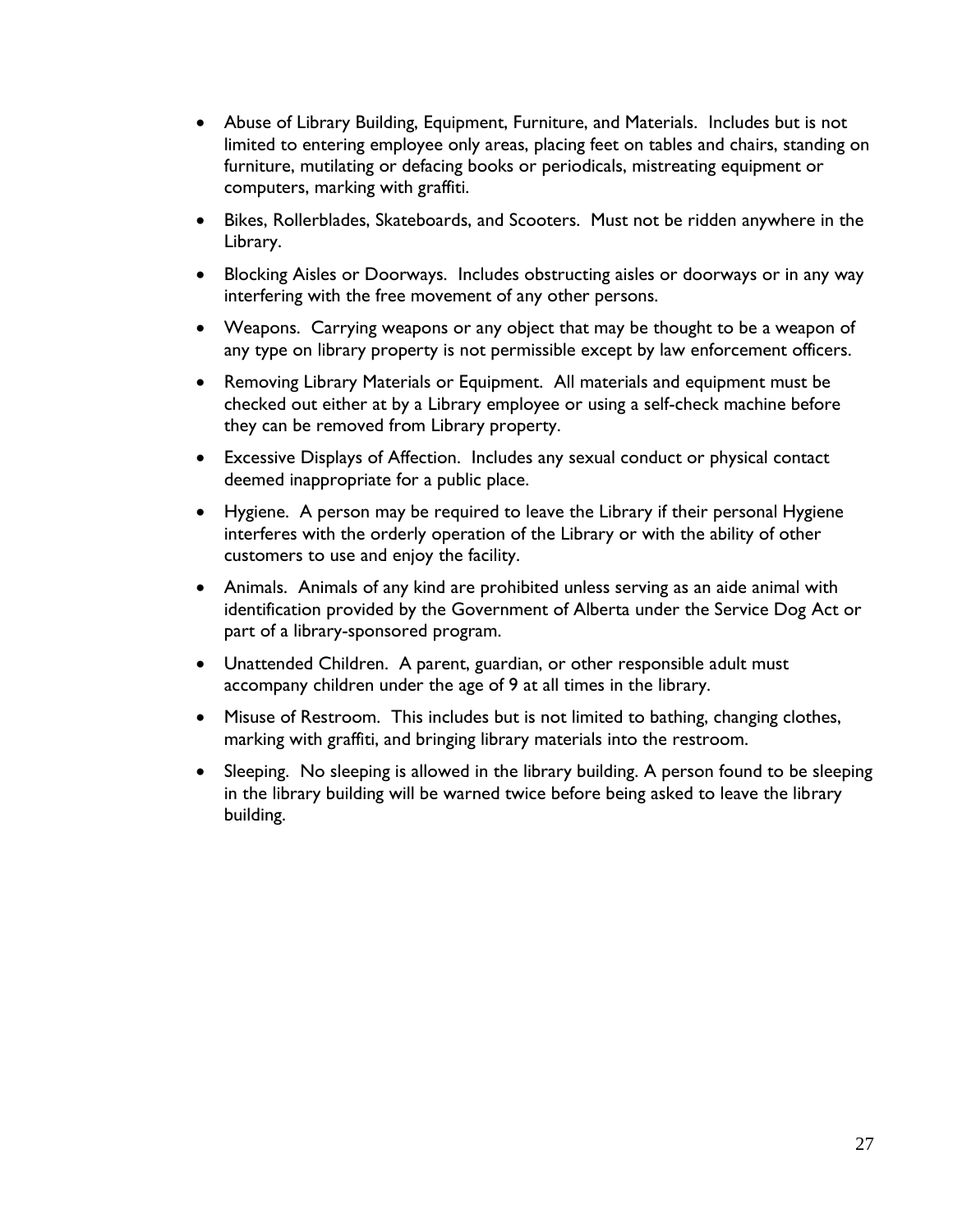# <span id="page-27-0"></span>POLICY 3.3 – USE OF LIBRARY MATERIALS

Creation Date: December 1995 Last Revision Date: October 2018 Last Review Date:

Facilitating the efficient use of library materials in a cost effective way by as many customers as possible is a cornerstone of library service.

- There is no charge for using library materials within the Library or borrowing library materials normally lent by the Library.
- No person shall remove any item from the Library until the item has been checked out to a library card.
- Cardholders are responsible for all material taken out on their card.
- The Library is not responsible for any damages, including damages to equipment, which may result from the use of library material.
- The number of library materials that may be borrowed at any one time depends on item and card type
- Each item borrowed must be returned to any Library on or before the due dates set out in the Bylaws
- Infection control is the responsibility of the patron when using library materials. Please contact the library if you require an extension to due dates due to illness.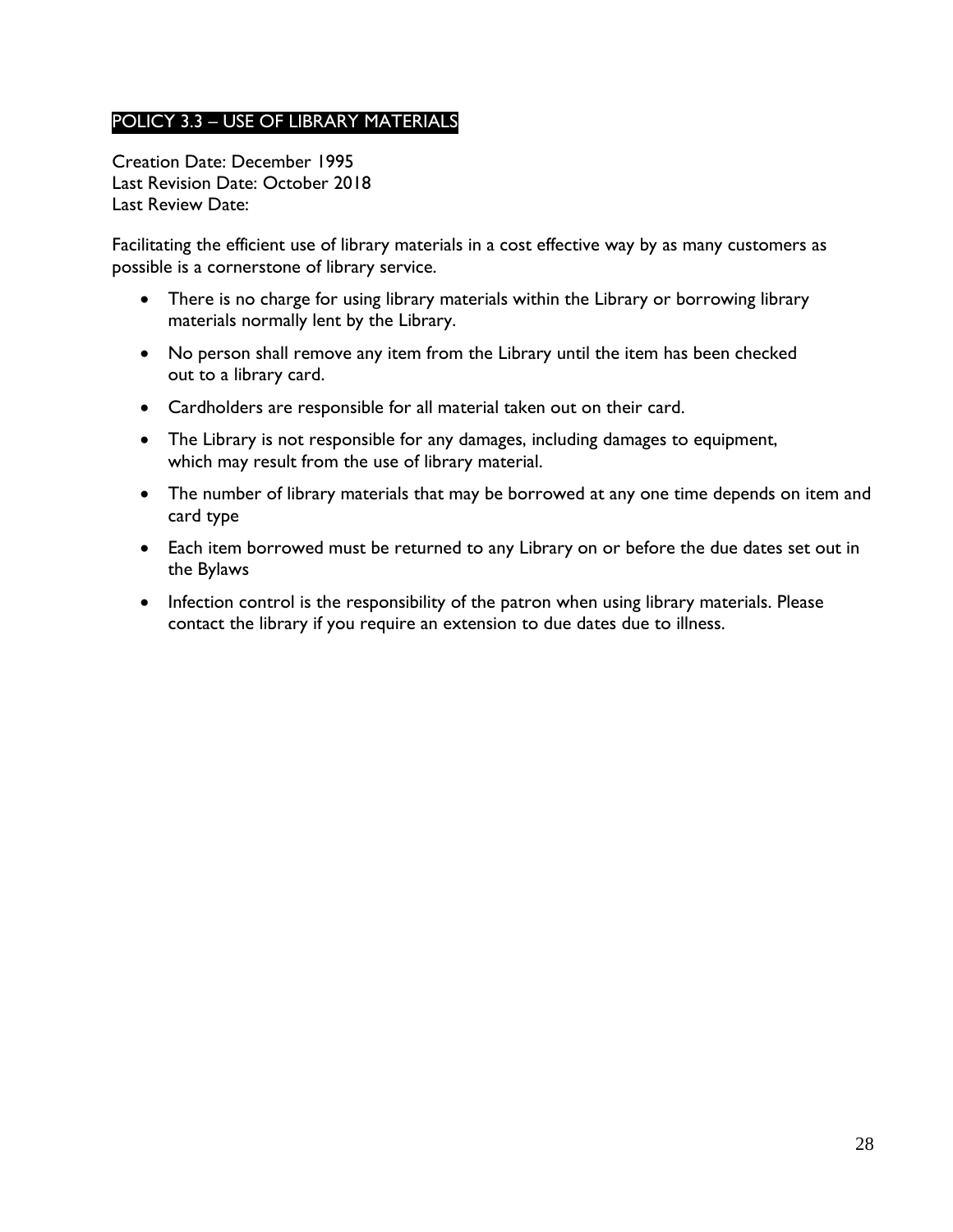# <span id="page-28-0"></span>POLICY 3.4 – USE OF LIBRARY FACILITY

Creation Date: December 1995 Last Revision Date: November 2019 Last Review Date:

The Board is committed to allowing the use of space not required for Library operating purposes to be used by other community not-for-profit groups, commercial groups and business organizations on a first come, first served basis.

Our values include diversity, respectful spaces, intellectual freedom and access for all. Freedom of expression and access to ideas and information are essential to the health and development of a democratic society. Library spaces may be used by those who express ideas that may be contrary to the Library's vision and values. In renting spaces for short-term use the Board does not endorse or agree with any of the aims, policies or activities of any group or individual using the space, or any of the ideas, messages or information they express.

The Board recognizes that individuals and groups may strongly disagree with ideas and views expressed within Library spaces and collections. In some instances, they may, on a personal level, view them as offensive or harmful. However, in keeping with its value of intellectual freedom, the Board will not restrict freedom of expression beyond the limits prescribed by Canadian law.

#### <span id="page-28-1"></span>3.4.1 Availability and terms of use of rentable spaces

- Rentable meeting space is available on a first-come, first-served basis as set out in the bylaws if the space is not required for library programs and partnerships.
- The Board does not necessarily support the views of individuals or organizations booking rooms. Advertising of meetings or events taking place in Library meeting rooms shall not imply endorsement by the Board of the content of the program or event, unless such events are explicitly endorsed or co-sponsored by the Library.
- The Board will coordinate and implement risk assessment and additional security measures, at the renter's expense, when considered advisable for the peaceful enjoyment of the Library by all patrons;
- Topics for discussion, names of speakers with their affiliation and items for sale including fundraising items must be disclosed at the time of booking.
- The Board will not knowingly permit any individual or group to use its facilities for any illegal purpose. The Library requires potential renters to abide by library policy, the Criminal Code of Canada (including hate propaganda laws) and the Alberta Human Rights Act.
- No special privileges are extended to organizations to which Library employees or Trustees belong.
- The mailing address of the Library cannot be used as the official address or headquarters of any person or organization except permanent tenants of the Library.
- <span id="page-28-2"></span>3.4.2 Right to deny use of library spaces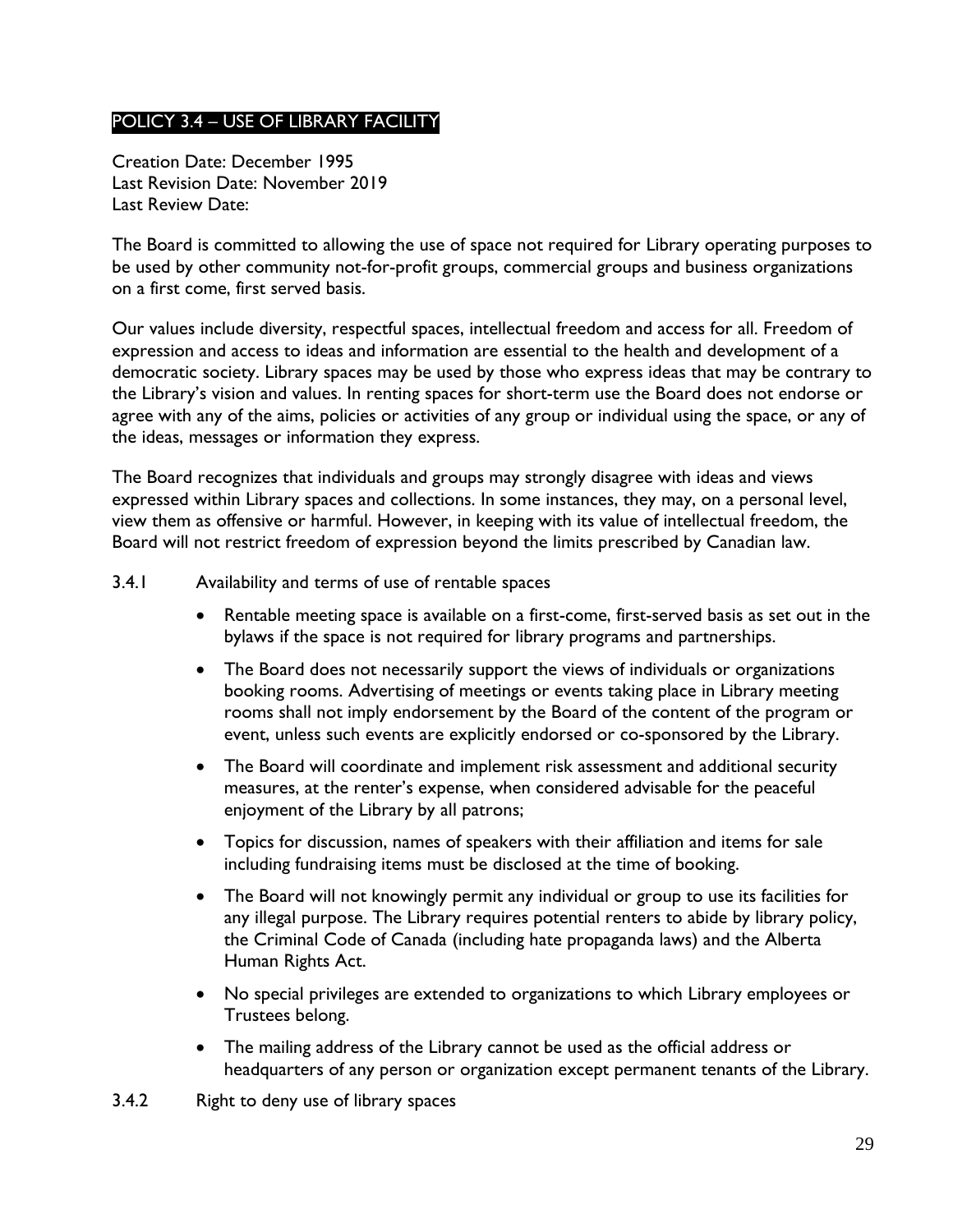- The Library reserves the right to refuse or cancel a booking at any time or ask a group to leave when it reasonably believes that use by any individual or group will be for a purpose that is likely to:
	- **Promote discrimination, hatred or contempt for any group or person on the** basis of grounds included under the Charter.
	- Be contrary to the law or any library policies or guidelines including conduct, including but not limited to violent, threatening, abusive, harassing, disruptive or intrusive language or conduct;
	- **Present a misrepresentation;**
	- **Present a likelihood of physical hazard, disturb the peaceful enjoyment of the** facilities by other users, threaten public safety, result in a misuse of equipment or premises.
- Past misuse or non-payment of fees is sufficient grounds for denial of an application and subsequent bookings may be cancelled.
- If Library property or equipment is defaced or damaged in any way the room renter shall be responsible for any and all damage caused by its use of the Library and must pay the Library, on demand, any costs the Library may incur because of damage to any meeting room facility or property as a result of the event.
- Applicants who are denied permission to use these facilities may, upon written request, have the decision reviewed by the CEO. Denials by the CEO may be appealed to the Board in writing.
- <span id="page-29-0"></span>3.4.3 Right to deny use of library spaces
	- The CEO may deny a group use of space in the Library where use will disturb the peaceful enjoyment of the Library by other users, but denials may be appealed to the Board in writing. All denials shall be reported to the Board.
	- The CEO may limit time in the Library or the use of parts of the Library in response to local conditions. All limitations shall be reported to the Board.
- <span id="page-29-1"></span>3.4.4 Admission fees for programs taking place in library spaces
	- Admission fees charged for programs taking place in the Library must be approved by the CEO or their designate unless they are minimal fees for the cost of take away program materials.
- <span id="page-29-2"></span>3.4.5 Use of Library bulletin boards
	- The Board is committed to making a specific, public, Library bulletin board available at no cost for the use of local not-for-profit organizations or individuals.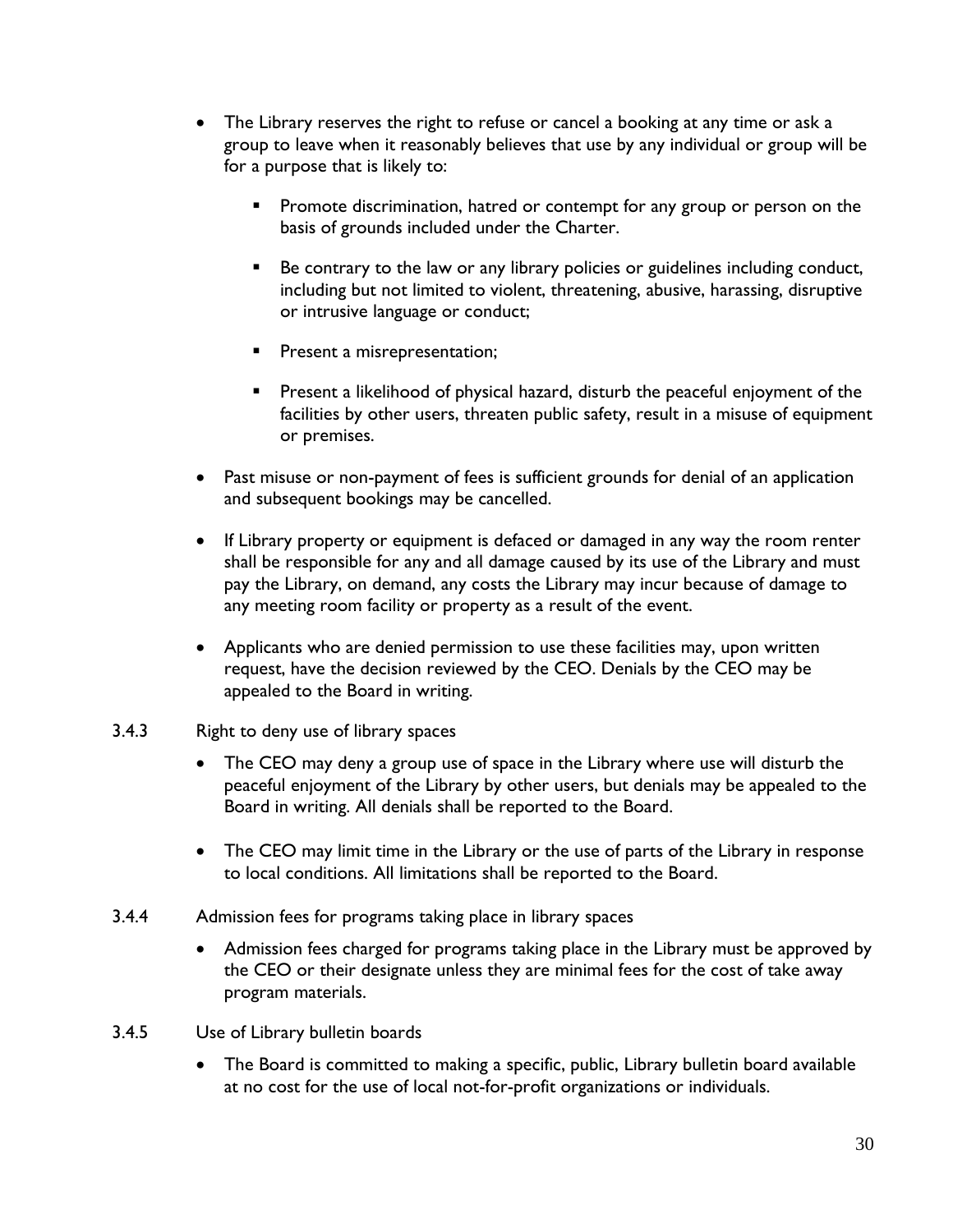- Posters and pamphlets soliciting business will not be accepted.
- Posters for display on public bulletin boards must be approved, posted, and may be removed by the Library.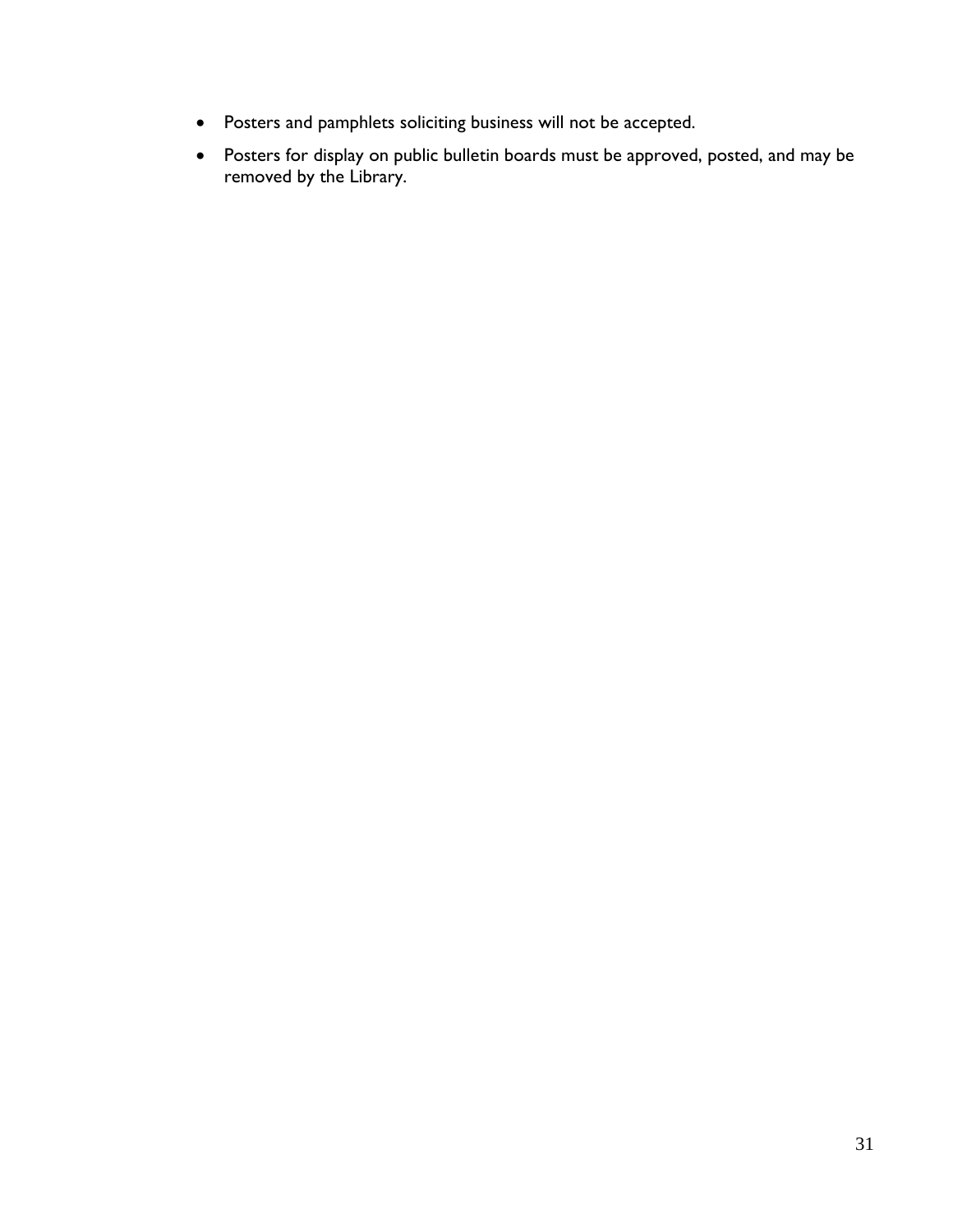# <span id="page-31-0"></span>POLICY 3.5 – UNATTENDED CHILDREN AND VULNERABLE ADULTS

Creation Date: January 1995 Last Revision Date: October 2018 Last Review Date:

The Board is committed to welcoming people of all ages to the Library. Library employees, however, cannot be responsible for their safety or supervision. Parents and caregivers are reminded children and vulnerable adults may be at risk in a public place and should not be left unattended.

- 3.5.1 Children age 8 and under must be supervised within arm's reach by a responsible caregiver 16 years of age or older. Children nine and older may be left unattended provided they are able to care for themselves and are mature enough to understand and follow Library rules as stated in policy and related documentation.
- 3.5.2 If a child or vulnerable adult is unattended, in distress, or disruptive, the Library employees will try to identify and locate the parent or caregiver. If the parent or caregiver cannot be located or the Library is closing, the RCMP will be called.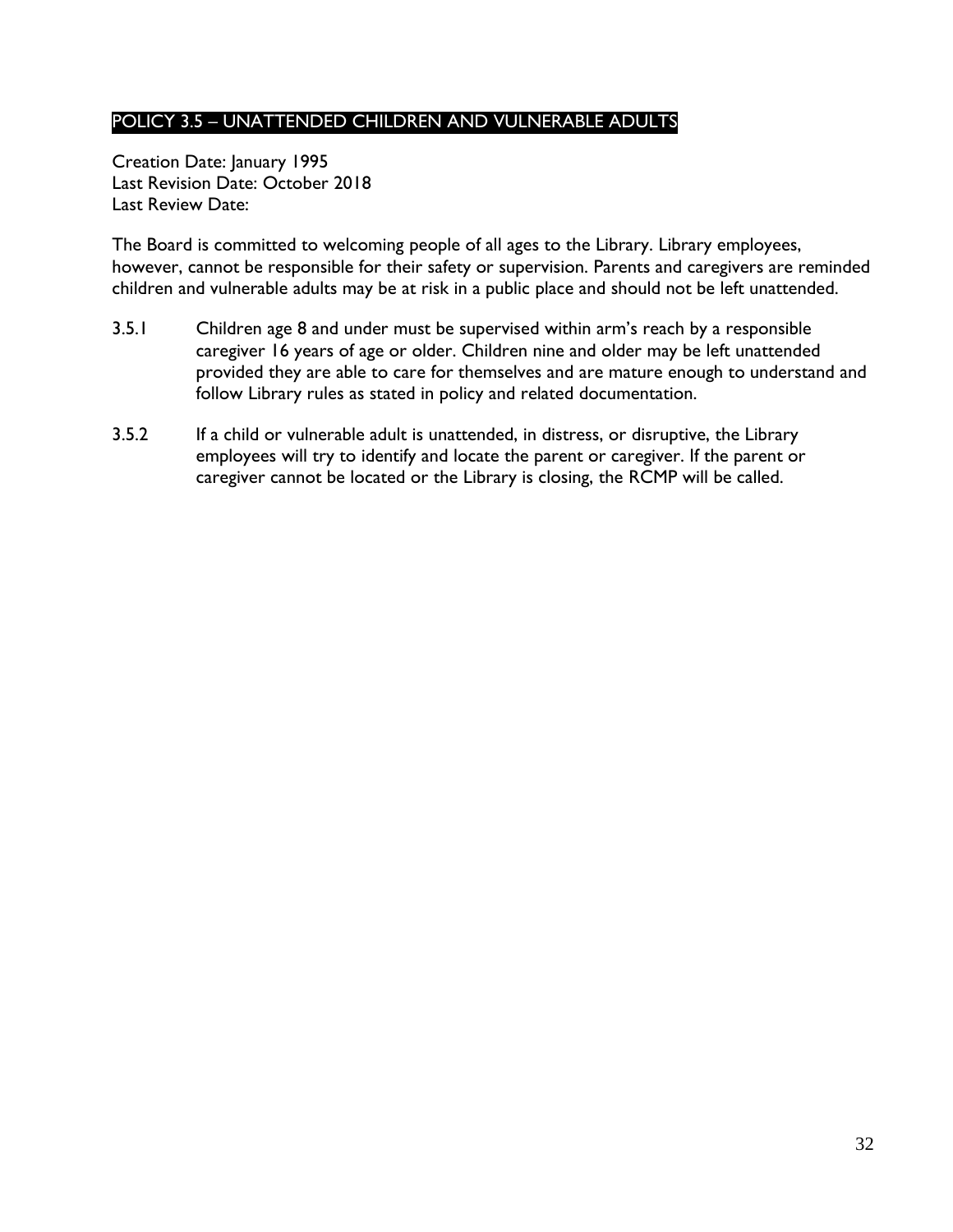# <span id="page-32-0"></span>POLICY 3.6 – SECURITY CAMERAS

Creation Date: May 2002 Last Revision Date: October 2018 Last Review Date:

The Board is committed to the maintenance of Library security. Security cameras are installed in the Library to assist in protecting Library employees, Library users, the facility and its contents. Security cameras will not be used to monitor employee performance.

#### <span id="page-32-1"></span>3.6.1 Acceptable Use – Live Pictures

- During normal business hours, Library security staff may monitor live security camera pictures to enhance security in the building. Security cameras are not intended to replace the regular physical presence of Library security staff in every part of the facility;
- Only Library security staff and senior managers will have access to security camera pictures, with Library IT employees assisting as required.
- <span id="page-32-2"></span>3.6.2 Acceptable Use - Recorded Pictures:
	- Recorded pictures may be accessed by senior Library managers to enhance security in the building or to monitor contractors;
	- Images of individuals who have been banned from library premises may be accessed by library employees for the purpose of enforcing a ban;
	- All recorded security data will be treated as a Freedom of Information and Protection of Privacy Act (FOIP Act) Personal Information Bank;
	- Library security staff will contact a senior Library manager before accessing recorded pictures (If a senior Library manager is not available, and there is probable cause that a suspicious incident took place, security will contact a senior Library manager as soon as possible.)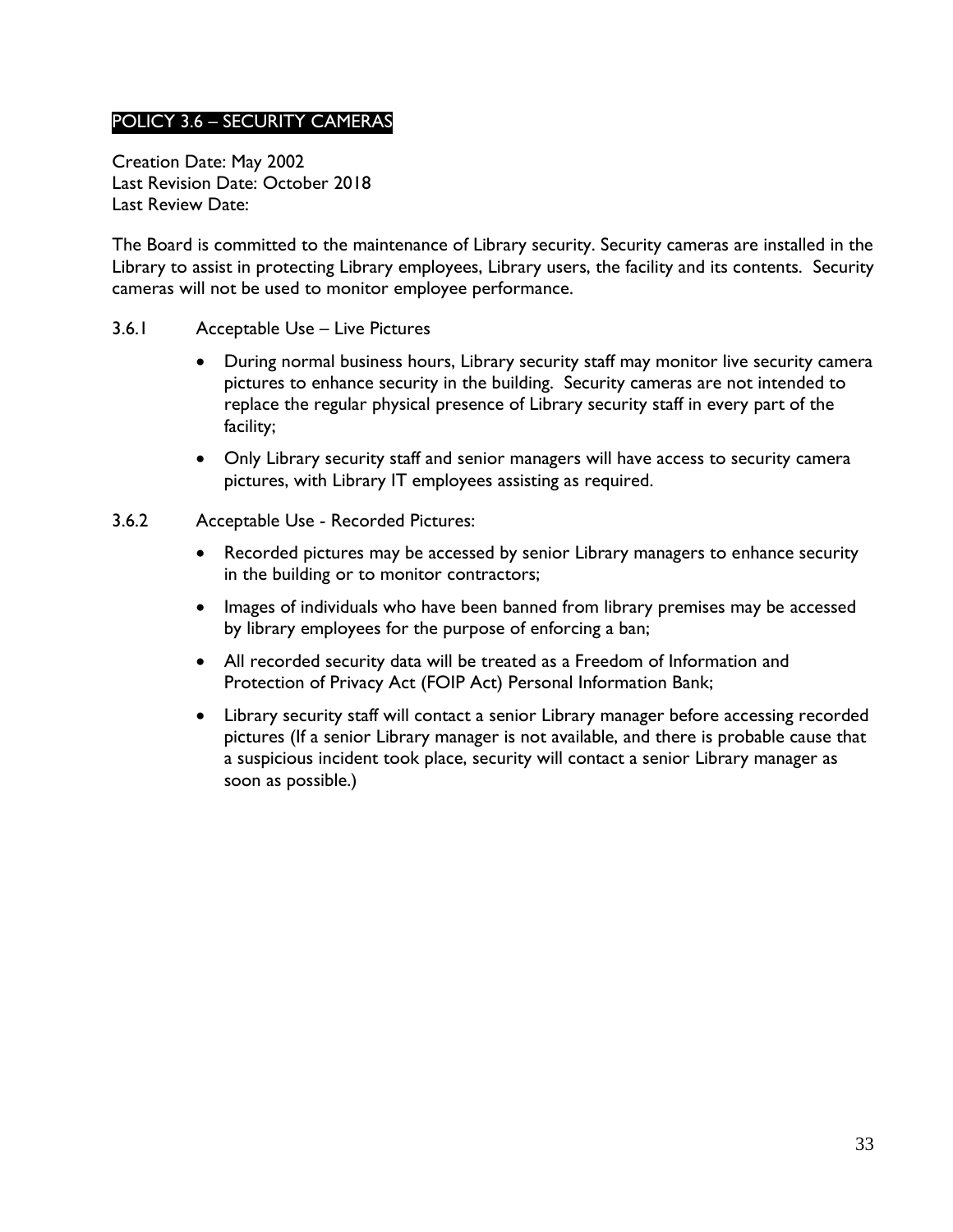# <span id="page-33-0"></span>POLICY 3.7 – INTERNET ACCESS

Creation Date: November 2000 Last Revision Date: June 25, 2020 Last Review Date:

The Board believes the Internet is an important resource, serving information, education, recreation, literacy and cultural needs.

- 3.7.1 Library Internet workstations may be provided to the public for research purposes.
- 3.7.2 A person requesting the use of a Library Computer must agree to abide by this Library Internet Use Agreement:
	- Parents or guardians are responsible for materials accessed by minors who need their parent or guardians' permission to use Library computer workstations. Parents or guardians may request a Library card with no Internet access;
	- Members of the public will have access to workstations at no charge;
	- A Library card or free E-card is needed to use the workstations.
	- The Library determines time limits for workstation use;
	- RDPL public computers and wireless network are located in public areas shared by Library users of all ages, backgrounds and sensibilities. Individuals are expected to consider other Library users when using the Library's internet, computers or personal devices in the Library, and must not use any workstation, public wireless network, or personal device to display explicit images which may be disturbing to others.
	- Use of Library computer workstations for illegal, actionable conduct, or to seek access to unauthorized areas is prohibited;
	- The Library assumes no responsibility for any direct or indirect damages to user property from the use of the Library computer workstations;
	- The Library is not responsible for any commercial transactions made while using the Library computer workstations;
	- Attempts by a computer user to change the configuration of Library computer equipment and/or software may result in the loss of Library privileges and/or criminal prosecution;
	- When requested by a Library employee person or Library security, the user must leave a computer workstation immediately.
- 3.7.3 The following Disclaimer Statement shall be placed at all Internet workstations and must be agreed to before a user shall be given access: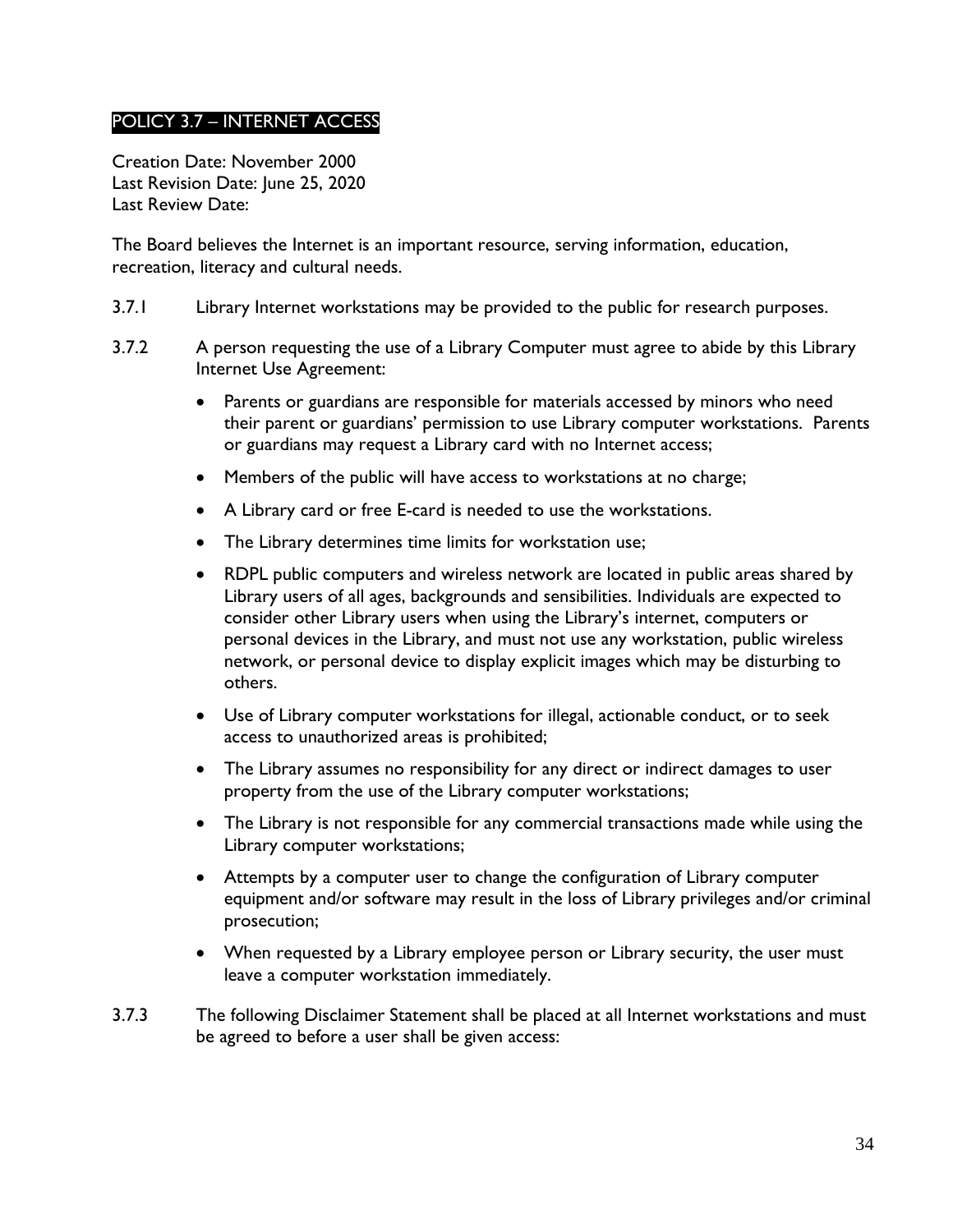- Due to the broad range and diversity of information available on the Internet, the Library has no control over the accuracy, timeliness or appropriateness of the information available;
- Users are responsible for materials they access. As with all Library materials, parents or guardians are responsible for materials accessed by minors. Minors must have permission from parents or guardians before using this workstation.
- Use of workstations for illegal, actionable or unauthorized access is prohibited. The Library assumes no responsibility for any direct or indirect damages from the use of the Library workstation. Any misuse will result in the loss of library privileges and/or criminal prosecution;
- I have read and understood the terms and conditions outlined above for use of the Library workstations, and by proceeding I agree to and accept these conditions.
- 3.7.4 The same Confidentiality Standards and Procedures that apply to other Library/user transactions will apply to Library public Internet workstations.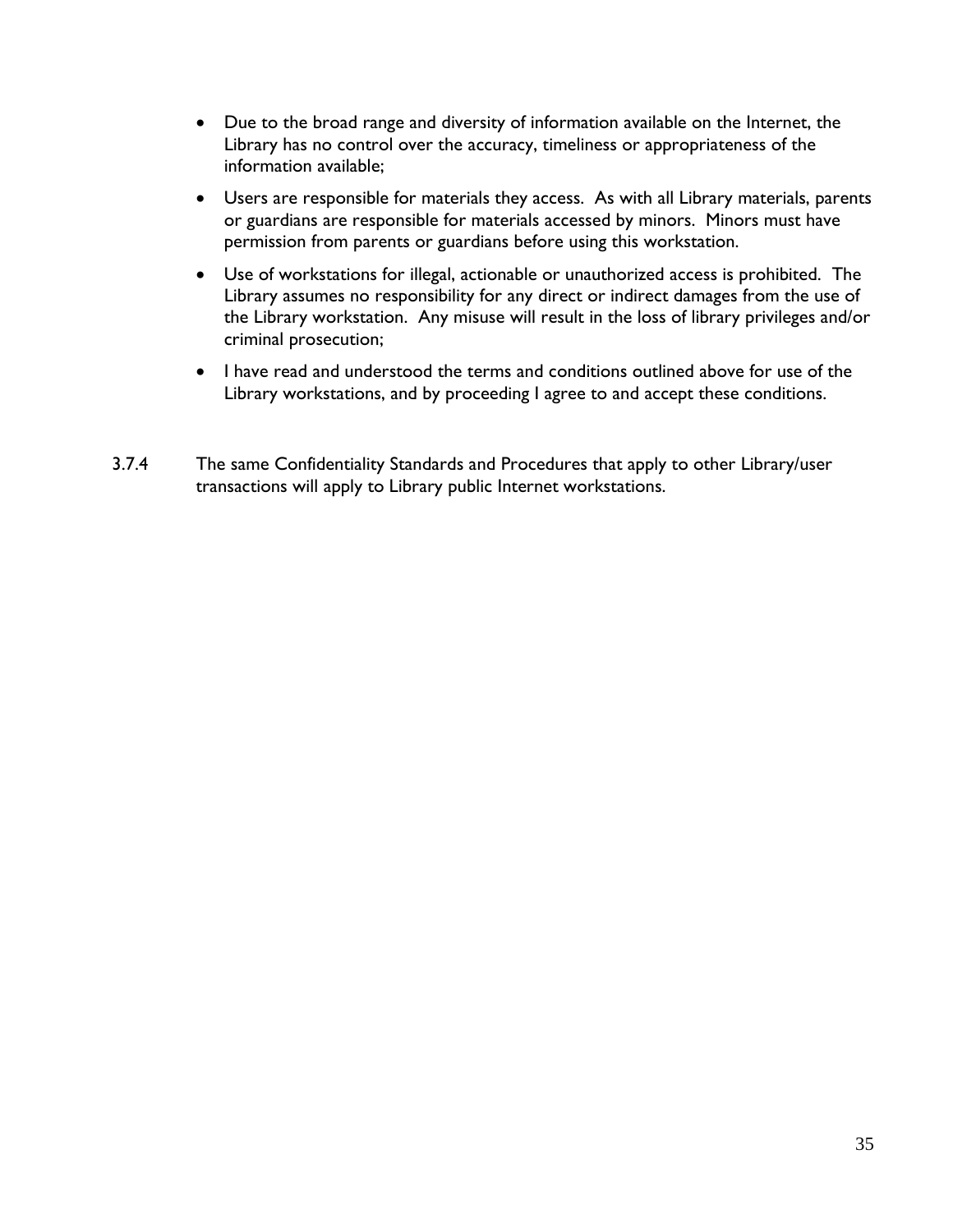### **SECTION 4 – HEALTH AND SAFETY**

### <span id="page-35-1"></span><span id="page-35-0"></span>POLICY 4.1 – BOARD COMMITMENT TO HEALTH AND SAFETY

Creation Date: September 2005 Last Revision Date: October 2018 Last Review Date:

The Board is committed to the maintenance of a safe working environment for employees and volunteers.

#### <span id="page-35-2"></span>4.1.1 Purpose

- The purpose of the Board's policies and operational guidelines and rules are:
	- To promote good health and safe working practices;
	- To practice safe work procedures complying with the Alberta Occupational Health and Safety Act, Regulation and Code;
	- To prevent work related illness and injuries;
	- To provide for effective treatment;
	- To provide necessary health and safety training; and,
	- To protect the health of workers and citizens.
	- To encourage work site inspections, both official and unofficial.

#### <span id="page-35-3"></span>4.1.2 Responsibilities

- The CEO will ensure regular opportunities are made available for employees and volunteers to learn about, and be able to comply with, the Alberta Occupational Health and Safety Act, Code and Regulation as it relates to their work processes.
- The CEO will also ensure that library operations are in line with municipal, provincial and federal health and safety bylaws, laws, codes, or charters currently in force.
- Certain responsibilities may be delegated to the Joint Work Site Health and Safety Committee.
- 4.1.2.1 Orientation of employees and contractors:
	- The CEO and/or Management will make new, transferring and returning employees aware of the hazards, as well as the methods to control these hazards in their workplace, through a Health and Safety Orientation, prior to or during the first day of work.
	- The CEO and/or Management will ensure that contractors have a contact for health and safety issues.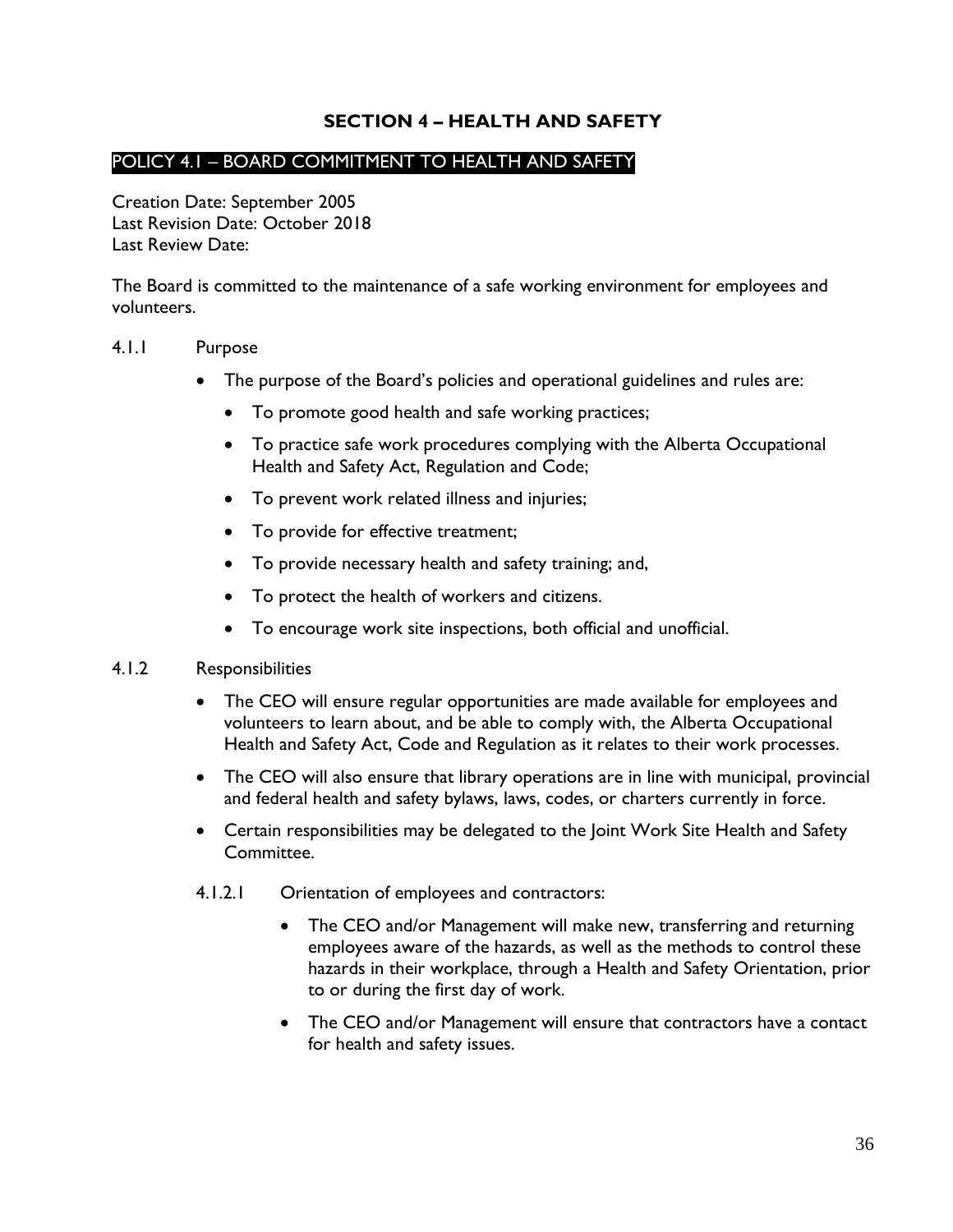## <span id="page-36-0"></span>POLICY 4.2 – PROTECTION FROM VIOLENCE AND HARASSMENT

Creation Date: September 2005 Last Revision Date: June 2019 Last Review Date:

The Board supports and promotes an abuse-free organization. Any act of violence or harassment, including sexual harassment, committed by or against any individual is unacceptable conduct and will not be tolerated. Workplace harassment is defined as a single or repeated incident of objectionable or unwelcome conduct, comment, bullying or action intended to intimidate, offend, degrade or humiliate a particular person or group.

It does not include any reasonable conduct of an employer or supervisor related to the normal management of workers or a work site. Differences of opinion or minor disagreements between coworkers are also not generally considered to be workplace harassment.

Violence, whether at a work site or work related, is defined as the threatened, attempted or actual conduct of a person that causes or is likely to cause physical or psychological injury or harm. It can include: physical attack or aggression, threatening behavior, verbal or written threats, domestic violence or sexual violence

Domestic violence becomes a workplace hazard when it occurs or spills over into the workplace. It may put the targeted worker at risk and may pose a threat to coworkers. Employers must take reasonable precautions to protect affected workers if they are likely to be exposed to domestic violence at a work site.

Sexual violence as a workplace hazard refers to any sexual act, attempt to obtain a sexual act, or other act directed against a worker's sexuality using coercion, by any person regardless of their relationship to the victim, in a workplace or work-related setting.

Sexual violence exists on a continuum from obscene name-calling to sexual assault and/or homicide. It includes online form of sexual violence, such as internet threats and harassment, and sexual exploitation.

Personal safety of any individual in the Library facilities is paramount. Employee violations of the policy will be subject to disciplinary action, up to and including dismissal.

The employer will not disclose the circumstances related to an incident of harassment or the names of the complainant, the alleged harasser, nor any witnesses except where necessary to investigate, correct or inform parties of the results of the investigation and of any corrective action, or as required by law.

This policy is not intended to discourage a worker from exercising legal rights including those under the Alberta Human Rights Act.

The employer will not disclose the circumstances related to an incident of violence or the names of the complainant, the person alleged to have committed the violence, and any witnesses except where necessary to investigate, take corrective action, or inform parties involved of investigation and corrective action. The employer may inform employees of a specific or general threat of, or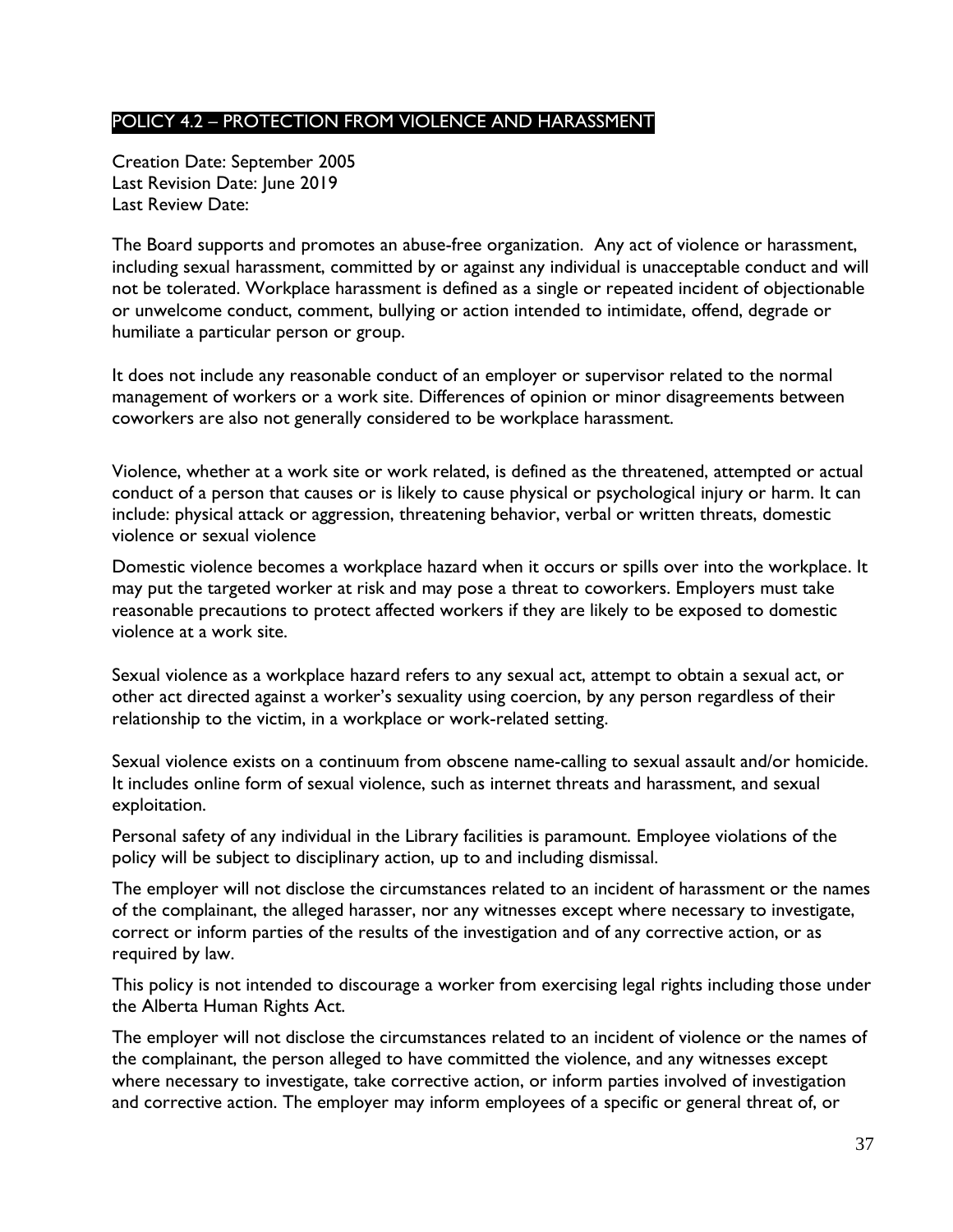potential for, violence. The employer may make disclosures as required by law. Only the minimum amount of personal information will be disclosed as necessary to inform employees.

Nothing in this policy is intended to discourage employees from exercising their rights pursuant to any other law.

- <span id="page-37-0"></span>4.2.1 CEO Responsibilities:
	- Investigate reported incidents of violence and harassment in an objective and timely manner.
	- Take necessary action.
	- Provide appropriate support for victims.
	- Take no punitive action against an individual for making a complaint unless the complaint is made maliciously or without reasonable and probable grounds.
- <span id="page-37-1"></span>4.2.2 Individual Employee Responsibilities:
	- Immediately contact on-site security or the RCMP when faced with an urgent situation involving threatening or violent conduct.
	- Immediately contact their supervisor if a co-worker offers threatening or harassing behavior.
	- Immediately contact the CEO if their supervisor is acting in a threatening or harassing manner.
	- Contact their supervisor if the CEO is suspected of abuse. If the individual employee or supervisor reports to the CEO, the individual employee or supervisor will contact the Board Chair or Vice-Chair.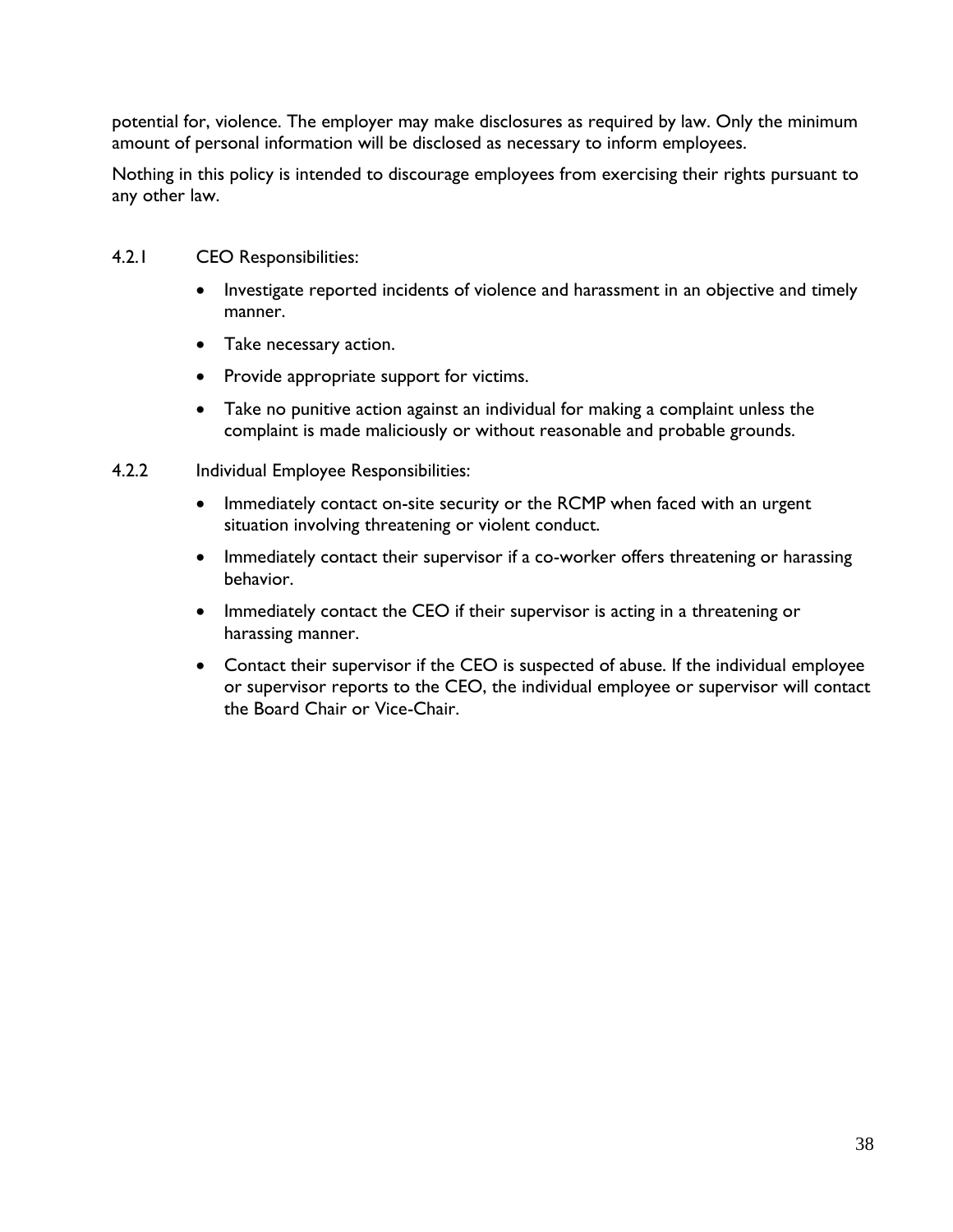# <span id="page-38-0"></span>POLICY 4.3 – WORKING ALONE

Creation Date: November 2008 Last Revision Date: October 2018 Last Review Date:

The Library Board is committed to worker safety, and understands that working alone presents a serious risk to worker safety.

- <span id="page-38-1"></span>4.3.1 Definition of Working Alone
	- The Board considers a Library employee to be working alone if the worker works by themselves at a work site in circumstances where assistance is not readily available when needed. Examples of those who could be at risk from working alone include those who work in sites isolated from public view, who work by themselves without close or direct contact with co-workers, who travel alone or do hazardous work with no routine interaction with users or public, who travel away from base offices to meet clients, or who handle cash.
- <span id="page-38-2"></span>4.3.2 CEO and Library management employee responsibilities:
	- Ensure Library work schedules are designed with at least two people working at every Library facility at the same time;
	- Identify, as part of a hazard assessment, the potential hazards of working alone and will take practical steps to eliminate or control the hazards;
	- Establish, where practical, an effective means of communication appropriate to the hazards involved for employees and volunteers to contact other people who can respond to the employee need; and,
	- Ensure employees are trained, and made aware of, the hazards of working alone and the preventative steps to be taken to reduce potential risks.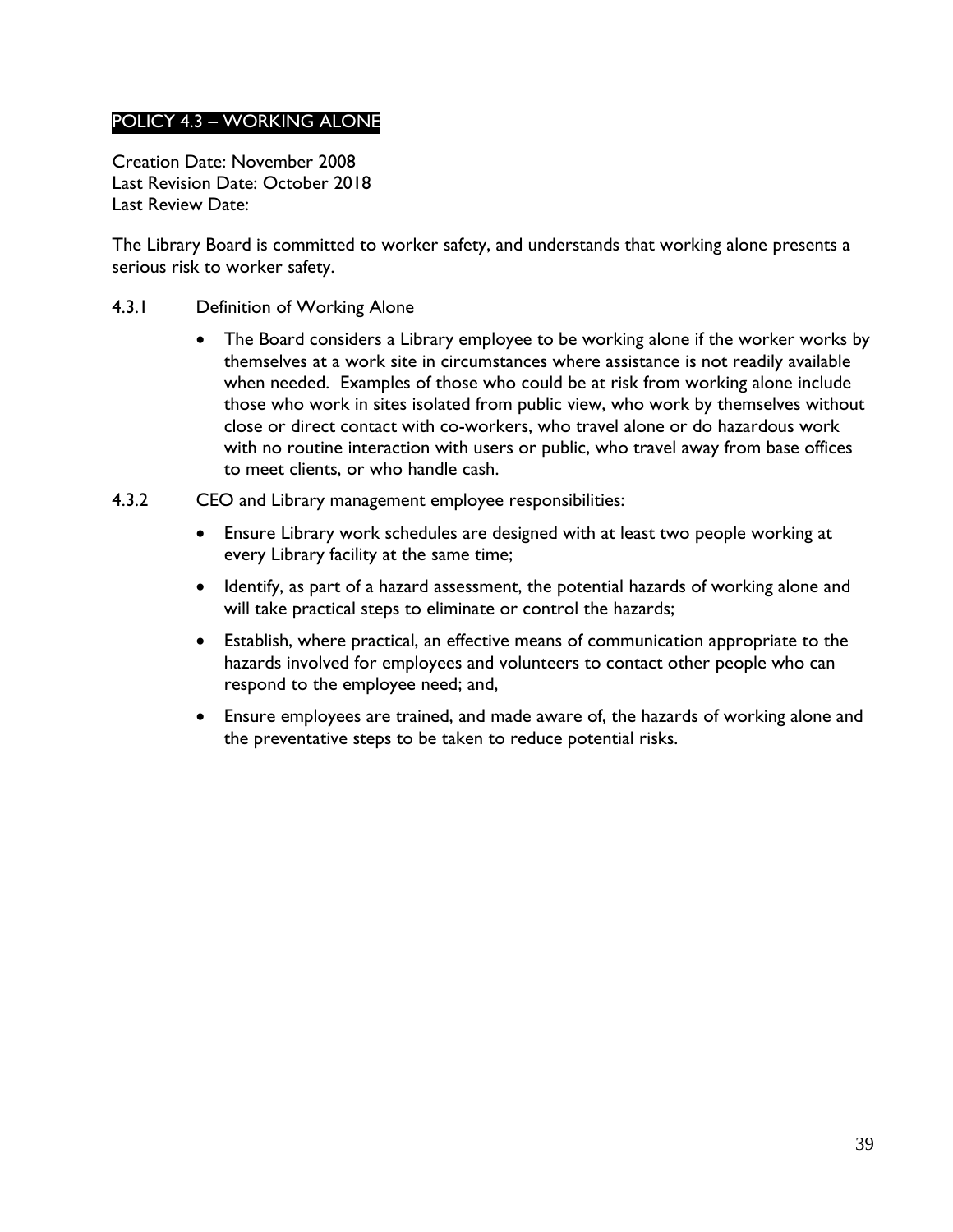# <span id="page-39-0"></span>POLICY 4.4 – EMERGENCY PREPAREDNESS

Creation Date: November 2008 Last Revision Date: October 2018 Last Review Date:

The Board will ensure there is an established, appropriate emergency response plan in place for responding to an emergency requiring rescue or evacuation, to comply with Occupational Health and Safety Legislation.

- <span id="page-39-1"></span>4.4.1 Emergency Response Plan
	- Each Library Department Manager will have a current, site specific emergency response plan including the following:
		- The identification of various potential and specific emergencies;
		- Procedures for dealing with identified emergencies;
		- **•** Emergency response training requirements;
		- Location and use of emergency facilities;
		- Fire protection requirements;
		- Alarm and emergency communication requirements; and,
		- First aid services required.
- <span id="page-39-2"></span>4.4.2 Responsibilities of employees designated to provide rescue services
	- Employees designated to provide rescue services and supervise evacuation procedures in an emergency will:
		- Be provided with appropriate training and equipment;
		- Be involved in emergency planning; and,
		- Conduct, at required intervals, appropriate training exercises simulating emergencies.
- <span id="page-39-3"></span>4.4.3 Responsibility of Department Managers
	- Library Department Managers are responsible for implementing and monitoring this policy in their departments.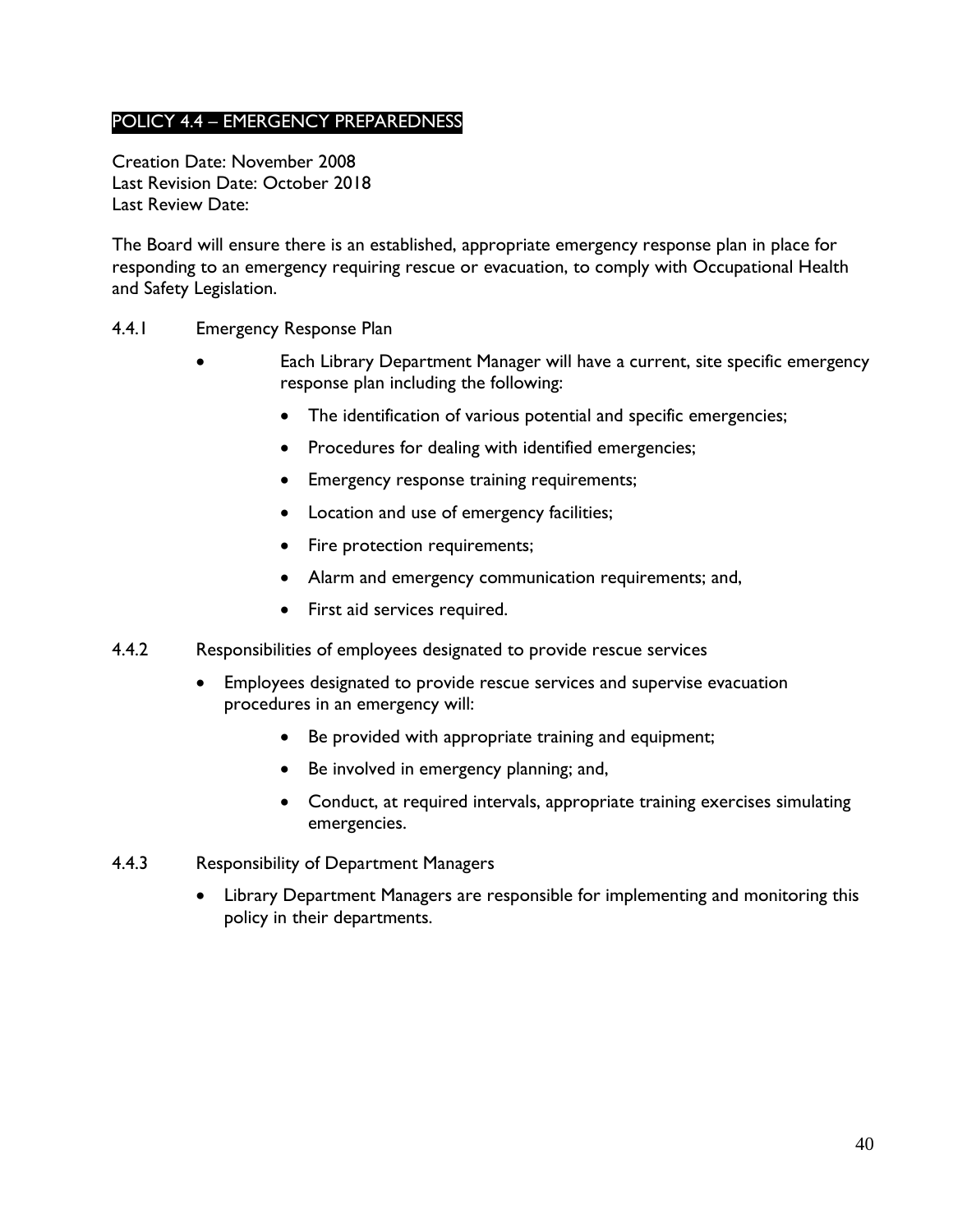# <span id="page-40-0"></span>POLICY 4.5 - SCENT-FREE ENVIRONMENT

Creation Date: June 2009 Last Revision Date: October 2018 Last Review Date:

The Board recognizes dealing with scent allergies is an important Health & Safety issue. Many scented products such as perfumes, lotions, soaps and shampoos can trigger severe, disabling reactions in some individuals.

#### <span id="page-40-1"></span>4.5.1 Responsibility to monitor compliance

 The CEO and Management Team will make employees and members of the public aware of these issues, and will ask them not to wear or bring scented products into any Library facility. Library managers will monitor compliance and report to the Health and Safety Committee.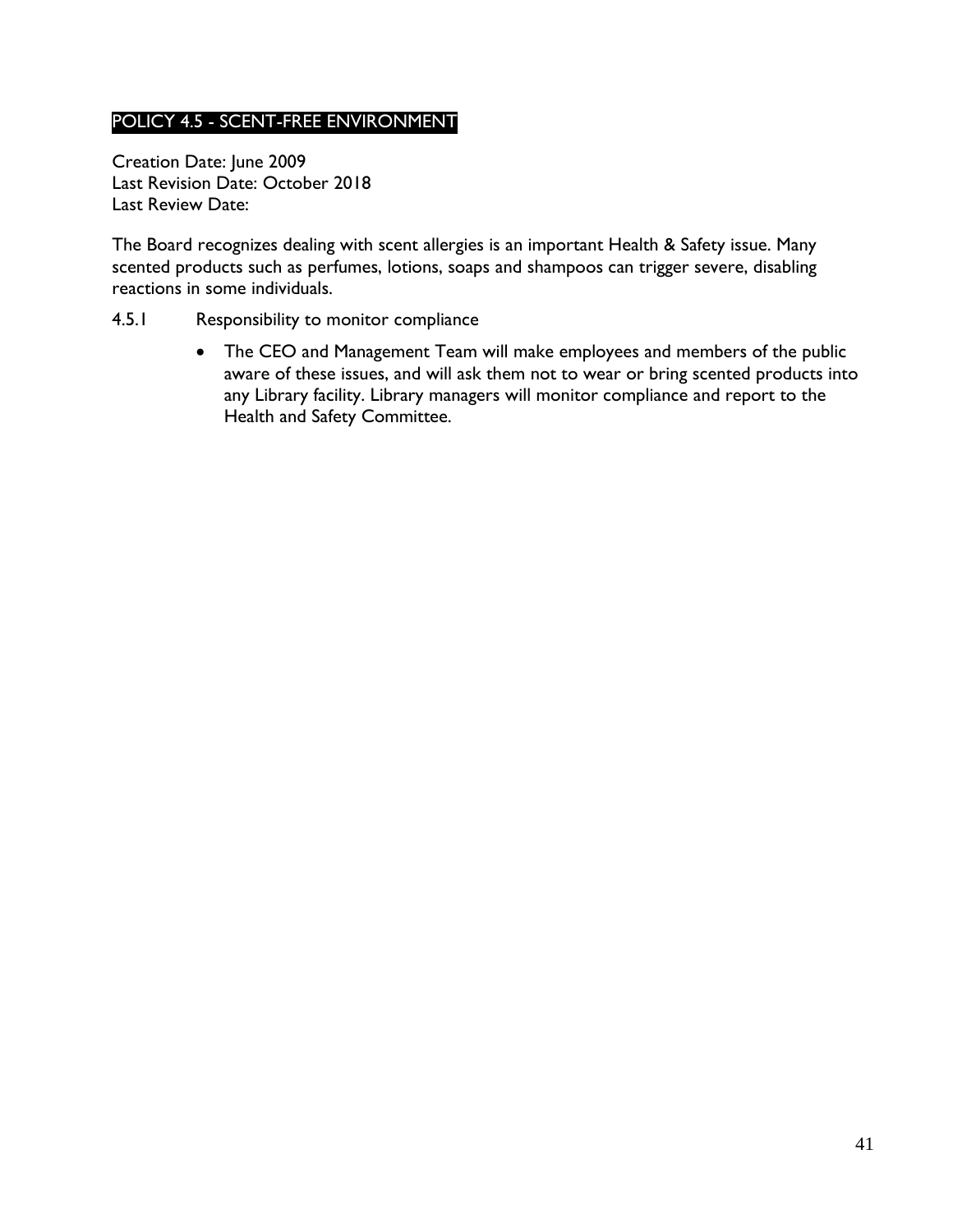### **SECTION 5 – LIBRARY MATERIALS**

#### <span id="page-41-1"></span><span id="page-41-0"></span>POLICY 5.1 – COLLECTION DEVELOPMENT

Creation Date: May 1994 Last Revision Date: October 2018 Last Review Date:

The library collection is one of the most identifiable assets of the library and the Board recognizes the need for collection development and resource sharing policy. The Board supports the following:

#### <span id="page-41-2"></span>5.1.1 Statement of Intellectual Freedom

The Canadian Federation of Library Associations recognizes and values the Canadian Charter of Rights and Freedoms as the guarantor of the fundamental freedoms in Canada of conscience and religion; of thought, belief, opinion, and expression; of peaceful assembly; and of association.

The Canadian Federation of Library Associations supports and promotes the universal principles of intellectual freedom as defined in the Universal Declaration of Human Rights, which include the interlocking freedoms to hold opinions and to seek, receive and impart information and ideas through any media and regardless of frontiers.

In accordance with these principles, the Canadian Federation of Library Associations affirms that all persons in Canada have a fundamental right, subject only to the Constitution and the law, to have access to the full range of knowledge, imagination, ideas, and opinion, and to express their thoughts publicly. Only the courts may abridge free expression rights in Canada.

The Canadian Federation of Library Associations affirms further that libraries have a core responsibility to support, defend and promote the universal principles of intellectual freedom and privacy.

The Canadian Federation of Library Associations holds that libraries are a key institution in Canada for rendering expressive content accessible and affordable to all. Libraries are essential gateways for all persons living in Canada to advance themselves through literacy, lifelong learning, social engagement, and cultural enrichment.

Libraries have a core responsibility to safeguard and facilitate access to constitutionally protected expressions of knowledge, imagination, ideas, and opinion, including those which some individuals and groups consider unconventional, unpopular or unacceptable. To this end, in accordance with their mandates and professional values and standards, libraries provide, defend and promote equitable access to the widest possible variety of expressive content and resist calls for censorship and the adoption of systems that deny or restrict access to resources.

Libraries have a core responsibility to safeguard and foster free expression and the right to safe and welcoming places and conditions. To this end, libraries make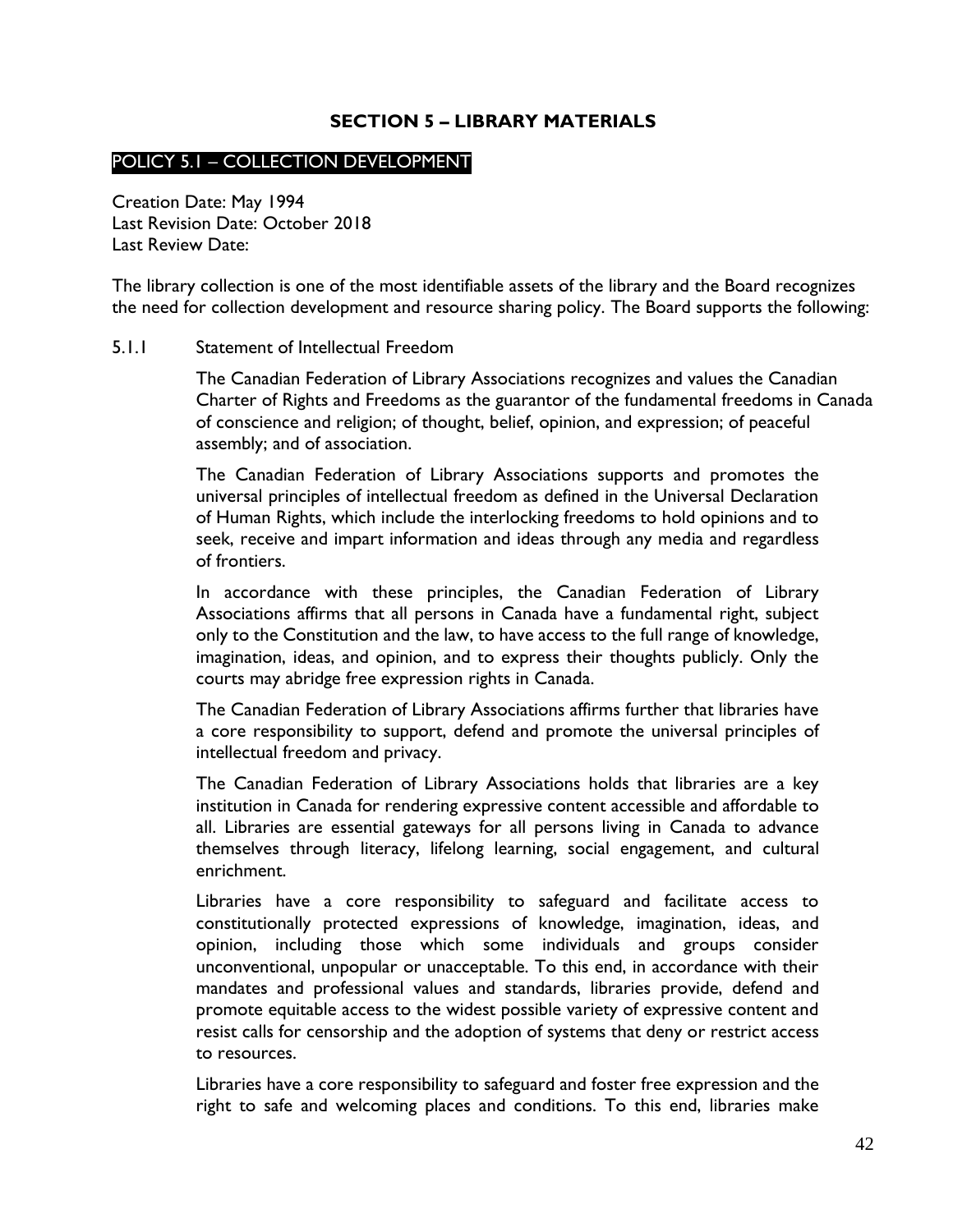available their public spaces and services to individuals and groups without discrimination.

Libraries have a core responsibility to safeguard and defend privacy in the individual's pursuit of expressive content. To this end, libraries protect the identities and activities of library users except when required by the courts to cede them.

Furthermore, in accordance with established library policies, procedures and due process, libraries resist efforts to limit the exercise of these responsibilities while recognizing the right of criticism by individuals and groups.

Library employees, volunteers and employers as well as library governing entities have a core responsibility to uphold the principles of intellectual freedom in the performance of their respective library roles.

- <span id="page-42-0"></span>5.1.2 Resource Sharing
	- The Board is committed to reciprocal Library resource sharing and fully participates in the Alberta Public Library Network.
- <span id="page-42-1"></span>5.1.3 Right to accept or reject collection materials
	- The CEO may accept or reject any donation of new or used collection materials. Accepted collection material donations become the property of the Library and are subject to acquisition, processing, circulation, and discard policies and procedures. Monetary gifts for the purchase of specific collection materials may also be accepted.
- <span id="page-42-2"></span>5.1.4 Collection material selection
	- The presence of any item in the library does not indicate an endorsement of its content by the library.
	- Collections need to deal in an informative and balanced manner with social, personal, racial, multicultural, religious and scientific issues.
	- Collections need to provide as broad a base as possible of information and literature.
	- Collections for entertainment and recreation, even though such materials may not have enduring interest or value, must reflect a diverse community with differing tastes, interests, purposes and education.

### <span id="page-42-3"></span>5.1.5 Controversial materials

• Some materials may be controversial and any given item may offend some patrons. The ultimate responsibility for their choice of materials rests with the patron. Responsibility for the use of library materials by children rests with their parents and legal guardians. Selection of material will not be restricted by the possibility that children may obtain materials that their guardians may consider inappropriate. Library materials will not be marked or identified to show approval or disapproval of contents, and no library materials will be sequestered, except for the express purpose of protecting it from injury or theft.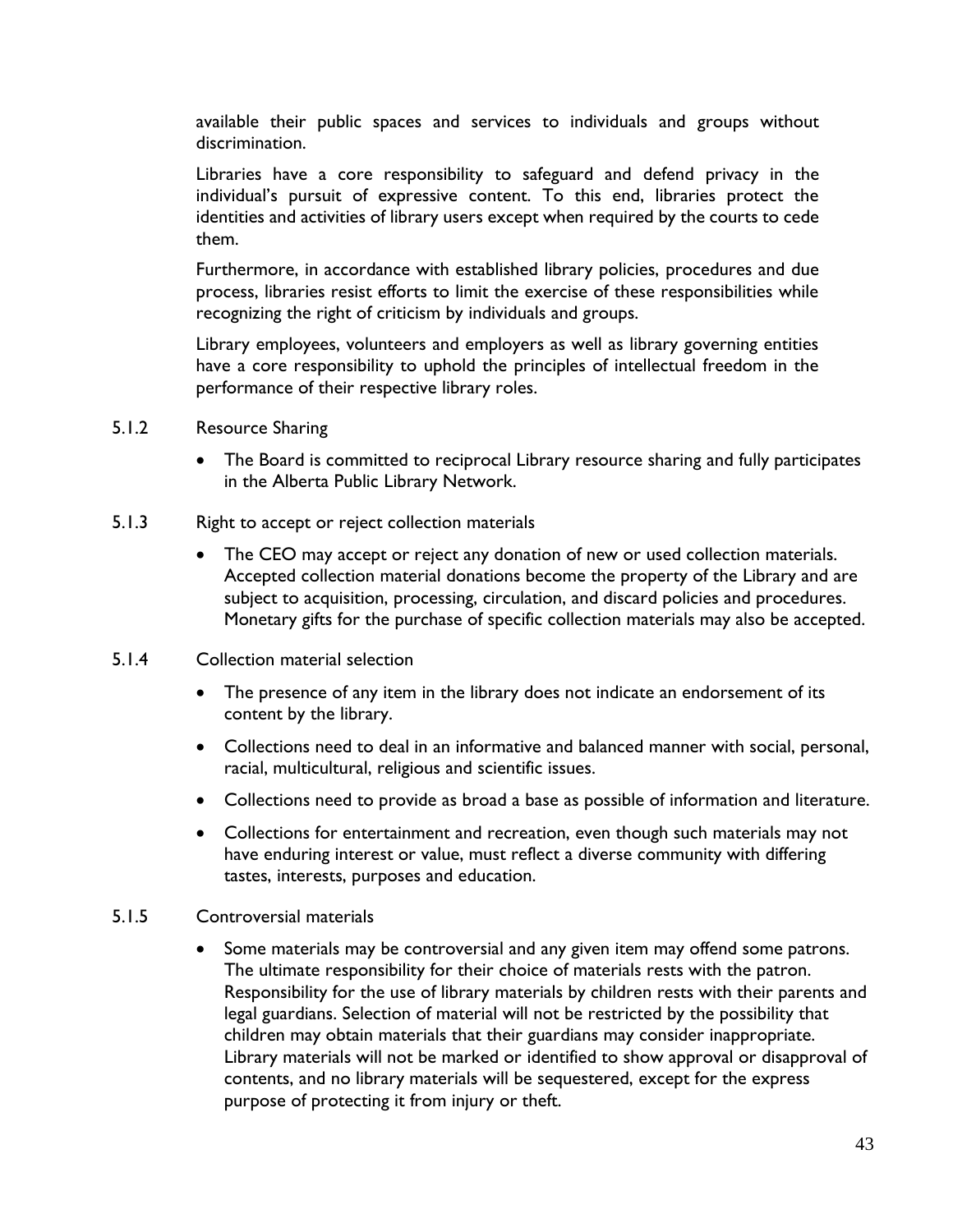- <span id="page-43-0"></span>5.1.6 Acquisition budget and collection selection responsibility
	- Ultimate responsibility for the budget for acquisitions and for selection and deselection of all materials lies with the CEO who operates within the framework of policies approved by the Board and procedures developed by library employees. The CEO may delegate to Department Managers the authority to implement the procedures in making day-to-day selections.
- <span id="page-43-1"></span>5.1.7 Procedure for reconsideration of library materials
	- The procedure for reconsideration of library materials is as set out in Appendix A.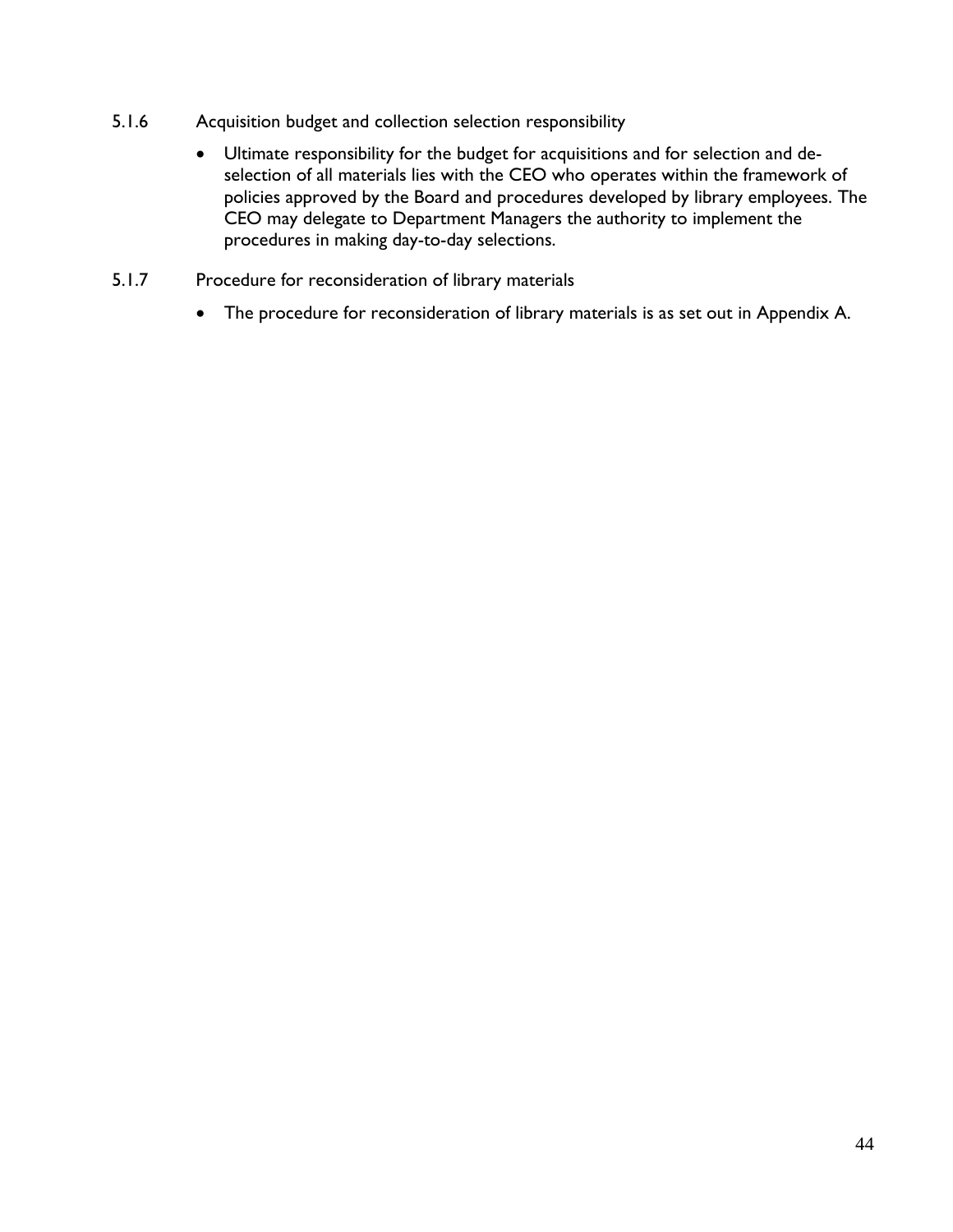# <span id="page-44-0"></span>POLICY 5.2 – SERVICE AND MATERIALS FOR THOSE UNABLE TO USE CONVENTIONAL PRINT

Creation Date: January 2015 Last Revision Date: October 2018 Last Review Date:

The Board believes those persons unable to use conventional print materials due to a print disability are entitled access to the Library and information services. According to the Canadian Copyright Act, a print disability is a learning, physical or visual disability that prevents a person from reading conventional print.

- <span id="page-44-1"></span>5.2.1 Provision of and access to materials in an unconventional format
	- 5.2.1.1 The Red Deer Library Board endeavors to provide materials in a form appropriate to the user, from whatever source is available, subject to the availability of materials, and within the financial limits of the library's materials collection budget
	- 5.2.1.2 The Red Deer Library Board endeavors to supply materials in an unconventional format as needed including but not limited to:
		- Computer software
		- **•** Talking Books
		- Music Compact Discs
		- Multilingual titles
		- Large Print titles
		- Adaptive technology for computer use
	- 5.2.1.3 The Red Deer Library Board will provide access to materials through such means as, interlibrary loan, Public Library Services Branch, liaison with the community, or support agencies in order to put the end user in touch with the source.
	- 5.2.1.4 A Homebound service is provided to deliver RDPL materials for those unable to visit RDPL branches.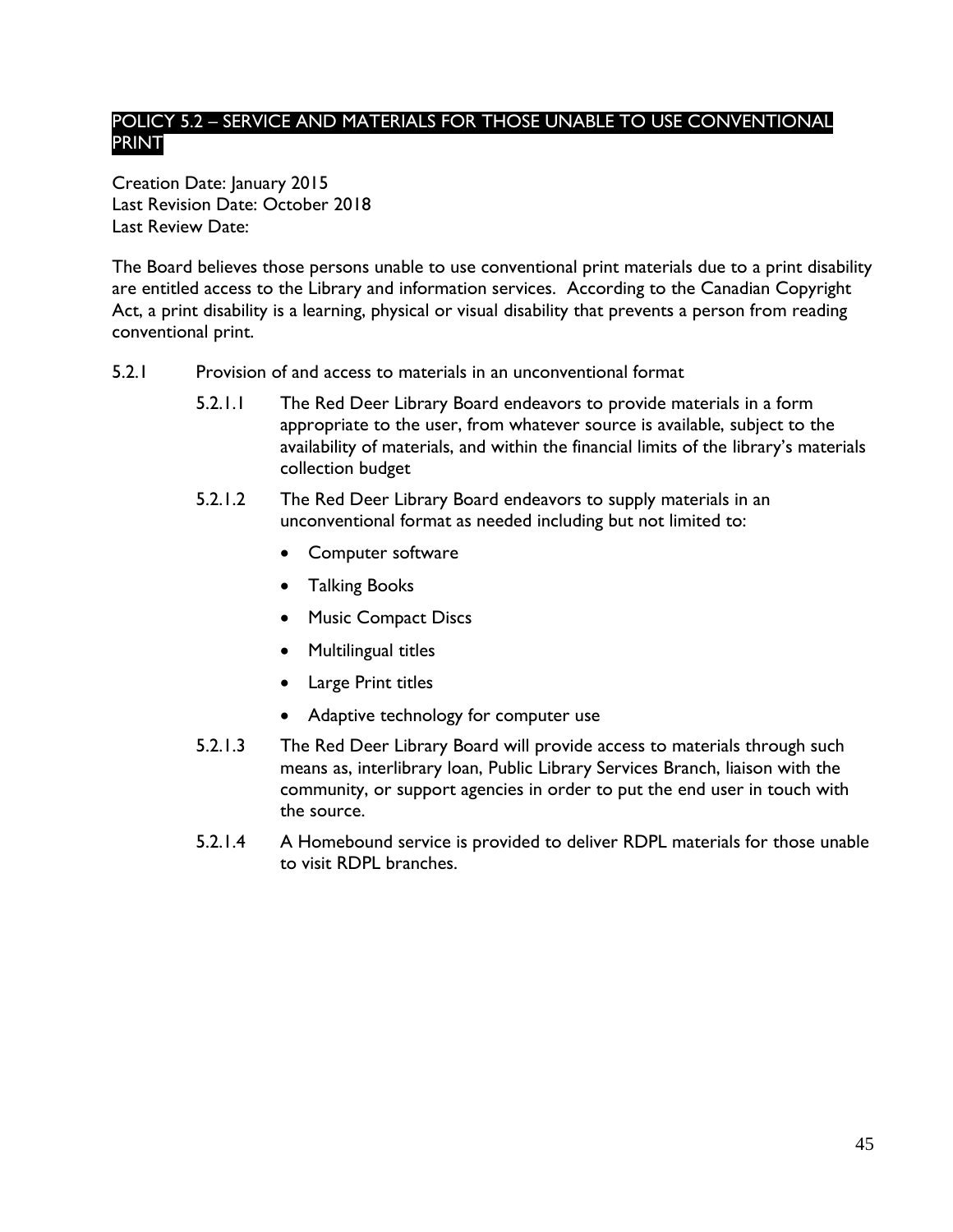# **SECTION 6 – ADMINISTRATION**

### <span id="page-45-1"></span><span id="page-45-0"></span>POLICY 6.1 – CONFIDENTIALITY OF USER RECORDS

Creation Date: May 1995 Last Revision Date: October 2018 Last Review Date:

The Board is committed to upholding Library best business practices to create and maintain accurate records, including documenting the names, addresses, phone numbers and materials borrowed by Library members. The Board recognizes these records must remain confidential, regardless of source of inquiry. Such records will not be made available to anyone unless requested through proper legal process, order, subpoena, or as may be authorized by the law;

- 6.1.1 Upon receipt of such process, order, subpoena, or legal authorization, these documents will be forwarded to the CEO or designate;
- 6.1.2 The CEO may consult with the lawyer retained by the Board to determine if such process, order, subpoena or legal authorization is in good form and if there is just cause for its issuance;
- 6.1.3 If the process, order, subpoena, or legal authorization is not in proper form, or if sufficient cause has not been shown, insistence shall be made that such defects be cured before any records are released;
- 6.1.4 Requests for information based upon circulation records related to a specific individual should be forwarded to the CEO or, in the absence of the CEO, to the senior employee on duty.
- 6.1.5 Parents and/or legal guardians may have access to the records of a juvenile, if this parent/guardian authorized and accepted responsibility for child's borrowing privileges in the library card creation or renewal process;
- 6.1.6 The CEO may authorize use of circulation records for scientific research purposes provided the researcher applies in writing. Any proposed examination of the records must ensure information on user identities is concealed or omitted from data revealed to the researcher.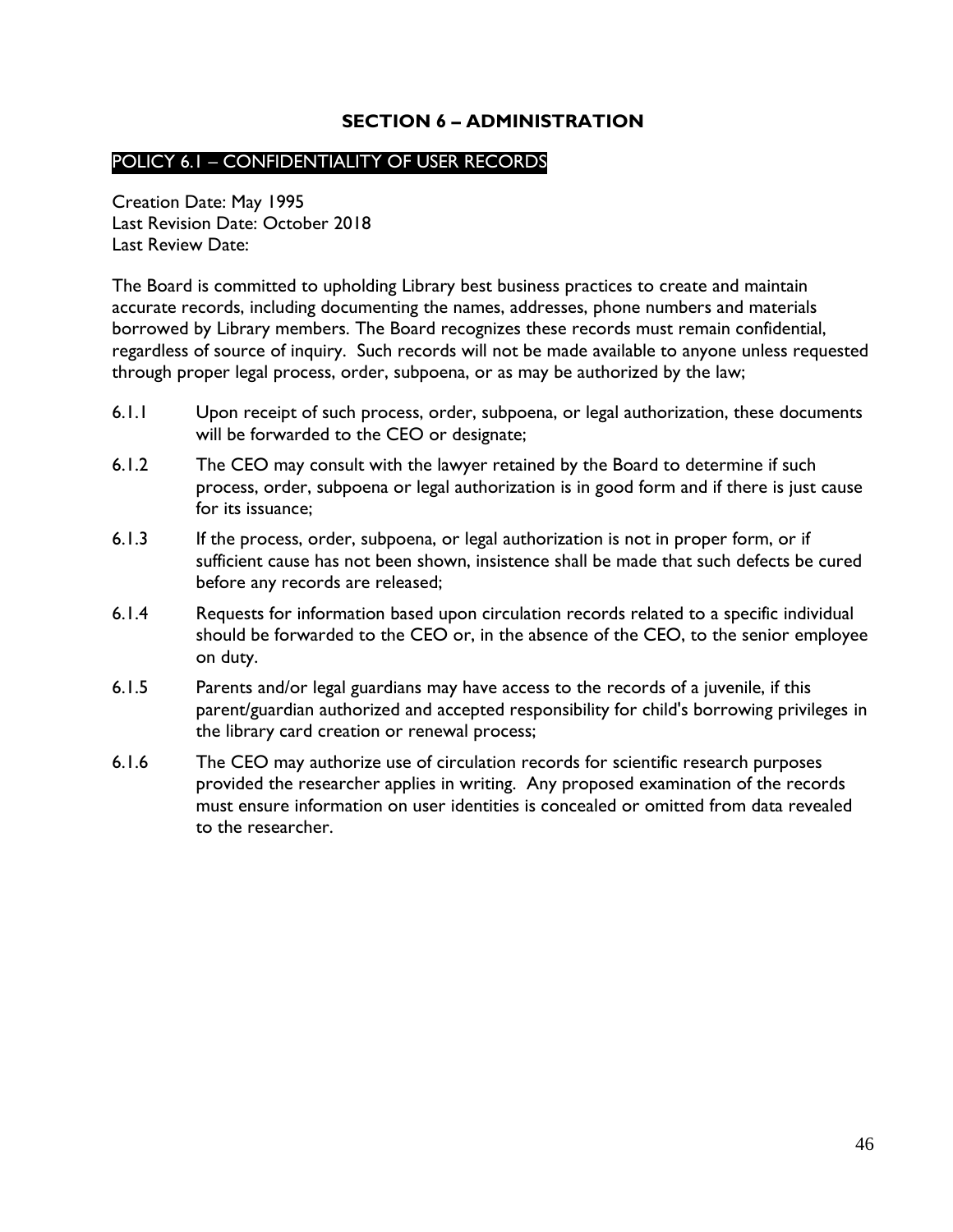# <span id="page-46-0"></span>POLICY 6.2 – FREEDOM OF INFORMATION AND PROTECTION OF PRIVACY ACT (FOIP Act)

Creation Date: May 2002 Last Revision Date: October 2018 Last Review Date:

To establish the administrative structure of the Library in relation to the Freedom of Information and Protection of Privacy Act (FOIP Act) and to set fees there under.

#### <span id="page-46-1"></span>6.2.1 Definitions

(unless the context otherwise requires):

- "Act" means FOIP Act R.S.A.2000, c.F-25
- "Applicant" means the Red Deer Public Library and includes any Board or Committee created by the Library and all members or officers appointed or chosen by the Library;
- "CEO" means the person appointed by the Board as the Chief Executive Officer of the Library, including any person holding the position of Designated Head/CEO in an acting capacity. The CEO is responsible and accountable for all decisions taken under the FOIP Act
- Any fee for service is payable in accordance with FOIP Act Regulation, AR 186/2008, as amended from time to time.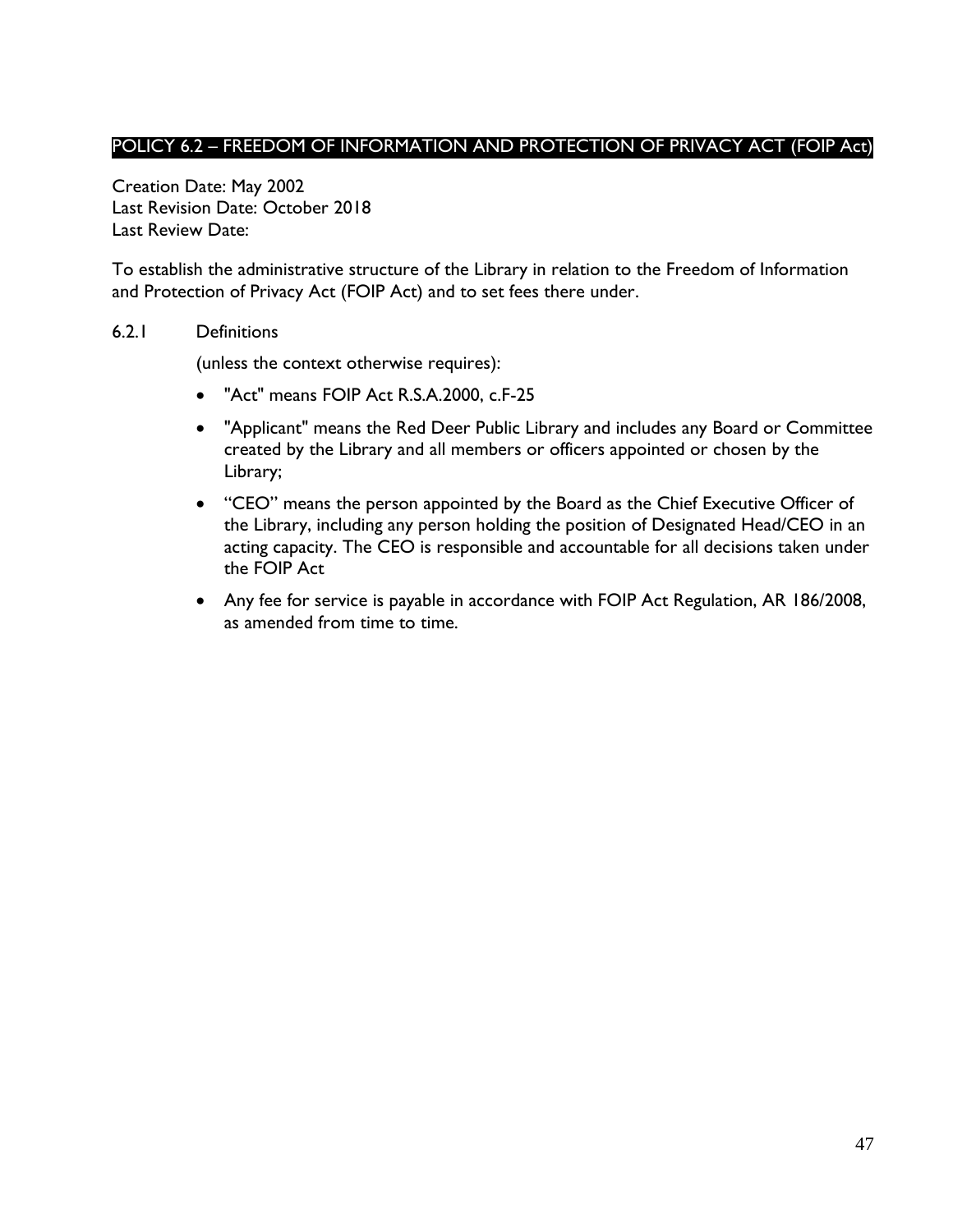# <span id="page-47-0"></span>POLICY 6.3 – PERSONAL INFORMATION BANK

Creation Date: May 2002 Last Revision Date: October 2-18 Last Review Date:

The Board is committed to the Library keeping the following banks of information based upon the legal authority stated in each section:

- <span id="page-47-1"></span>6.3.1 Personnel and Volunteer Performance Records
	- Information contained: Employment contracts, performance evaluations, reprimands and commendations, and training certificates obtained;
	- Individuals: All employees and volunteers at the Library
	- Legal Authority: Freedom of Information and Protection of Privacy Act (FOIP Act) Act, RSA 2000, c.F-25, c33;
- <span id="page-47-2"></span>6.3.2 Human Resources Records
	- Information contained: information supporting administration and payroll functions;
	- Personal information including employee or volunteer name, address, phone number, birth date, employment commencement date, salary grid placement, emergency contact, payroll deductions, benefit plans, vacation status and sick leave;
	- Individuals: Permanent and part-time employees at the Library;
	- Legal Authority: Alberta Labour Code, Canada Tax Act, Library Act;
- <span id="page-47-3"></span>6.3.3 Library Contact Information File
	- Information contained: Names, addresses and home phone numbers of employees, emergency contacts for employees, and board members;
	- Individuals: Current employees and Board members of the Library;
	- Legal Authority: FOIP Act, section 33(c).
- <span id="page-47-4"></span>6.3.4 User Database
	- Information contained: Information supporting the lending and use of library materials to the public, and the provision of public Internet access;
	- Personal information: name, address, telephone number and email address of user;
	- Individuals: Cardholders registered with the Library;
	- Legal Authority: *Libraries Act*, *FOIP Act*, 33(c)
- <span id="page-47-5"></span>6.3.5 Staff Directory
	- Information contained: Employee name, address and home phone number;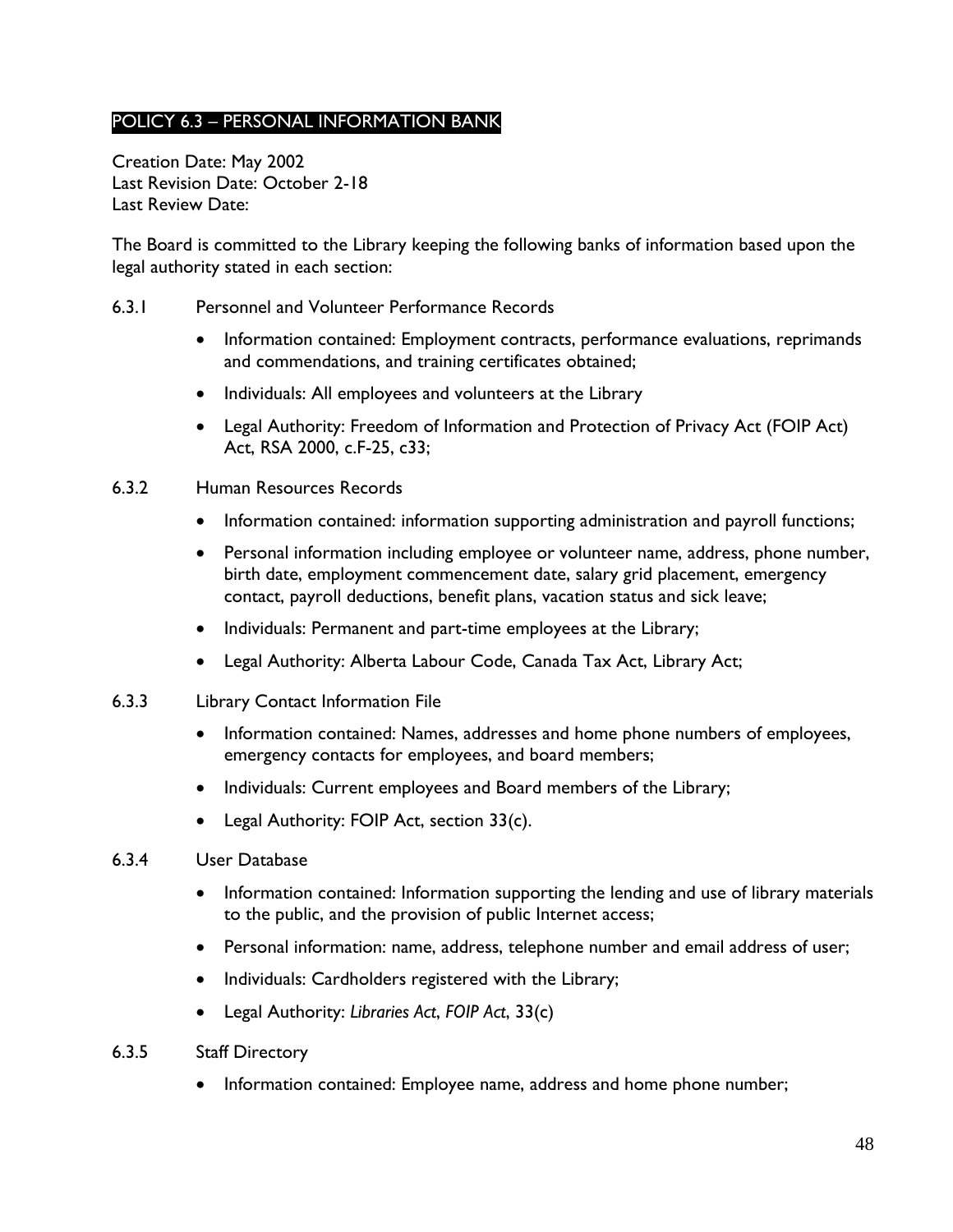- Individuals: Permanent and part-time employees at the Library;
- Legal Authority: *FOIP Act*, section 33(c);
- <span id="page-48-0"></span>6.3.6 Volunteer Database
	- Information contained: Volunteer name, address and home phone number, volunteer hours;
	- Individuals: volunteers at the Library;
	- Legal Authority: *FOIP Act*, section 33(c);
- <span id="page-48-1"></span>6.3.7 Video Security Camera Files:
	- Information contained: files of cameras installed in the Library;
	- Individuals: people in the building and in the immediate vicinity;
	- Legal Authority: *FOIP Act*, section 33(c);
- <span id="page-48-2"></span>6.3.7 Room Booking Database:
	- Information contained: name of organization; date, time and location of meeting; contact name and telephone number;
	- Individuals: persons booking space in the Library;
	- Legal Authority: *FOIP Act*, section 33(c).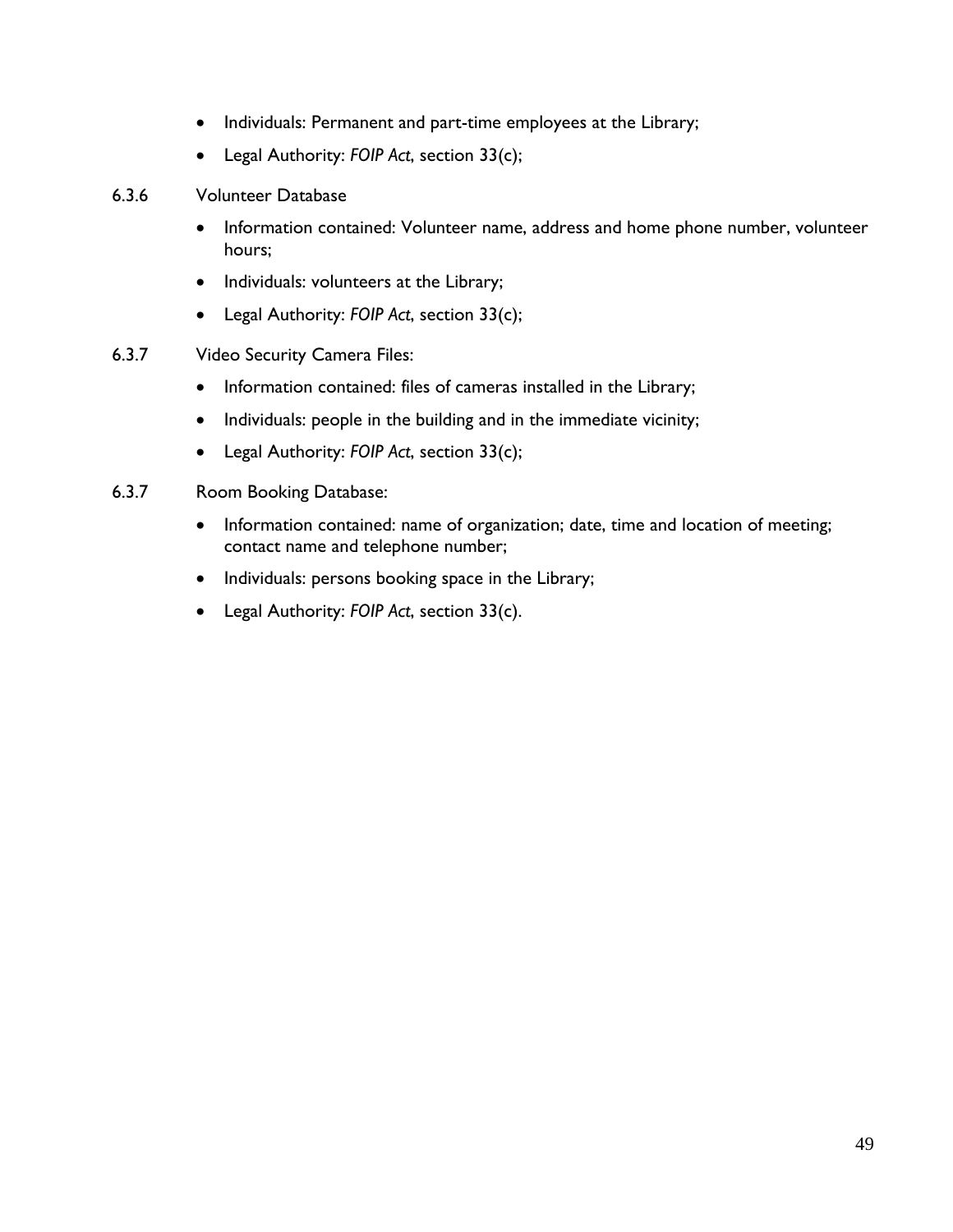# <span id="page-49-0"></span>POLICY 6.4 – RECORDS RETENTION

Creation Date: May 2002 Last Revision Date: October 2018 Last Review Date:

The Board shall ensure the Library will retain the following Library records based on the schedule provided by the Canadian Income Tax Act and in accordance with schedules provided by the Board. At the discretion of the CEO, records may be retained longer than the period provided for in this policy.

- <span id="page-49-1"></span>6.4.1 Schedule of Records Retention
	- 6.4.1.1 Ninety Days or less:
		- Video camera files, unless legally required
	- 6.4.1.2 One Year:
		- Unsolicited resumes and job applications (not hired)
		- Member transactions
	- 6.4.1.3 Three Years:
		- Member records
		- Bank reconciliations, outstanding cheques, cash receipts, deposit books, design estimates and tenders
	- 6.4.1.4 Three Years from the date of termination or final reporting:
		- Employee and volunteer records including personnel files, job applications of hired personnel and personnel evaluations, payroll records, including T-4 slips, WCB claims and attendance records
		- Grant applications and special events files.
	- 6.4.1.5 Seven Years:
		- Cash receipts and deposit books, copies of paid invoices receipt books, cancelled cheques, cheque stubs, year-end trial balances, accounts payable, and bank statements.
	- 6.4.1.6 Twenty -Five Years:
		- Board minutes, agendas and approved policies, agreements, annual reports, assets and final audit reports including financial statements, final budgets, bylaws, committee minutes, historical correspondence, court cases, deeds, insurance claims, legal opinions and proceedings, record of files destroyed. After twenty-five years, these documents will be deposited with the Red Deer and District Archives
- <span id="page-49-2"></span>6.4.2 Disposition of library records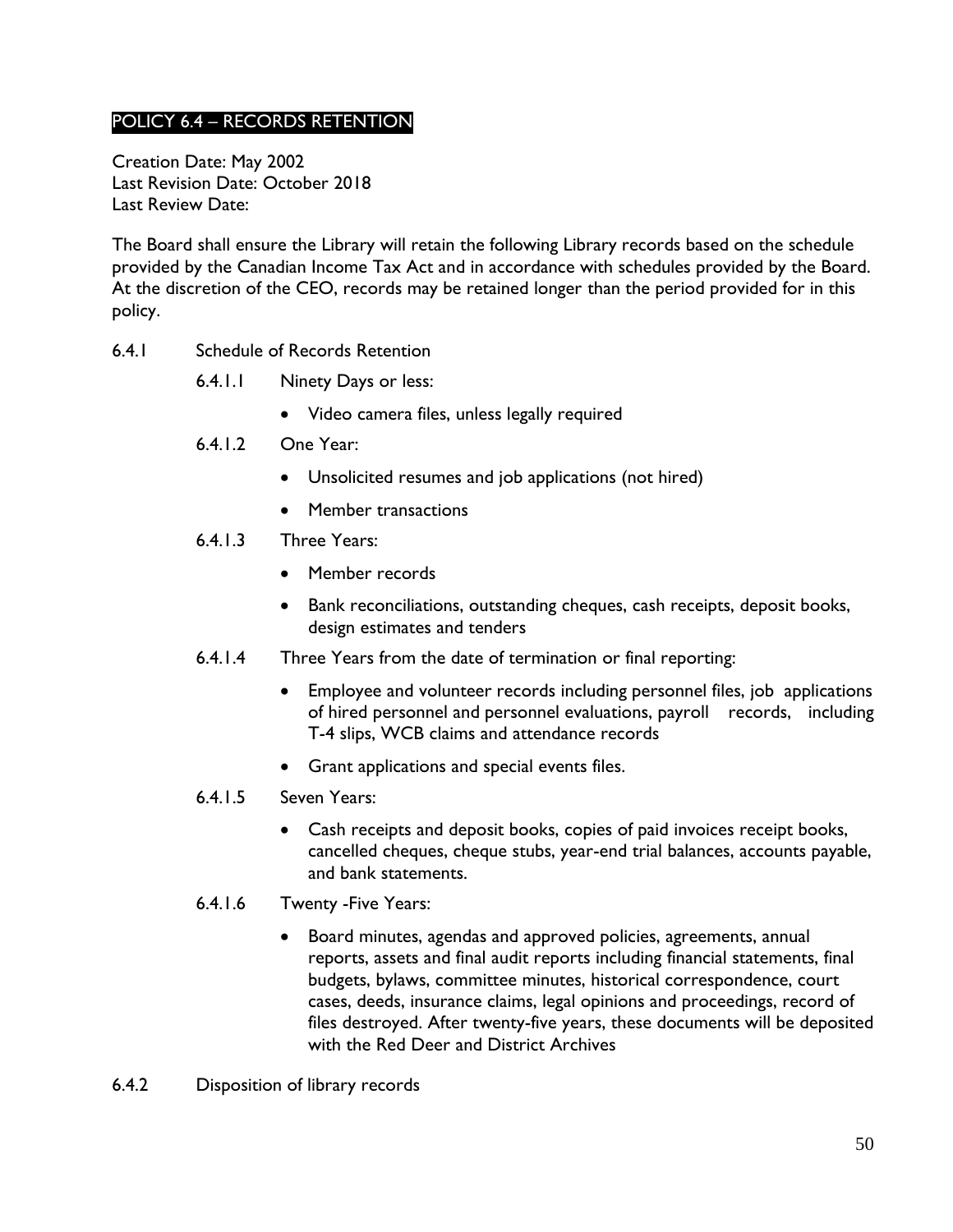- 6.4.2.1 Library employees shall purge records slated for disposal following the time guidelines outlined above;
- 6.4.2.2 Retained Library records will be kept secure until disposal time; Library employees will then dispose of the records and make a record of their disposal.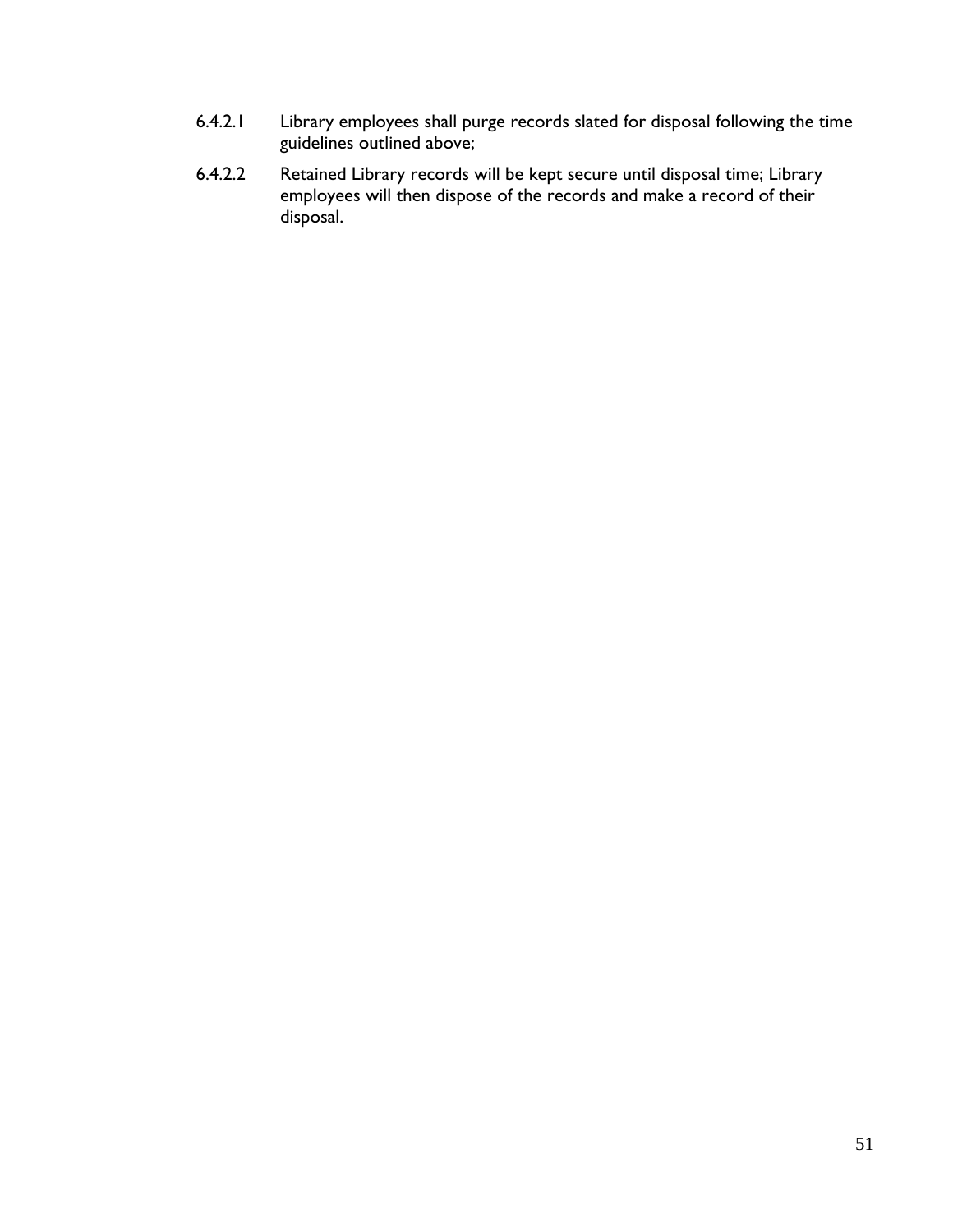# <span id="page-51-0"></span>POLICY 6.5 – EXPENSE CLAIMS

Creation Date: May 2002 Last Revision Date: October 2018 Last Review Date:

The Board has established policies with respect to the designation of expenses for which board members and employees will be reimbursed.

- <span id="page-51-1"></span>6.5.1 Reimbursement for personal vehicle expenses
	- Board Members and Library employees authorized in advance of using their personal vehicle for Library business shall be reimbursed at the current Employer Requested Rate for Alberta, as published by the Treasury Board of Canada. <http://www.njc-cnm.gc.ca/directive/d10/v238/s658/en>
- <span id="page-51-2"></span>6.5.2 Reimbursement for meals and accommodation expenses
	- Library employees and Board Members will be reimbursed for reasonable meal and accommodation expenses incurred on previously authorized Library business, upon production of original receipts.
	- Where original receipts are not available, Library employees and Board Members will be reimbursed for meals and approved incidental expenses at the current Employer Requested Rate for Alberta, as published by the Treasury Board of Canada. <http://www.njc-cnm.gc.ca/directive/d10/v238/s659/en>
- <span id="page-51-3"></span>6.5.4 Reimbursement for travel within the United States of America (U.S.A)
	- For authorized travel in the U.S.A, reimbursement rates paid are the same as the Canadian rates, but in U.S. dollars.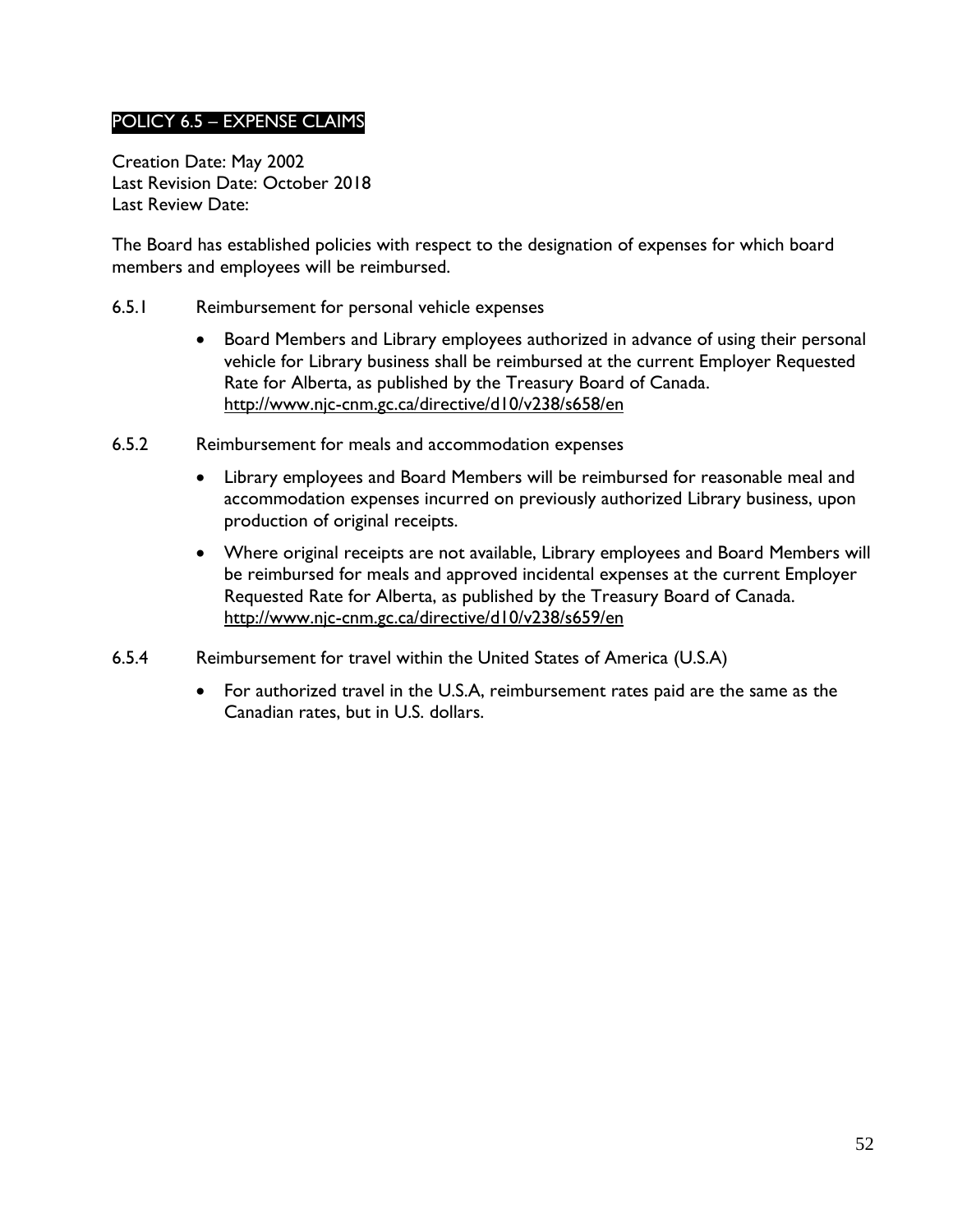# <span id="page-52-0"></span>POLICY 6.6 – DISPOSAL OF SURPLUS ASSETS

Creation Date: May 1999 Last Revision Date: October 2018 Last Review Date:

The Board acknowledges that library space is limited and valuable, and difficult decisions must be made regarding discarding and disposal of surplus assets.

- <span id="page-52-1"></span>6.6.1 CEO responsibilities regarding the disposal of capital assets
	- The Board supports the responsibility of the Library to retain materials or items having a lasting cultural value, particularly when such items are of a local nature, or provide local access to a unique cultural or knowledge resource. The CEO shall ensure the:
		- These works are maintained for the benefit of the community at large particularly in instances where the Library owns valuable works of art or rare books;
		- Sale of such assets, particularly those with a cultural or knowledge content, would be done only as an extreme measure to resolve a financial crisis; all other avenues must be explored and utilized before resorting to such a solution.
- <span id="page-52-2"></span>6.6.2 Guidelines for disposal of surplus capital assets
	- The following guidelines are used in arriving at a decision concerning the disposal of capital assets:
		- Is the Library likely to make use of the item in the future?
		- Can the item be stored for an indefinite time and at a reasonable cost?
		- Is the item a unique knowledge or cultural resource in the city, surrounding district, province, or nation?
		- Is the Library currently able to properly maintain the item?
		- Is the value of the property less than \$1000?
			- Property with an estimated value of \$1000 or more may be disposed of by a method determined by the Planning and Finance Committee.
		- All monies received from the sale of surplus items will returned to general revenue.
- <span id="page-52-3"></span>6.6.3 Sale/Donation of surplus capital assets
	- In disposing of surplus items, the Library may make them available to community agencies as donations, or at less than fair market value;
	- Surplus items will be made available for sale to the general public if the value is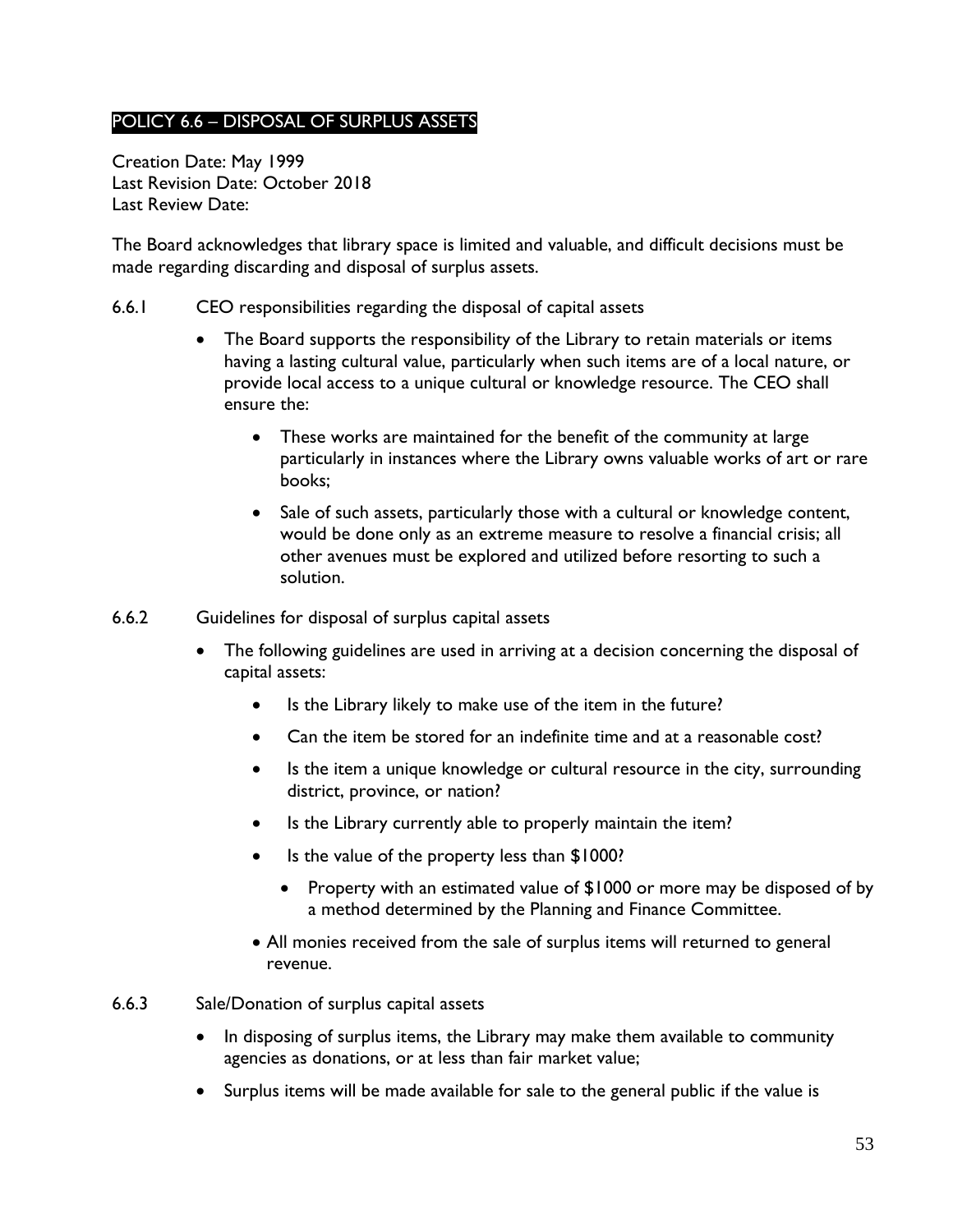worthwhile and if they are of no interest to community agencies;

- <span id="page-53-0"></span>6.6.4 Disposal of surplus capital assets not suitable for sale or donation
	- Surplus items not suitable for sale or donation will be disposed of in an economical and environmentally acceptable manner.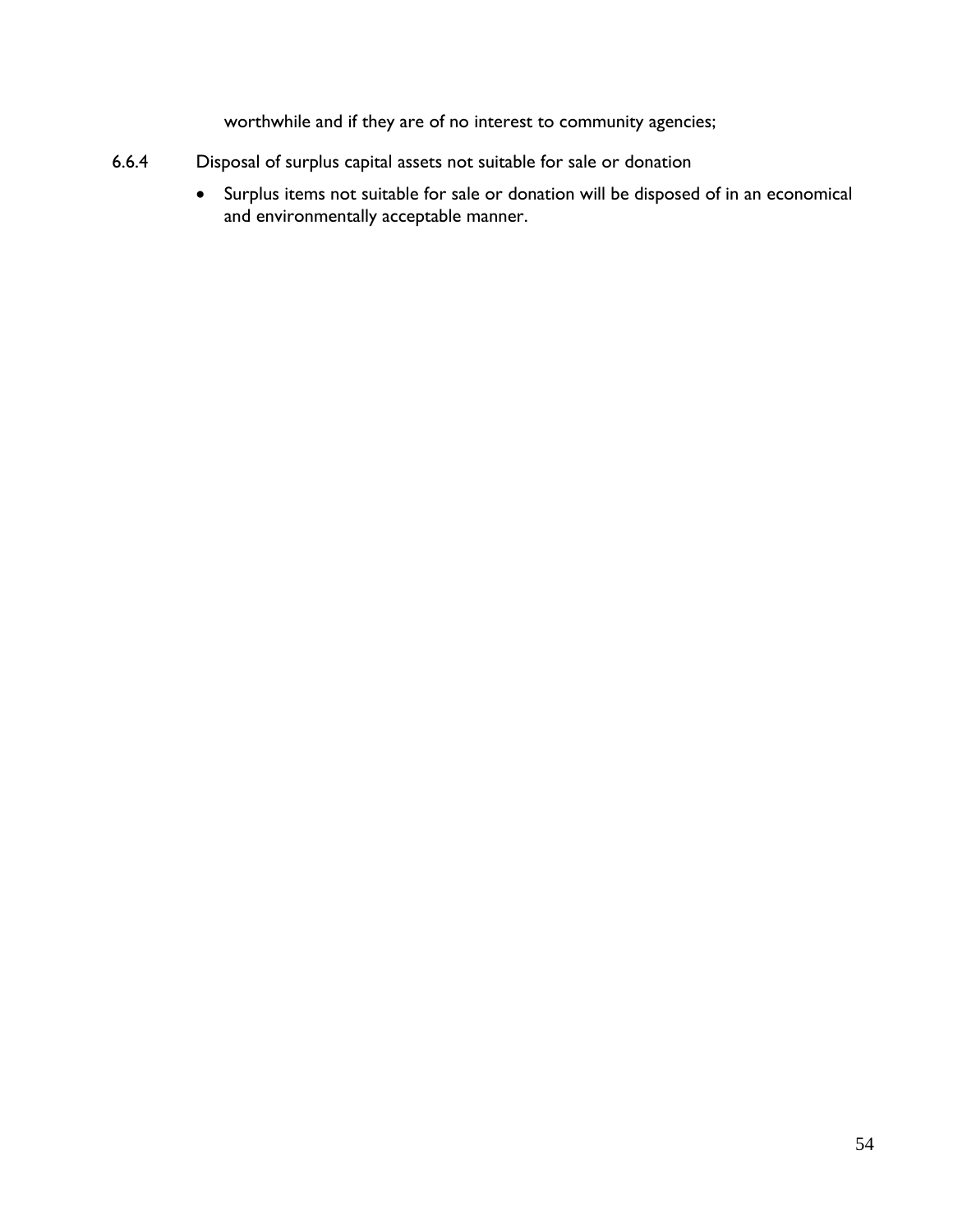## <span id="page-54-0"></span>POLICY 6.7 – FUNDRAISING AND SPONSORSHIP

Creation Date: November 2015 Last Revision Date: October 2018 Last Review Date:

The Board may approve fundraising and sponsorship ventures deemed suitable that support its mission and values and will not compromise the Library's public image, nor put any funds at risk.

Fundraising and sponsorship initiatives are encouraged, as appropriate, to provide funding for special programs, collections, equipment, enhanced levels of service, or capital projects beyond what can be provided by the budget.

- <span id="page-54-1"></span>6.7.1 Fundraising
	- 6.7.1.1 Fundraising means the act or process of raising funds.
		- With approval from the Board and/or CEO, individuals or groups may engage in fundraising initiatives on behalf of the Library to seek donations for restricted (specific program/project), unrestricted, and endowment purposes.
		- To secure Board endorsement, individuals or groups, including The Friends, who wish to initiate a new fundraising project on behalf of the Library, must present a fundraising plan to the Chief Executive Officer (CEO).
		- The Library Board shall approve fundraising projects which have: an estimated revenue greater than \$10,000; and/or terms and conditions from the organizer; and/or a scope outside regular operations of the Library.
		- The CEO shall approve fundraising projects which have: an estimated revenue less than \$10,000 (in line with CEO limit) and are within the scope of regular Library operations.
		- The CEO must approve the use of any Library resources, including employee time, space, equipment or Library images which are required to implement the campaign.
		- The Library is not responsible for shortfalls incurred by external organizations in a campaign.
		- The Board will accept grants and donations derived from granting authorities such as the Alberta Lottery Fund.
		- The Board will accept donations from the proceeds of gaming activities that are conducted according to Alberta Gaming and Liquor Commission (AGLC) regulations.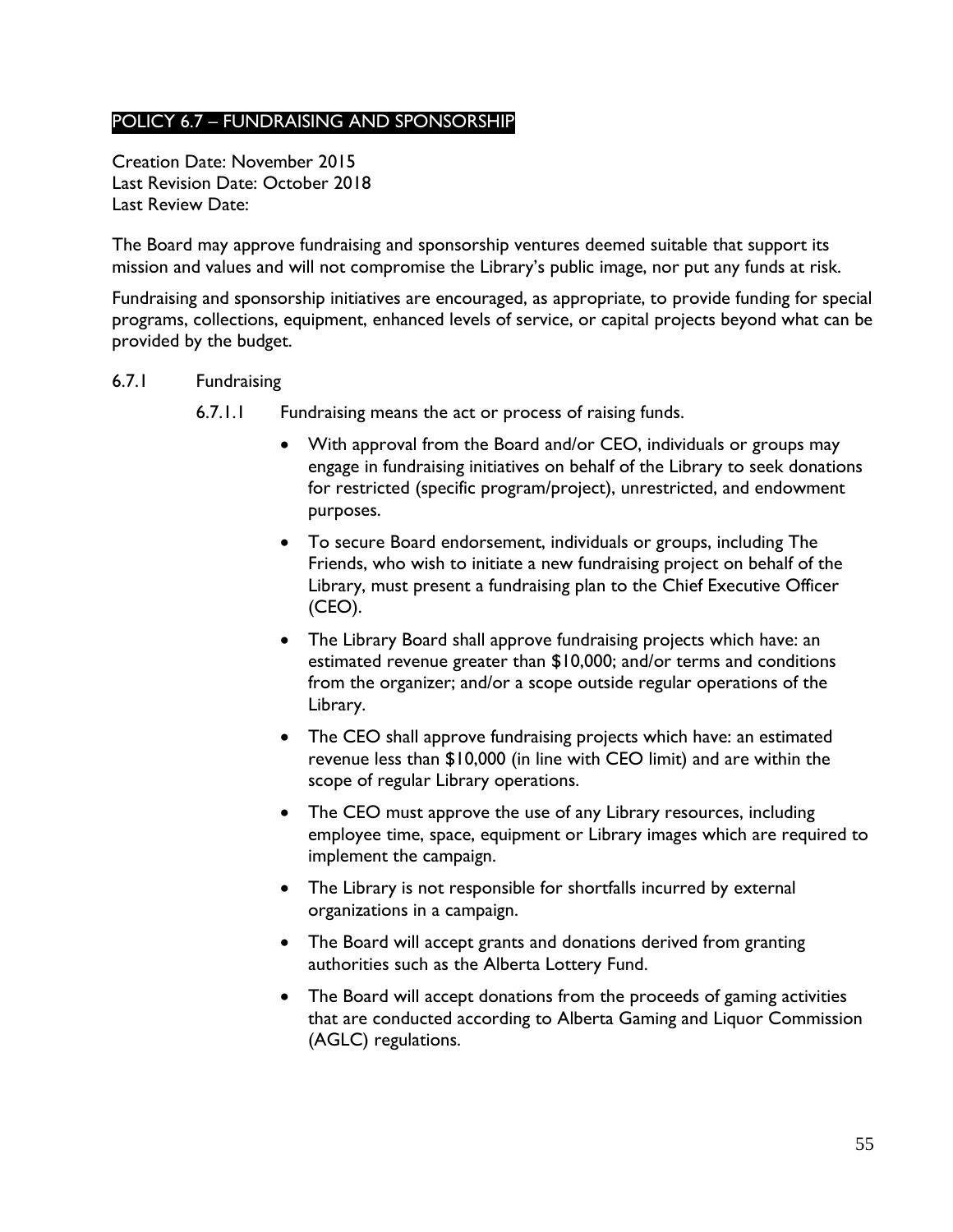### <span id="page-55-0"></span>6.7.2 Sponsorship

- 6.7.2.1 Sponsorship means a contribution of cash, goods, or services to an event, project, or program in return for commercial benefit such as logo placement or public acknowledgement.
	- A written sponsorship agreement is required, signed by representatives of the sponsoring organization and CEO or designate. This agreement will define the terms and duration of the sponsorship, including external logos and public acknowledgement.
	- Sponsorship agreements may not impact the normal operations of the Library nor imply any endorsement of products or services by the Board.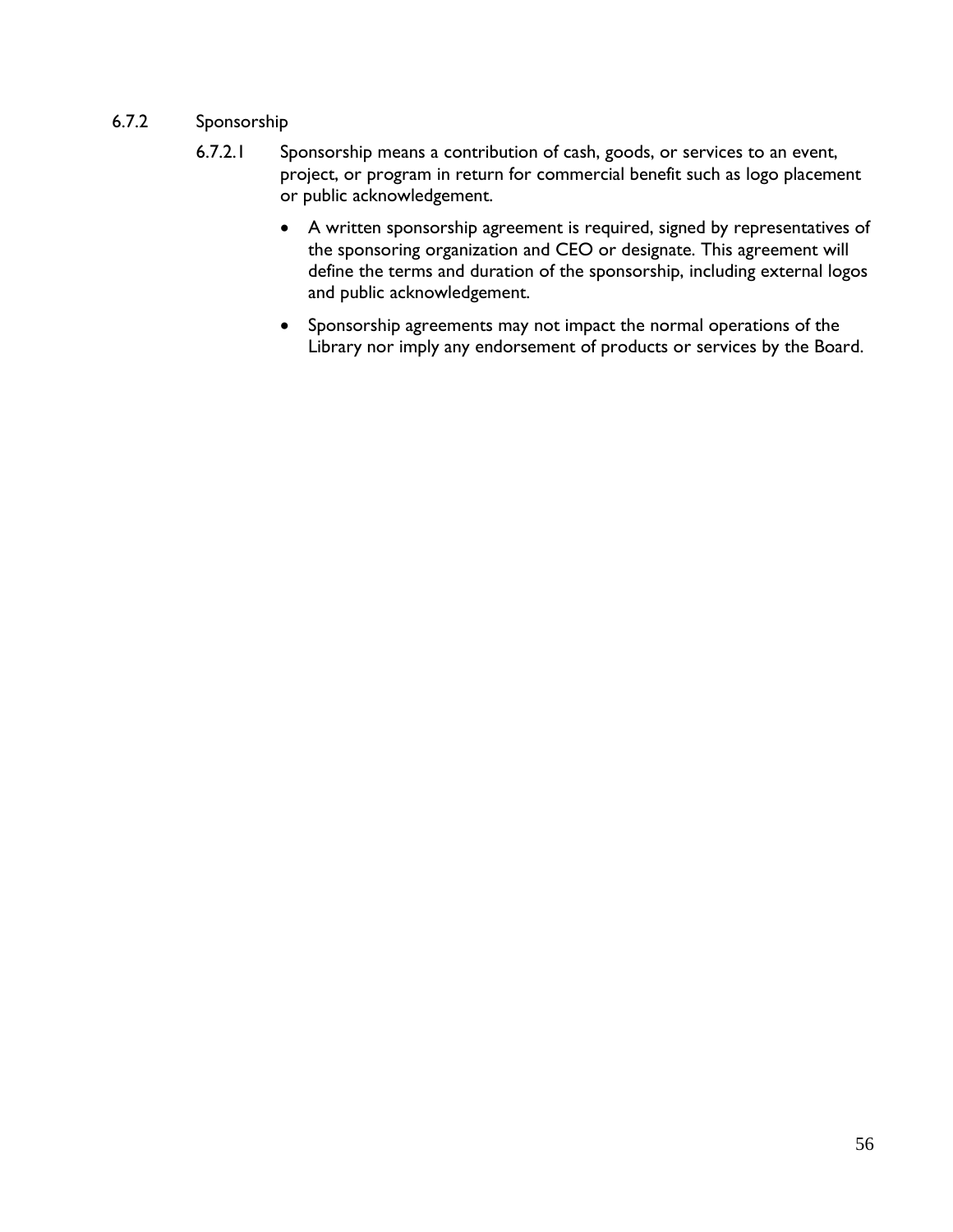### **SECTION 7 - LIBRARY PERSONNEL**

### <span id="page-56-1"></span><span id="page-56-0"></span>POLICY 7.1 – CONDITIONS OF EMPLOYMENT

Creation Date: May 2002 Last Revision Date: September 2021 Last Review Date: September 2021

The purpose of this policy is to effectively attract, retain, support and develop exemplary employees.

- <span id="page-56-2"></span>7.1.1 Conditions of Employment Administration – Union Employees
	- Conditions of employment for employees whose positions fall within the scope of the Canadian Union of Public Employees (CUPE) are detailed in the signed Collective Agreement between the Board and CUPE Local 4810. The Board must ratify any amendments to the Collective Agreement.
- <span id="page-56-3"></span>7.1.2 Conditions of Employment Administration – Non-Union Employees
	- Conditions of employment for Non-Union employees are established separately as per policy 7.2 and administered by the Chief Executive Officer.
- 7.1.3 Conditions of Employment Administration Contract Employees
	- Conditions of employment for employees hired on contract are established separately and administered by the Chief Executive Officer.
- <span id="page-56-4"></span>7.1.4 Conditions of Employment Administration – Chief Executive Officer
	- Conditions of employment for the Chief Executive Officer are established separately and administered by the Board.
- <span id="page-56-5"></span>7.1.5 Employment of employees of the same immediate family
	- Library employees of the same immediate family may be employed at the same time, provided one family member is not placed in a supervisory position over the other. An applicant for a Library position must disclose, in writing, if another family member or a person sharing their residence is employed by the Library Board.
- <span id="page-56-6"></span>7.1.6 Maintenance of job descriptions, position qualifications, performance appraisal forms and requests for time off
	- Library administration maintains and makes available current job descriptions, position qualifications, and forms for performance appraisals and requests for time off.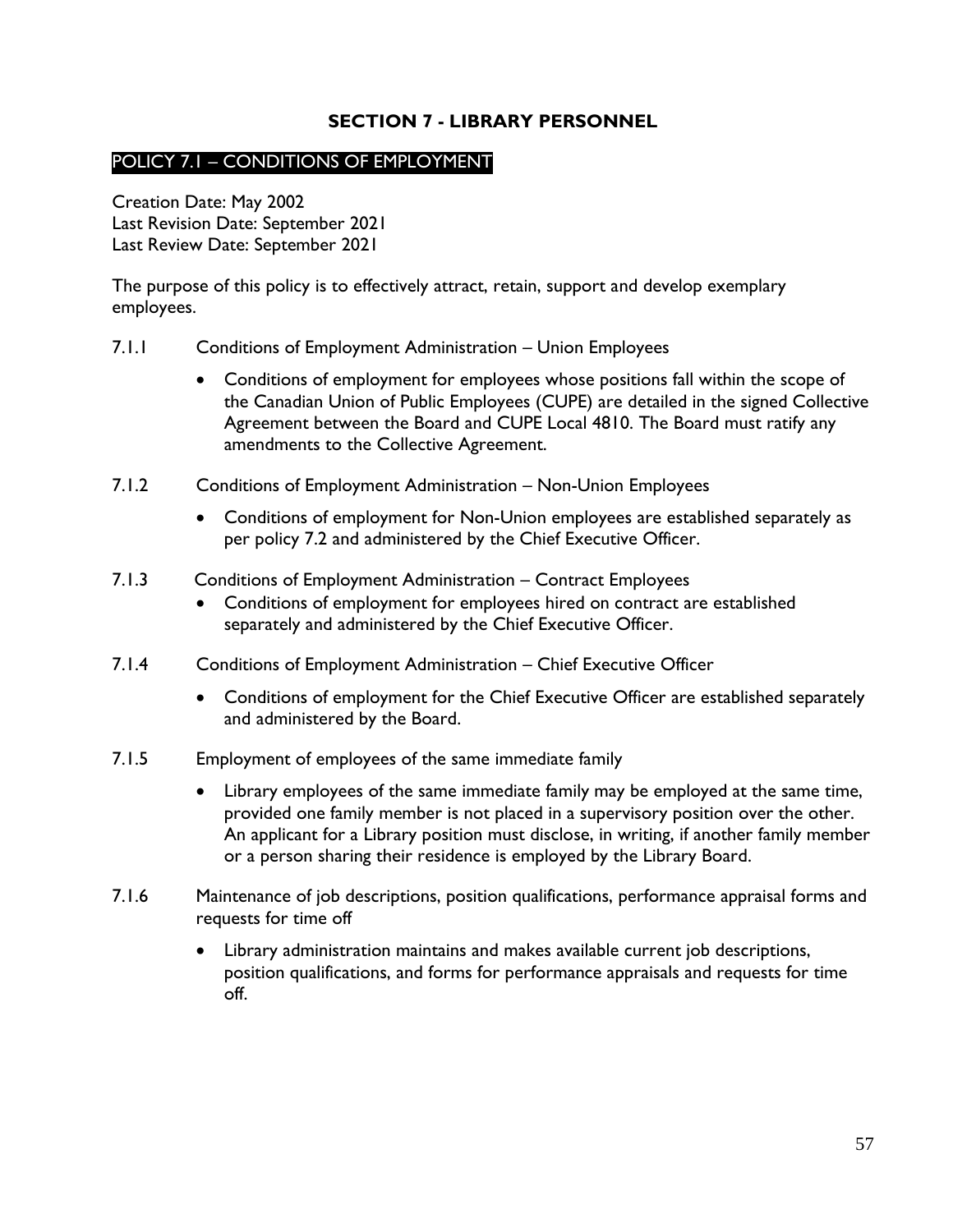- <span id="page-57-0"></span>7.1.7 Vacation and in-lieu time carry over allowance
	- Union employees cannot carry over more than ten days (pro-rated for part-time employees) of their vacation and in-lieu time from one calendar year to another, unless they receive prior written approval from the CEO.
- <span id="page-57-1"></span>7.1.8 Long Service Recognition
	- The Board will recognize full and part-time employees with ten or more years of service to the Library with awards for every ten years of service, calculated from the most recent date of hire. The value of the award will be ten dollars per year of service to a maximum of \$300.00. The Board also recognizes employees enrolled in the Employee Health Spending Account with additional allocations for ten, fifteen and twenty years of continuous service.
- <span id="page-57-2"></span>7.1.9 Recognition for retiring or resigning employees
	- Employees who retire or resign after more than 10 years of service will be acknowledged with a celebration and/or gift from the Library Board, the value of which will be \$10 per year of service, based on the most recent date of hire.
- <span id="page-57-3"></span>7.1.10 Employee participation in civic society
	- The Board encourages Library employees to take an active role in civic society, in accordance with the Library Code of Conduct. Library employees may request a leave of absence to run for office; and, if elected to a public office, may continue to be employed, provided there is no conflict of interest between their duties with the Board, their duties as a public official, and the Libraries Act of Alberta.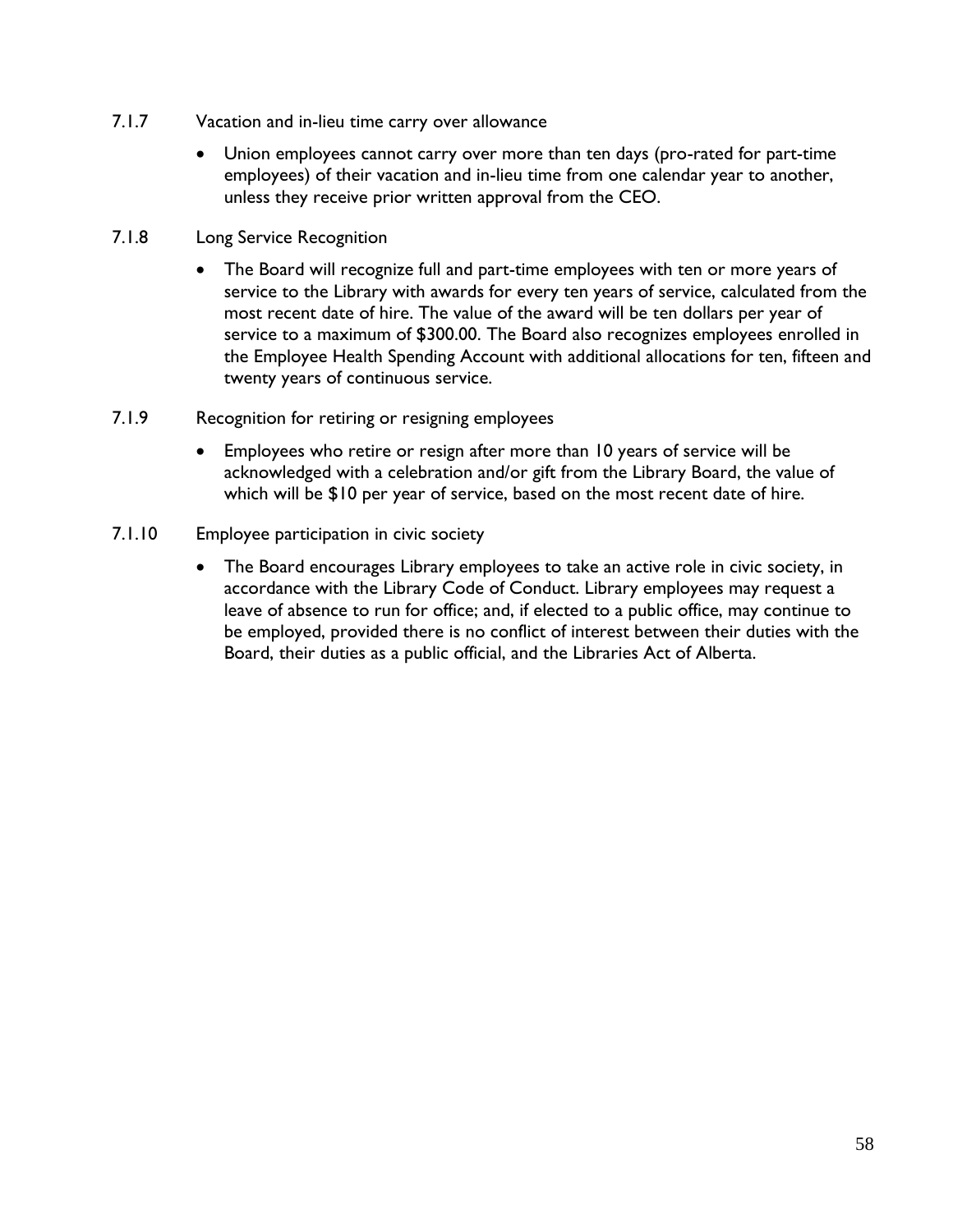# <span id="page-58-0"></span>POLICY 7.2 - NON-UNION EMPLOYEES

Creation Date: September 2021 Last Revision Date: Last Review Date:

The Board is committed to consistent, fair and competitive treatment of non-union employees and recognizes the important role these leaders play in the smooth administration of the Library. The CEO is directly managed by the Board and does not fall under this policy.

### <span id="page-58-1"></span>7.2.1 Conditions of Work

 Work schedules, including working from home or off site, will be determined through mutual agreement between the Employee and the CEO. Work schedules may require an employee to work evenings, weekends, and holidays. Employees are responsible for tracking, reporting, and using extra hours greater than seven per day or thirty-five per week as straight time, preferably within the same pay period.

#### <span id="page-58-2"></span>7.2.2 Salaries

- Non-union employees negotiate a starting rate for their offer of employment. The probationary period will normally be one year. At the completion of satisfactory probation, salary will advance as negotiated.
- Non-union employees will receive salary increases consistent with union negotiated increases, unless a higher or lower rate is deemed necessary by the Board to ensure competitive salaries or accommodate budgetary restrictions. Local and provincial library market surveys will be referenced a minimum of every five years.
- If a lower rate is deemed necessary for a temporary period to accommodate budget restrictions, affected non-union employees may request to work a modified schedule to accommodate a lower rate.
- Non-union employees may request a rate review with the CEO when significant new responsibilities are undertaken, or personal career advancements agreed to during annual reviews, e.g. related degrees or designations, are achieved.
- <span id="page-58-3"></span>7.2.3 Benefits
	- LAPP, Group Health and Insurance plans shall be the same as those provided to union employees in the CUPE Local 4810 agreement.
	- Continuing education expenses including courses, conferences, and other activities must be approved in advance by the CEO and may be expensed through staff development budgets.
	- All non-union employees may carry over vacation days equivalent to one (1) year's vacation entitlement.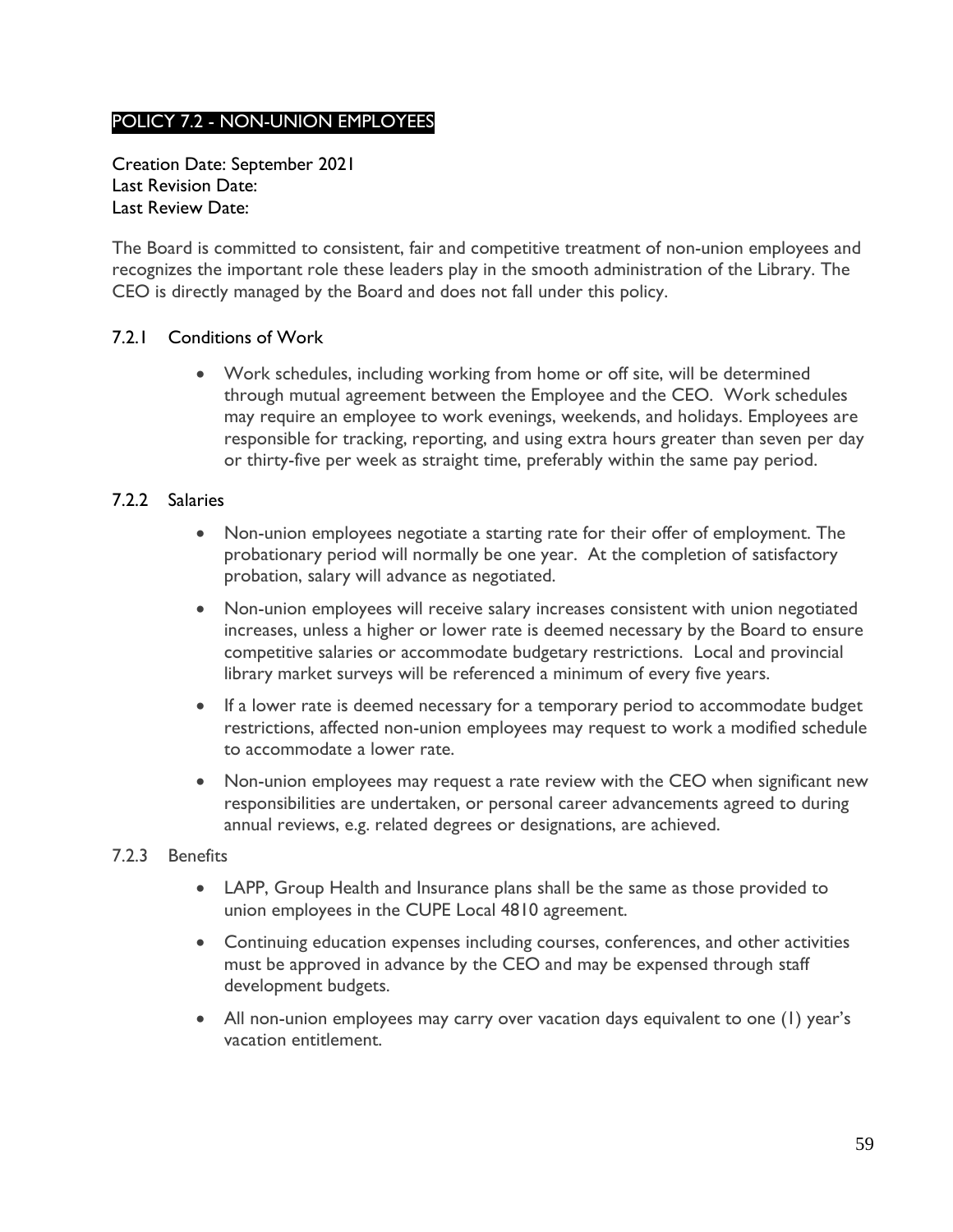- Lieu days earned shall be used the year they are earned. It is understood that lieu time may be earned near the end of the year, therefore, non-union employees may carry over up to 21 hours of lieu time.
- Except where otherwise stated, non-union employees shall receive the same consideration as union employees with respect to statutory and paid holidays, sick leave and other paid and unpaid leaves of absence.

### <span id="page-59-0"></span>7.2.4 Dispute Resolution

- Preliminary discussions with the CEO must occur in an effort to resolve the difference prior to proceeding to the dispute resolution procedure.
- If discussion with the CEO does not resolve the issue, either party may submit a written request to the Chair of the Personnel and Administration Committee for a meeting with that Committee.
- If discussions with the Personnel and Administration Committee do not resolve the issue, the dispute will be referred to an outside facilitator. The expenses of a facilitator shall be borne by the Board.
- If facilitation does not settle the dispute, the employee has the right to make a written request to the Board for final determination. The Board shall discuss the dispute with the employee at the next scheduled Board meeting and render its decision in writing within seven (7) calendar days after meeting.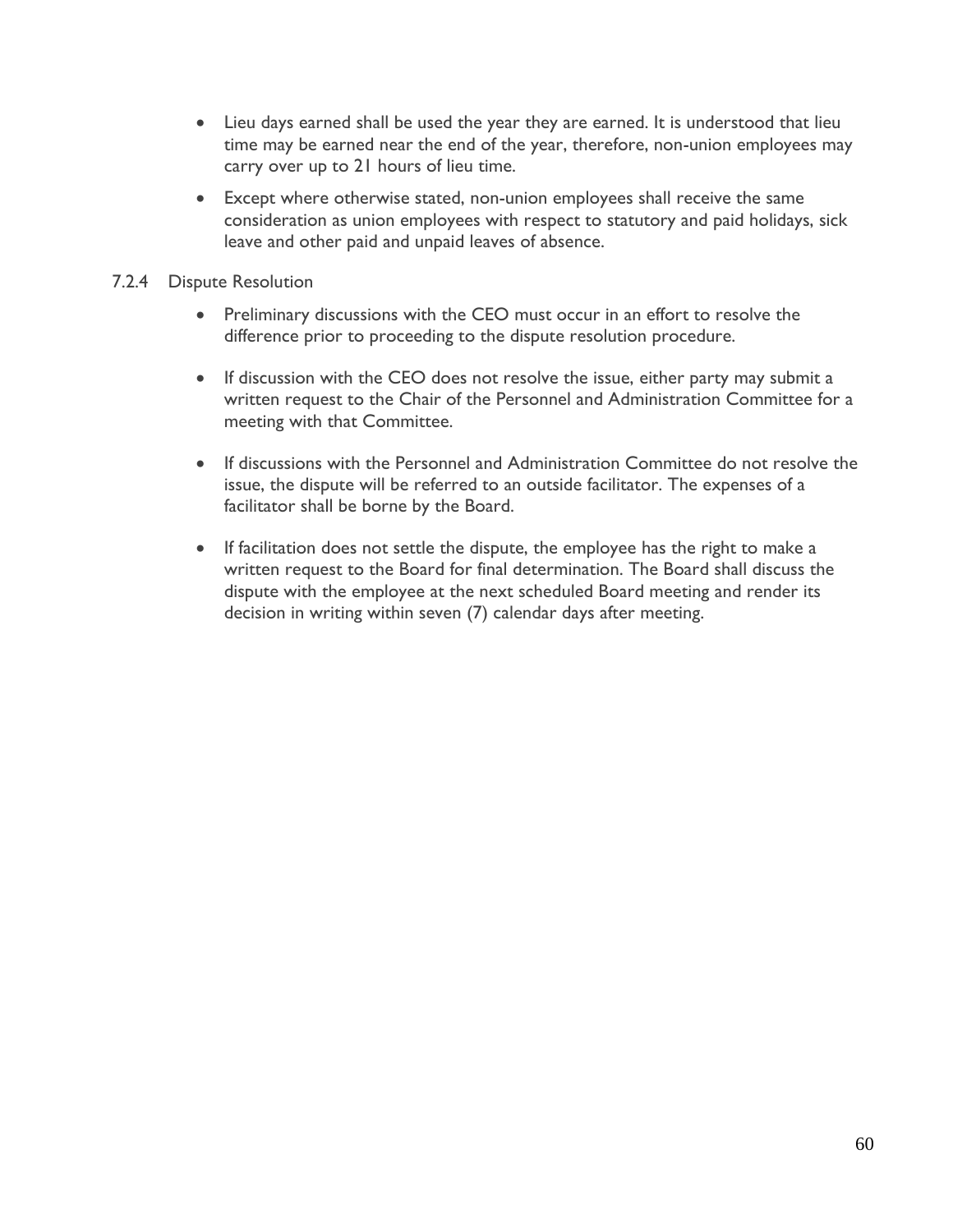# <span id="page-60-0"></span>POLICY 7.3 - CONTINUING EDUCATION AND DEVELOPMENT

Creation Date: September 2005 Last Revision Date: November 2020 Last Review Date:

The Board believes professional education is a responsibility shared among employees, the employer, and professional associations. We are committed to encouraging the professional growth and development of our employees, volunteers and Board.

- <span id="page-60-1"></span>7.3.1 Board support for continuing education
	- The Board is committed to supporting continuing education through:
		- A thorough orientation for new employees;
		- Periodic performance evaluations to determine development needs;
		- An annual Staff Development Day which focuses on skill development, teamwork and/or wellness;
		- Online and in person training for job specific duties;
		- Attendance at conferences and workshops related to job duties.
- <span id="page-60-2"></span>7.3.2 Management of Board-approved Staff Development budget
	- The CEO and Management Team will manage the Board-approved Staff Development budget. Priorities will include:
		- Skills training for employees to keep abreast of industry changes, especially relating to technology;
		- Support for customer service, interpersonal skills, diversity training;
		- Support for conference attendance for managers, who are encouraged to seek conference speaking and poster presentation opportunities; and,
		- Support for conference or workshop attendance for employees if funds are available.
- <span id="page-60-3"></span>7.3.3 McNeil Bursary Program
	- The Board provides financial support through the McNeil Bursary Program to allow employees to take courses in diploma or degree programs related to their Library work. The CEO and the Chair of the Personnel and Administration Committee will administer funds according to the procedure outlined in [Appendix B.](#page-66-0)
- <span id="page-60-4"></span>7.3.4 Dickson Bursary Program
	- The Board provides financial support to Library Assistant 1s or Pages through the Dickson Bursary Program, according to the procedure outlined in Appendix B.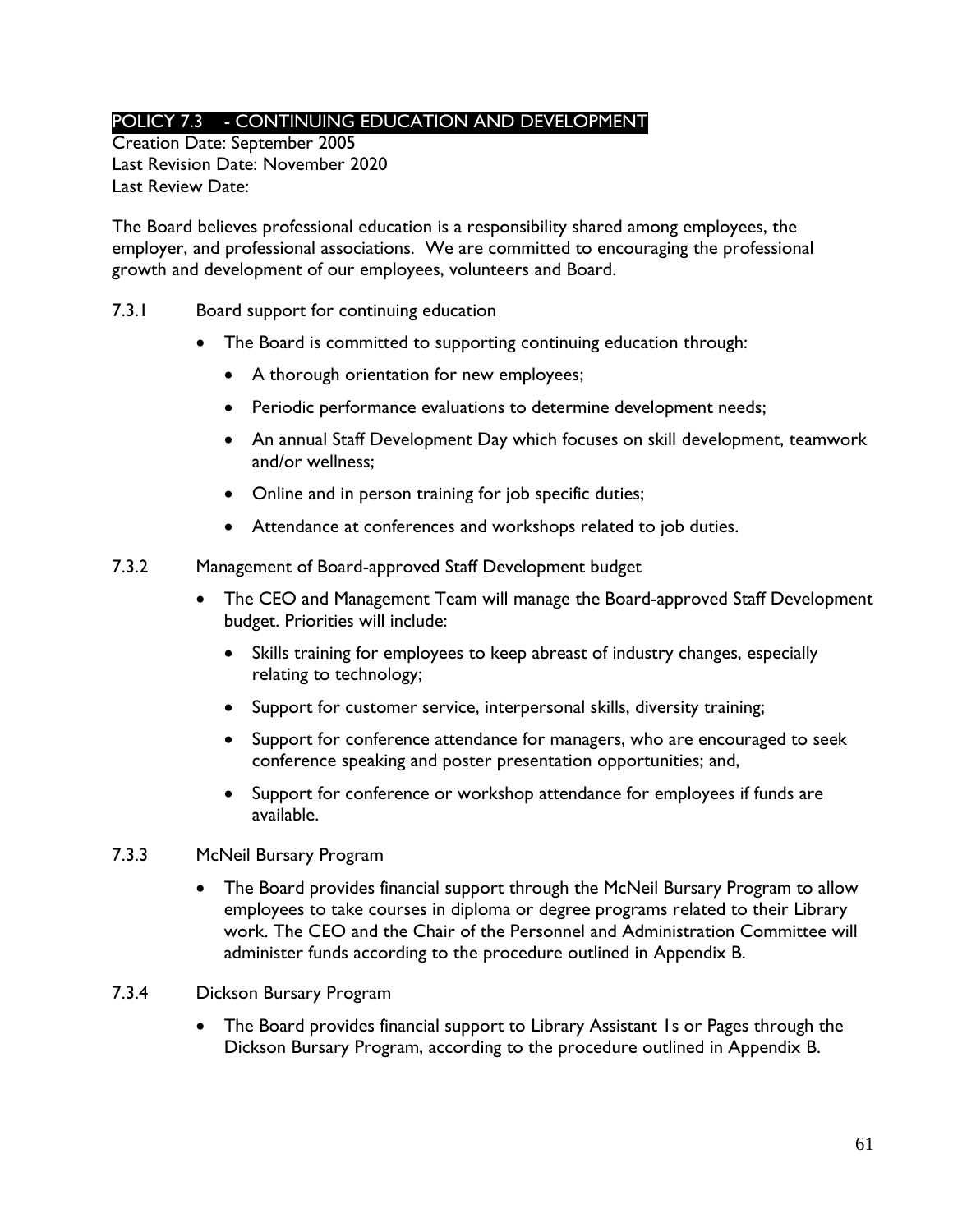- <span id="page-61-0"></span>7.3.5 Job Exchanges, Student Placements, Work Experience and other forms of continuing education
	- The Board supports the concept of job exchanges, student placements, work experience and other forms of educational programs designed to further experience and training:
		- Library employees may propose job exchanges with other similarly qualified individuals by submitting a written request to the CEO; however, costs involved in an exchange will be borne by the participants.
- <span id="page-61-1"></span>7.3.6 Reimbursement of individual memberships to library or other associations
	- The Board does not purchase nor reimburse individual memberships in library or other associations for employees.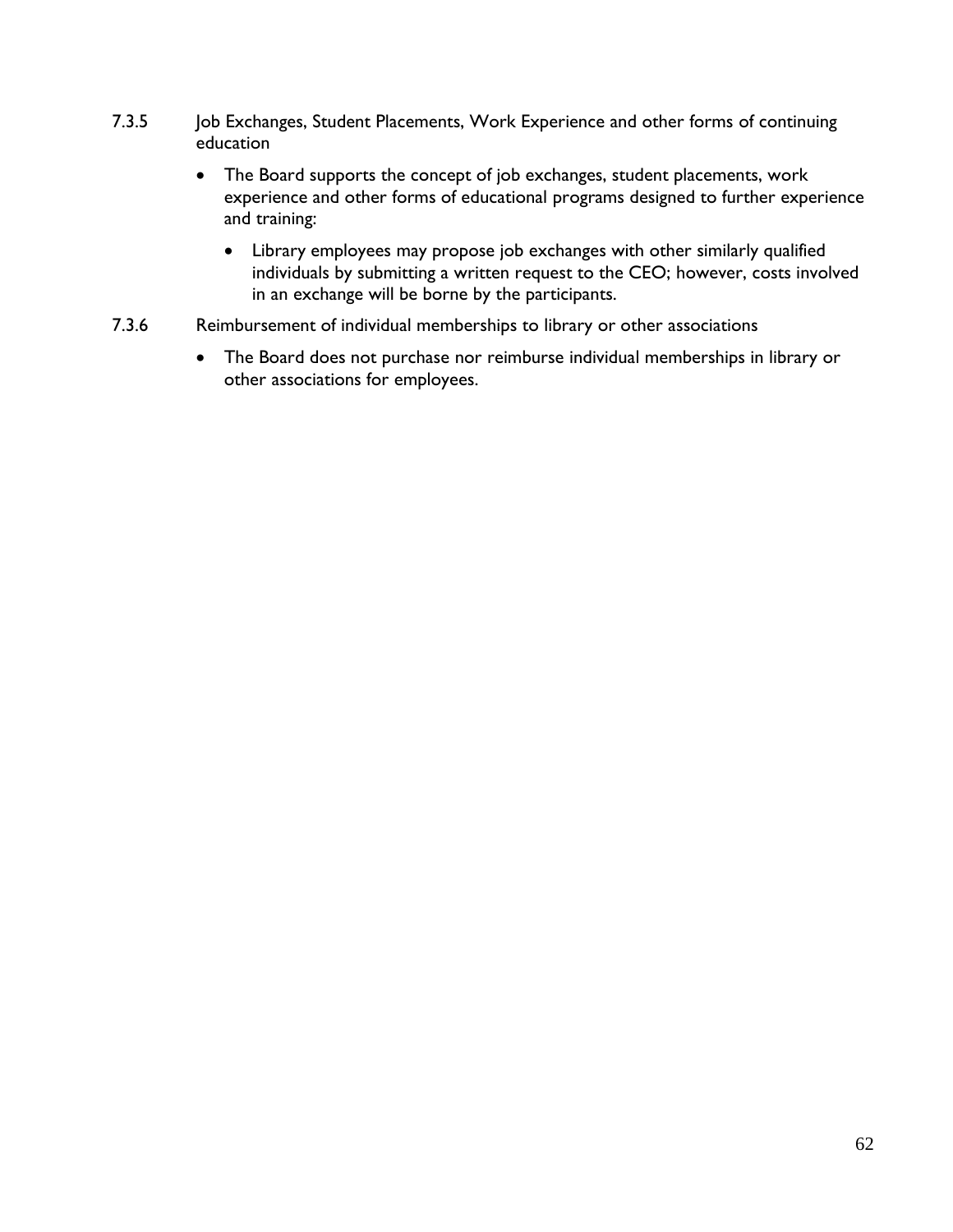# <span id="page-62-0"></span>POLICY 7.4 – EMPLOYEE USE OF COMPUTERS

Creation Date: May 2013 Last Revision Date: October 2018 Last Review Date:

Email and web access will be given free to employees who have a Library business need for email. Emails on Library accounts are the property of the Library.

- <span id="page-62-1"></span>7.4.1 Prohibited uses of email and the web
	- Prohibited uses of email and the web include:
		- Personal use for commercial gain;
		- Transmission of information in violation of government regulations;
		- Illegal activities;
		- Product advertisement;
		- Political lobbying; and,
		- Use of offensive language or sexually explicit images.
	- Internet use from a Library computer identifies the Library, so Library employees must act accordingly. Improper use of the Library Network is subject to disciplinary action.
	- The decision as to whether an activity falls within the scope of the criteria noted above will be made by the CEO or designate.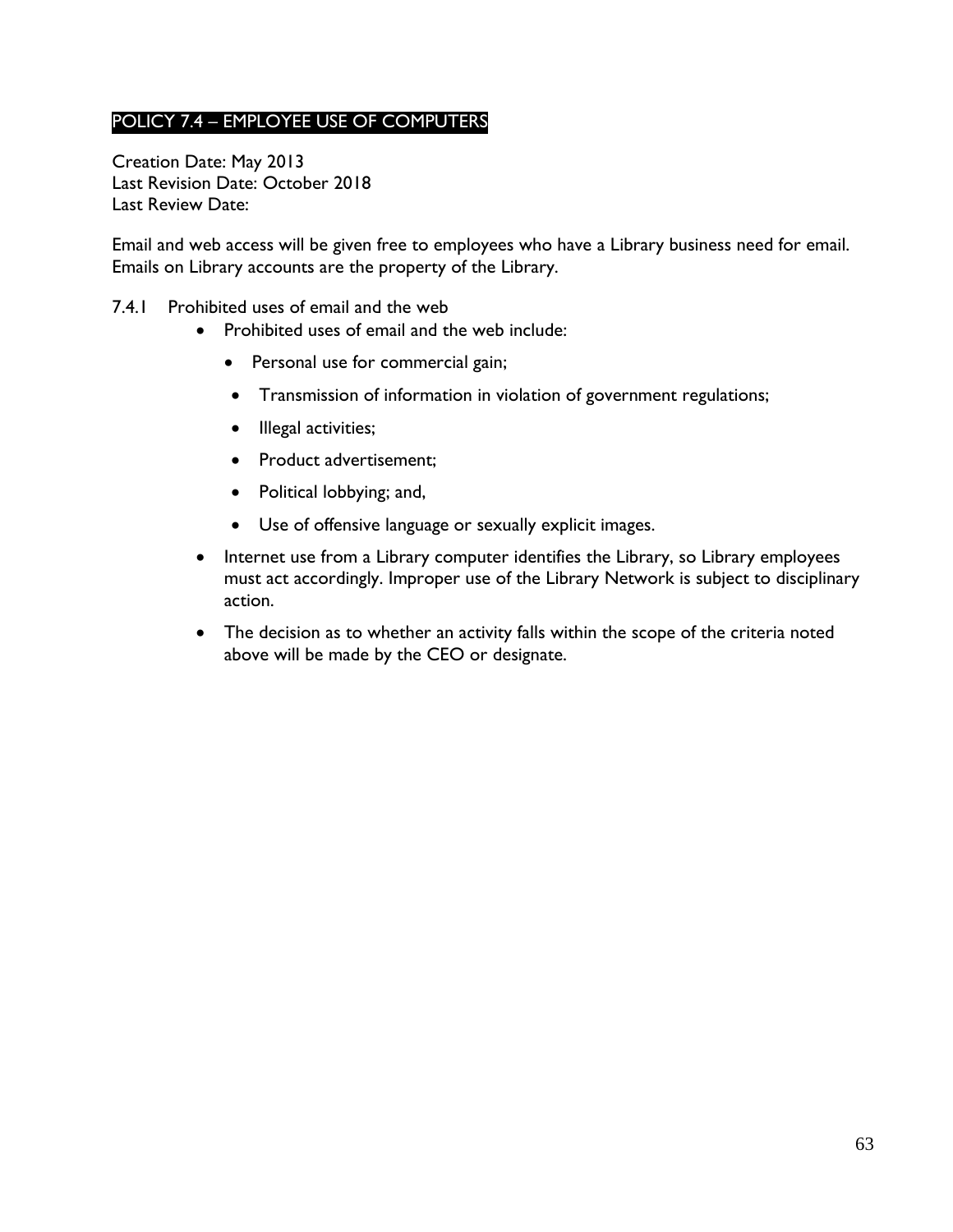### <span id="page-63-0"></span>POLICY 7.5 – SUBSTANCE ABUSE

Creation Date: May 2013 Last Revision Date: October 2018 Last Review Date:

The Board is committed to providing a drug-free, healthful and safe workplace. The use of controlled substances, including alcohol and cannabis, and drugs, including prescription, may have serious and adverse effects on an employee's health, safety and job performance.

- 7.5.1 While on Library premises or while conducting Library-related activities, employees must not be impaired due to the use of controlled substances, including alcohol and cannabis, illegal substances or prescription drugs. These substances should not inhibit nor impair the employee's ability to perform their job functions effectively and in a safe manner.
- 7.5.2 Employees must not have controlled substances, illegal substances or drug paraphernalia on Library premises.
- 7.5.3 The use of alcohol for social functions or other circumstances related to organizational business may be allowed when approved by the CEO or Library Board and with appropriate permits or licenses.
- 7.5.4 Should there be reason to believe that an employee's job performance is negatively affected by controlled substances or illegal or prescription drugs, appropriate action will be taken, which may include disciplinary action, up to and including termination of employment.
- 7.5.5 Should an illness, including alcoholism, be present, the Library may require participation in a substance abuse rehabilitation program. The Library will work with the employee towards the goal of rehabilitation, in keeping with current labour legislation, and to the limit of reasonable accommodation. Accommodation may include granting leave to attend a detoxification or rehabilitation program.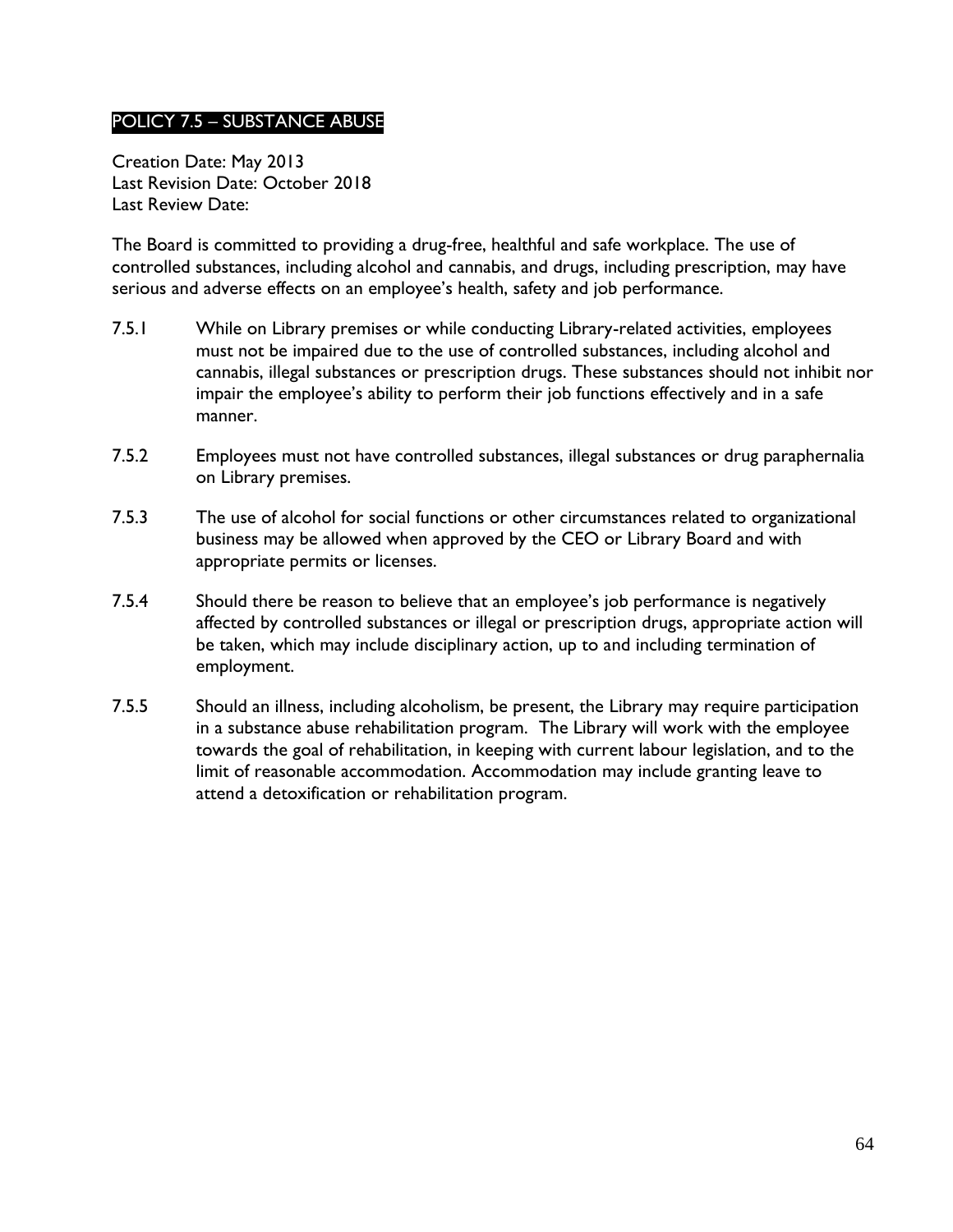# <span id="page-64-0"></span>POLICY 7.6 - VOLUNTEERS

Creation Date: October 2018 Last Revision Date: Last Review Date:

The Board welcomes individuals who want to give freely of their valuable time and talents to further the strategic objectives of the Library.

#### <span id="page-64-1"></span>7.6.1 Guidelines

- A volunteer is a person who performs tasks for the Library without wages, benefits, or expectation of compensation. Volunteers are not employees and do not replace Library employees.
- Library Board members are excluded from the Volunteer Policy.
- Opportunities for volunteer placement are identified by library employees.
- Employees recruiting volunteers will also be responsible for selecting, interviewing, creating volunteer work descriptions, assigning tasks and, if necessary, dismissing volunteers with approval from the CEO.
- The screening and appointment process for volunteers follows the guidelines recommended by Volunteer Canada. Volunteers will be interviewed. The fee for a standard criminal record and vulnerable sector check will be reimbursed by the Library.
- Library supervisors will provide position descriptions, library policy overviews and training, including health and safety, for the assigned tasks.
- Volunteers are responsible for maintaining the confidentiality of all privileged information which they may be exposed to while serving as a volunteer.
- Grounds for immediate dismissal may include, but are not limited to, gross misconduct or insubordination; being under the influence of alcohol or drugs while performing volunteer assignment; theft of property or misuse of Library funds, equipment or materials; lies or falsification of records; illegal, violent or unsafe acts; abuse or mistreatment of library customers or co-workers; failure to abide by Library policy or procedure; failure to meet physical or mental standards of performance; unwillingness or inability to support and further the mission of the Library and/or the objectives of the program.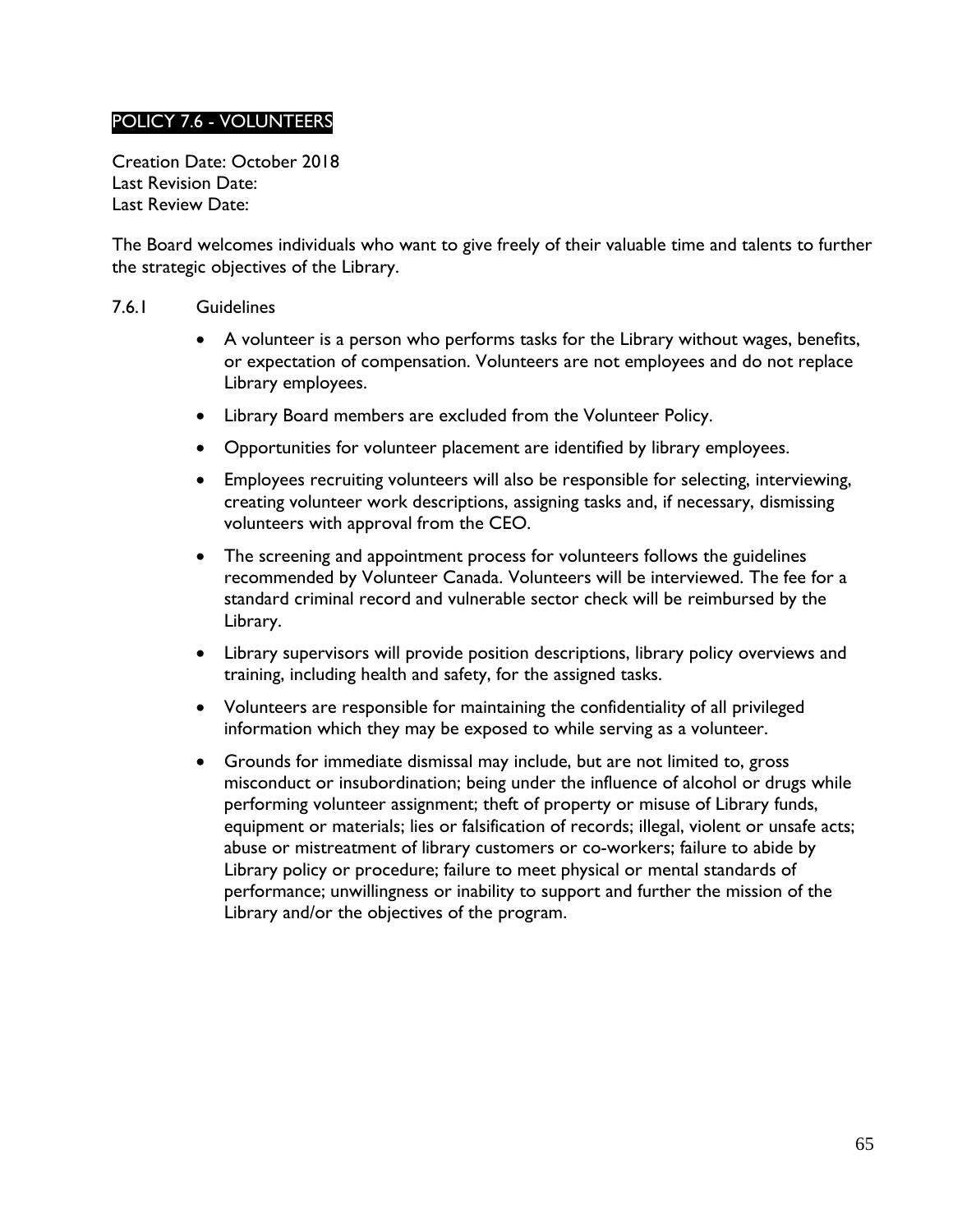# <span id="page-65-0"></span>**APPENDIX A – RECONSIDERATION OF LIBRARY MATERIALS**

This personal information is being collected under the authority of the Freedom of Information and Protection of Privacy Act (FOIP Act) and will be used to provide services to a library user. It is protected by the privacy provisions of the FOIP Act. Questions can be directed to the FOIP Act coordinator.

CITIZEN'S REQUEST FOR RECONSIDERATION OF A LIBRARY RESOURCE

This form is to be thoroughly completed by the person making the request and returned to the CEO.

| <b>AUTHOR</b>                                                                                 |                       |  |  |
|-----------------------------------------------------------------------------------------------|-----------------------|--|--|
| <b>TITLE</b>                                                                                  | <b>COPYRIGHT DATE</b> |  |  |
| READER'S NAME                                                                                 |                       |  |  |
| ADDRESS ADDRESS                                                                               | POSTAL CODE           |  |  |
| I. To what in the book or material do you object? Please be specific, including page numbers. |                       |  |  |
| 2. Have you read, viewed or listened to the entire item? Yes No.                              |                       |  |  |
| If no, indicate which parts you have read, viewed or listened to. Please be specific.         |                       |  |  |
| 3. Have you read any reviews of the item? Yes ___ No ___ . If yes, please list.               |                       |  |  |
|                                                                                               |                       |  |  |
| 4. Would you be willing to discuss this material with a review committee?                     |                       |  |  |

Signature\_\_\_\_\_\_\_\_\_\_\_\_\_\_\_\_\_\_\_\_\_\_\_\_\_\_\_\_\_\_\_\_\_\_\_\_\_ Date\_\_\_\_\_\_\_\_\_\_\_\_\_\_\_\_\_\_\_\_

PLEASE RETURN THIS FORM TO THE LIBRARY CEO

This personal information is being collected under the authority of the Freedom of Information and Protection of Privacy Act (FOIP Act) and will be used to provide services to a library user. It is protected by the privacy provisions of the FOIP Act. Questions can be directed to the FOIP Act coordinator.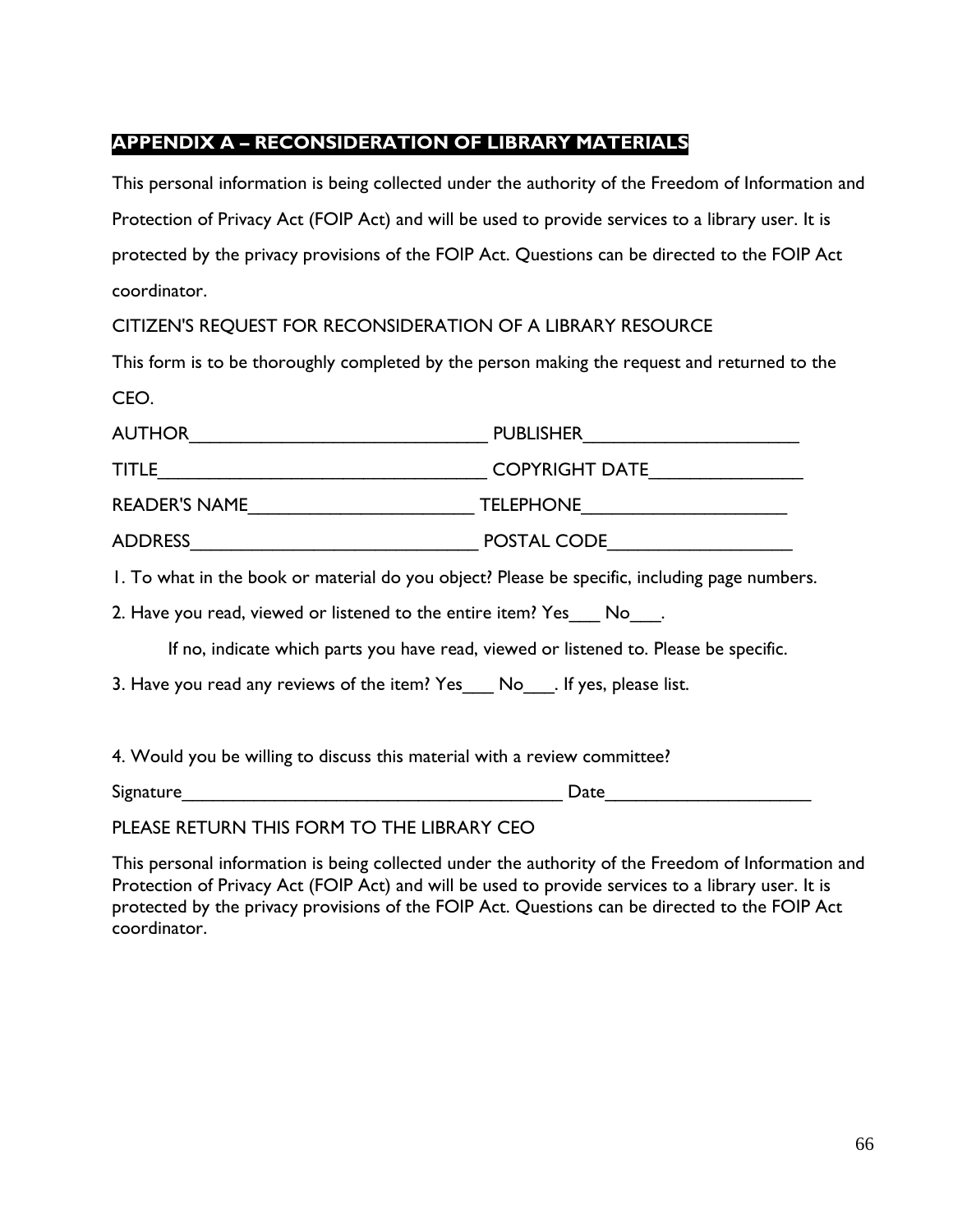# <span id="page-66-0"></span>**APPENDIX B – STAFF DEVELOPMENT**

### **McNeil Endowment Fund Procedure**

- In 2011, the McNeil family donated \$50,000 to the Library to support continuing education for Library employees. Library employees will be able to apply for money to pursue degree/diploma programs in Library studies or other programs that will add value to their current work at the Library, and enhance their future career prospects in libraries.
- Library employees will be able to apply for funds if they are registered in a degree or diploma program. They can apply for money for a course they are currently taking, or one they have taken in the previous year;
- Applications are due November 30. A Committee (the CEO and the Chair of the Personnel & Administration Committee or designate) will decide on the eligibility of each applicant. The Committee will make decisions on issues not covered by the current procedures, and will ensure procedures are updated regularly. The decisions of the Committee will be final;
- Eligible applicants will receive a bursary, which is a non-taxable benefit, before December 31 of that year. To be eligible, employees must have worked at the Library for at least six (6) months before they can apply; applications must be received within six months of leaving employment with the Library;
- Applicants are eligible to receive a bursary for up to the entire cost of tuition for a course or courses in the current or previous year, up to a yearly maximum of \$1,500, and a maximum of \$6,000 during their tenure at the Library. The amount will also be limited to the funds available each year;
- Any money from the year's Bursary fund not used in a particular year will be carried over to the following year;
- Recipients of McNeil Bursaries will be asked to write a letter of thanks to the McNeil Family.

### **Dickson Bursary**

Eligibility requirements:

- 1. Persons working as Library Assistant 1s or pages must be employed at Red Deer Public Library for a minimum of one year (as recorded in employee records).
- 2. Bursary application must be received within two years of leaving RDPL employment (termination date as recorded in record of employment).
- 3. Persons must be registered at an accredited post-secondary institution (College or University) and provide a copy of acceptance letter with this Bursary application.
- 4. Persons hired as Library Assistant 1s or pages may apply for a Bursary while still employed at RDPL if registered at an accredited post-secondary institution.